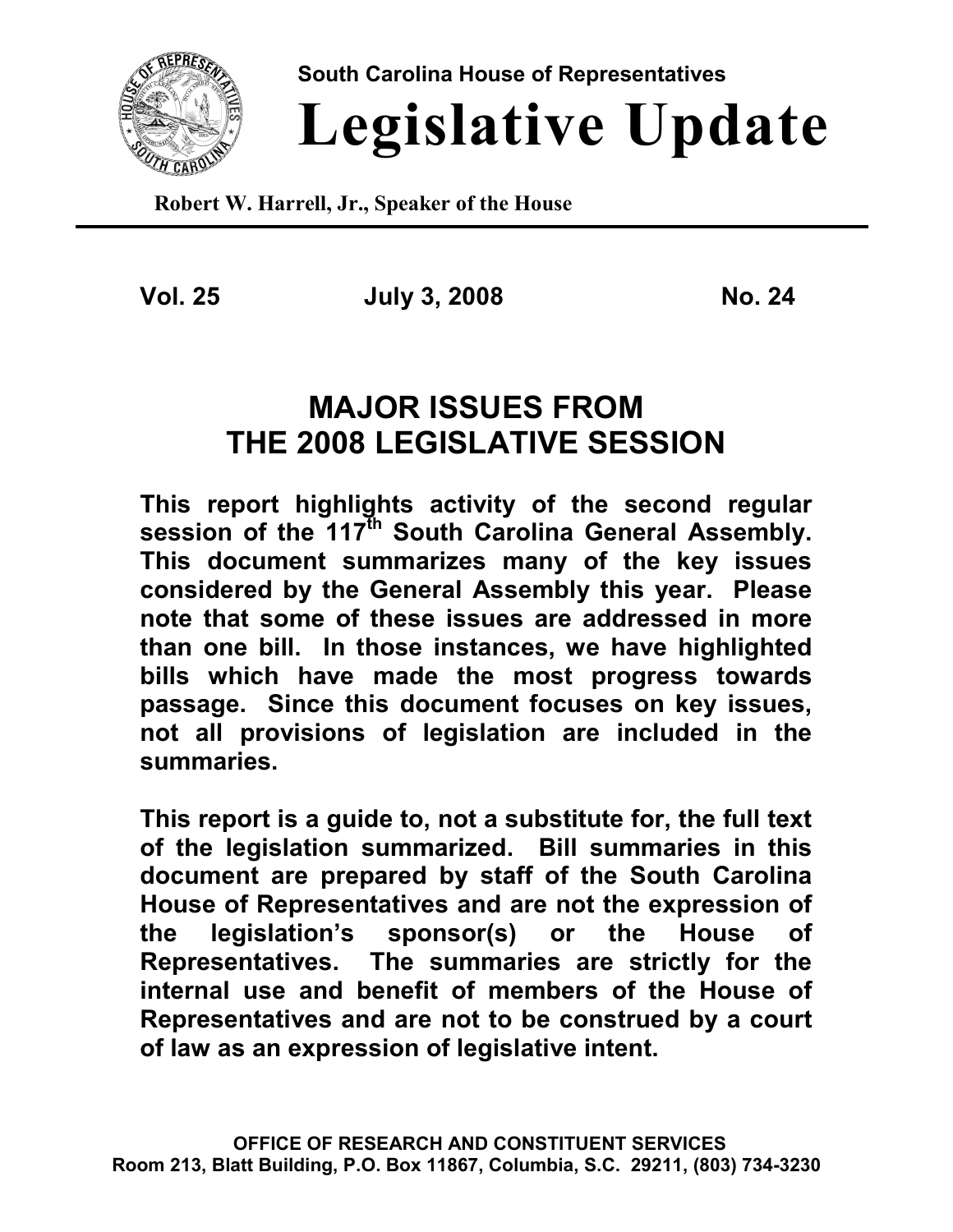## **CONTENTS**

| Courts/Criminal Justice and Law Enforcement  19 |  |
|-------------------------------------------------|--|
|                                                 |  |
|                                                 |  |
|                                                 |  |
|                                                 |  |
|                                                 |  |
|                                                 |  |
|                                                 |  |
|                                                 |  |
|                                                 |  |
|                                                 |  |
|                                                 |  |
|                                                 |  |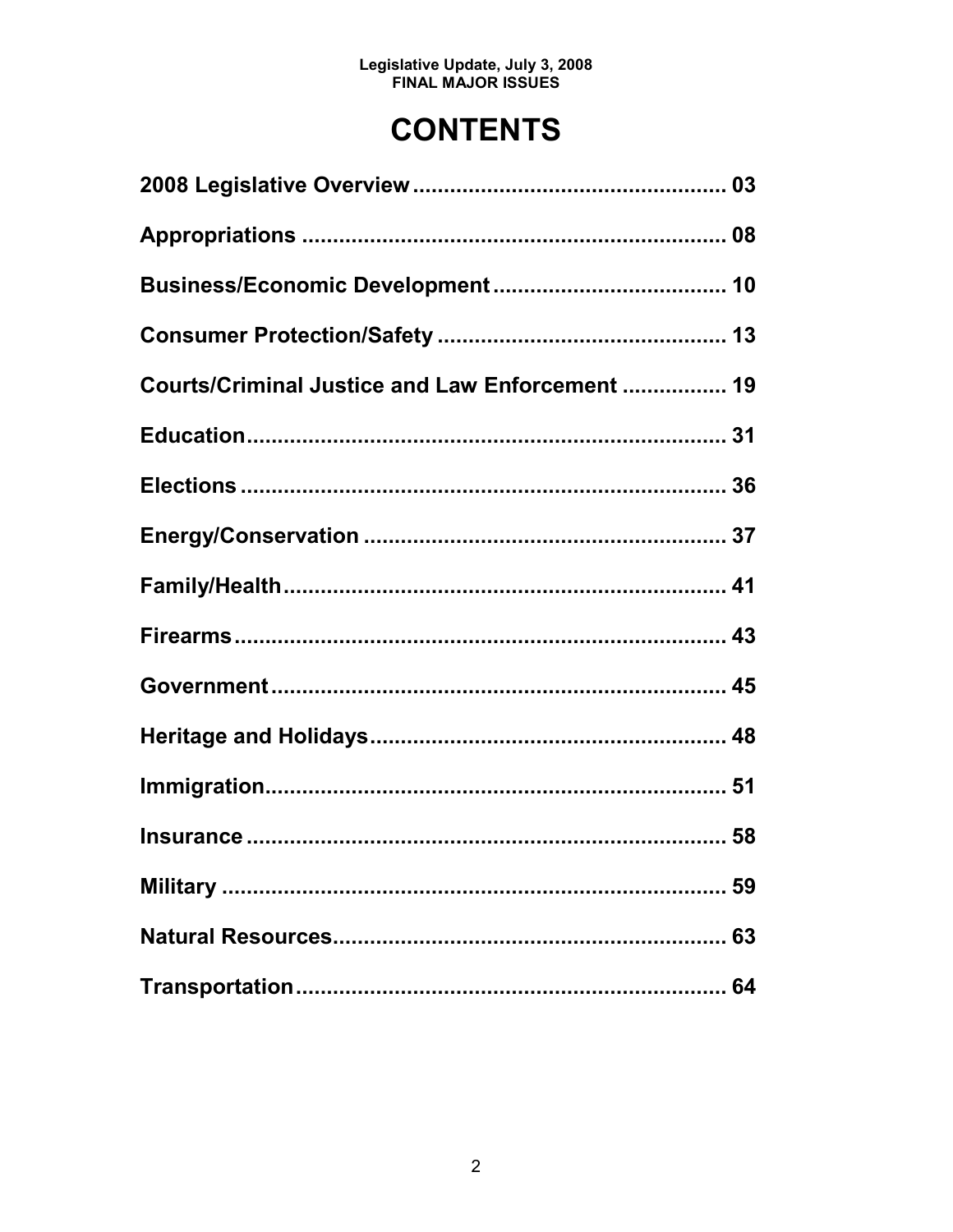## **2008 LEGISLATIVE OVERVIEW**

In its second regular legislative session, the  $117<sup>th</sup>$  General Assembly approved the **"South Carolina Illegal Immigration Reform Act."** This comprehensive legislation provides criminal penalties for harboring and transporting illegal aliens as well as for the possession of certain fraudulent documents. The legislation makes it unlawful for illegal aliens to have or be provided firearms. Law enforcement must ascertain the immigration status of persons charged with a criminal offense, and a person's illegal alien status may be used as a consideration in determining bond. The legislation requires employment eligibility verification; prohibits the employment of unauthorized aliens; and authorizes a civil right of action for wrongful termination. Among other things, the legislation places new restrictions on receiving public benefits; establishes a mechanism for the recording and reporting of immigration law violations; requires the enforcement of standards of ethics in the profession of immigration assistance by private individuals who are not lawyers; and prohibits the development of "sanctuary cities" in South Carolina by requiring local officials to adhere to State law.

Responding to the large numbers of alcohol and drug related traffic collisions, the General Assembly **revised driving under the influence (DUI) laws** this session. The legislation approved by the General Assembly enhances penalties for the offenses of driving under the influence and driving with an unlawful alcohol concentration and structures these penalties so that they are increased according to the offender's level of intoxication. Individuals convicted of drunk driving offenses are required to complete drug and alcohol treatment plans. The legislation strengthens provisions for suspending the driver's licenses of individuals convicted of drunk driving offenses and revises some of the requirements that law enforcement officers must follow in enforcing the DUI laws. The General Assembly also approved **"The South Carolina CDL Drug Testing Act,"** which ensures that state authorities are notified when commercial drivers fail federally mandated employer-based drug and alcohol tests. Reports of verified refusals or failures of drug and alcohol tests result in suspension of the license until the person successfully completes appropriate treatment. A person who is disqualified more than three times in a five year period is disqualified for life.

The General Assembly approved legislation authorizing tax credits and exemptions to encourage the installation of **fire sprinkler systems** in commercial and residential structures. Legislators also approved the **"Reduced Cigarette Ignition Propensity Standards and Firefighter Protection Act"**, which requires cigarettes sold in South Carolina to be manufactured so that they will extinguish themselves if left unattended, thereby reducing the risk they pose as potential fire hazards.

The General Assembly approved comprehensive **legislation revising the Education Accountability Act of 1998**. Beginning in 2009, the legislation replaces the Palmetto Achievement Challenge Test (PACT) with a new accountability test. Multiple choice test items must be administered as close to the end of the school year as possible, and the writing component must be administered earlier in the school year. Subject areas tested for accountability remain English/language arts, mathematics, science and social studies. The revisions provide better coordination between state standards for measuring academic performance and the federal No Child Left Behind accountability provisions. Beginning in 2010, results on individual students and schools are due by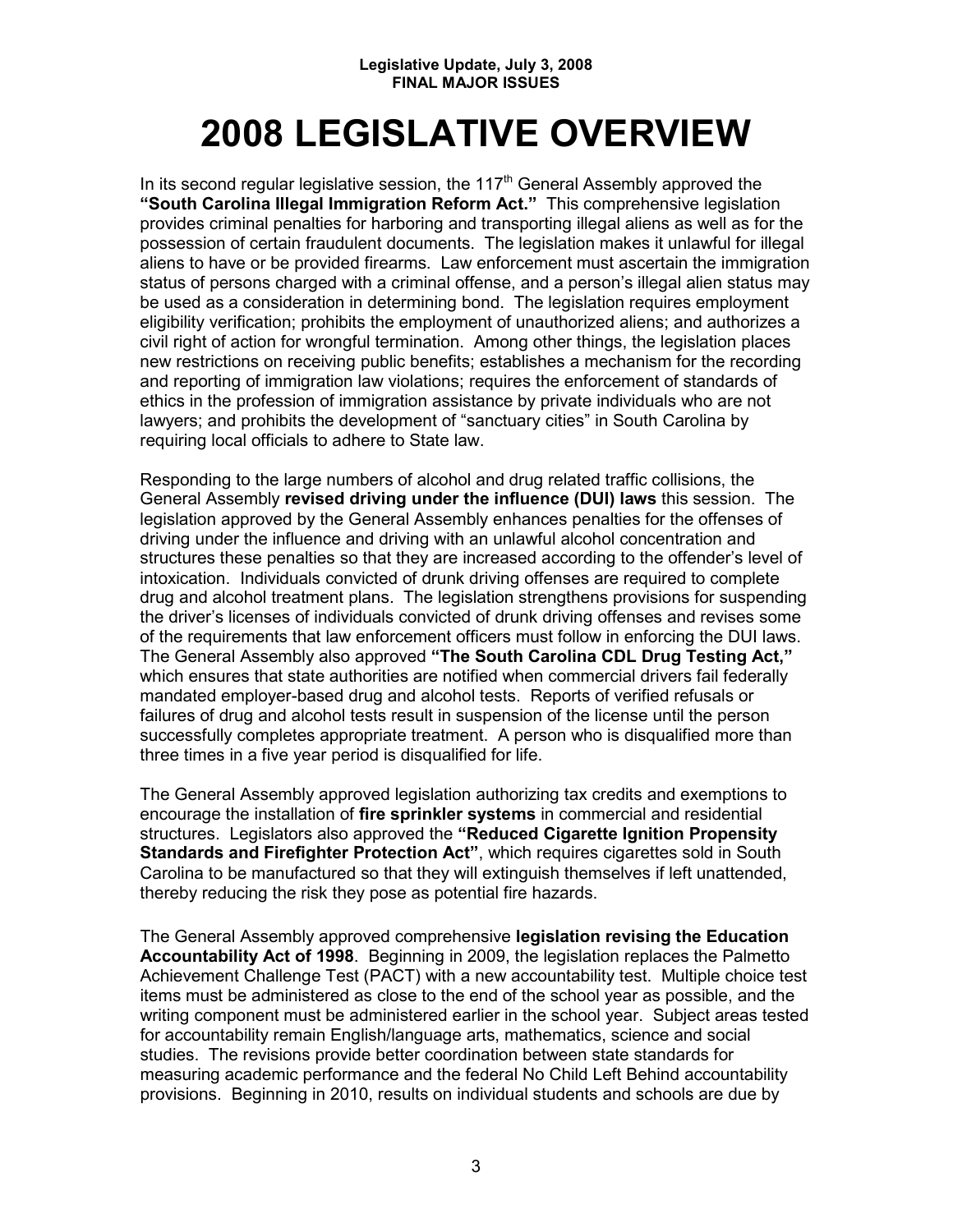August first so that teachers may have access to information on their incoming students before the new school year begins. The legislation also eliminates the currently-required first and second grade reading assessment and provides for diagnostic formative testing in English/language arts and math for grades one through nine.

The General Assembly approved a **State government budget** for fiscal year 2008-2009 that includes: full funding of the Education Finance Act with \$94.5 million, for a base student cost of \$2,578; teacher salaries funded at \$300 over the Southeastern average; \$20.8 million for school bus operations; \$3.3 million for textbook replacement; \$12 million for summer schools; \$15.7 million to fund the Public School Child Development Education Pilot Program; full funding of the LIFE, HOPE, and Palmetto Fellows Scholarship programs; \$4.5 million for the LightRail broadband, high-speed optical research network at the state's research universities; \$3 million for the Center for Accelerated Technology, which works with businesses locating in South Carolina and technical colleges in order to provide training for workers; \$2.5 million for the Hydrogen Grants program at the South Carolina Research Authority; a 1% State employee pay increase provided with \$19.9 million; \$10 million to the Department of Parks, Recreation, and Tourism for destination specific tourism advertising grants; \$39 million to the Department of Health and Human Services for Medicaid Maintenance of Effort; \$2.4 million for the purchase of vaccines for under-insured children; \$2.4 million for the AIDS Drug Assistance Program to eliminate completely the waiting list for treatment; and, \$2.9 million for the Home and Community Based Services Program which provides services for senior citizens such as Meals on Wheels.

Legislation was approved to provide for a guaranteed two percent annual **cost of living adjustment (COLA) for State retirees** within the South Carolina Retirement System and the South Carolina Police Officers Retirement System.

The General Assembly authorized the **continuation of the Research Centers of Economic Excellence program** that utilizes South Carolina Education Lottery funds for the creation of endowed professorships at the State's research universities to anchor centers conducting scientific research with business applications.

The **South Carolina LightRail Consortium** was created to manage access to a high speed, high bandwidth fiber optic communications network for research and clinical work conducted by the State's institutions of higher learning and their research partners.

The **South Carolina Educational Broadband Service Commission** was established to evaluate business proposals for leasing the excess spectrum capacity licensed to the South Carolina Educational Television Network that will become available following the federally required conversion to digital broadcasting.

Consumer protection was a legislative priority in 2008. The General Assembly passed the **"Financial Identity Fraud and Identity Theft Protection Act."** The legislation places new restrictions on the exchange of sensitive identifying information and requires address confirmation for credit card applications. Local law enforcement is required to report suspected identity theft, and the State Law Enforcement Division must maintain a centralized identity theft database. A new penalty is established targeting those who obtain another's identifying information by rummaging through garbage. New requirements are established for reporting security breaches to consumers. The legislation establishes a protocol allowing a consumer to place a freeze on credit information. The legislation also includes provisions geared towards allowing identity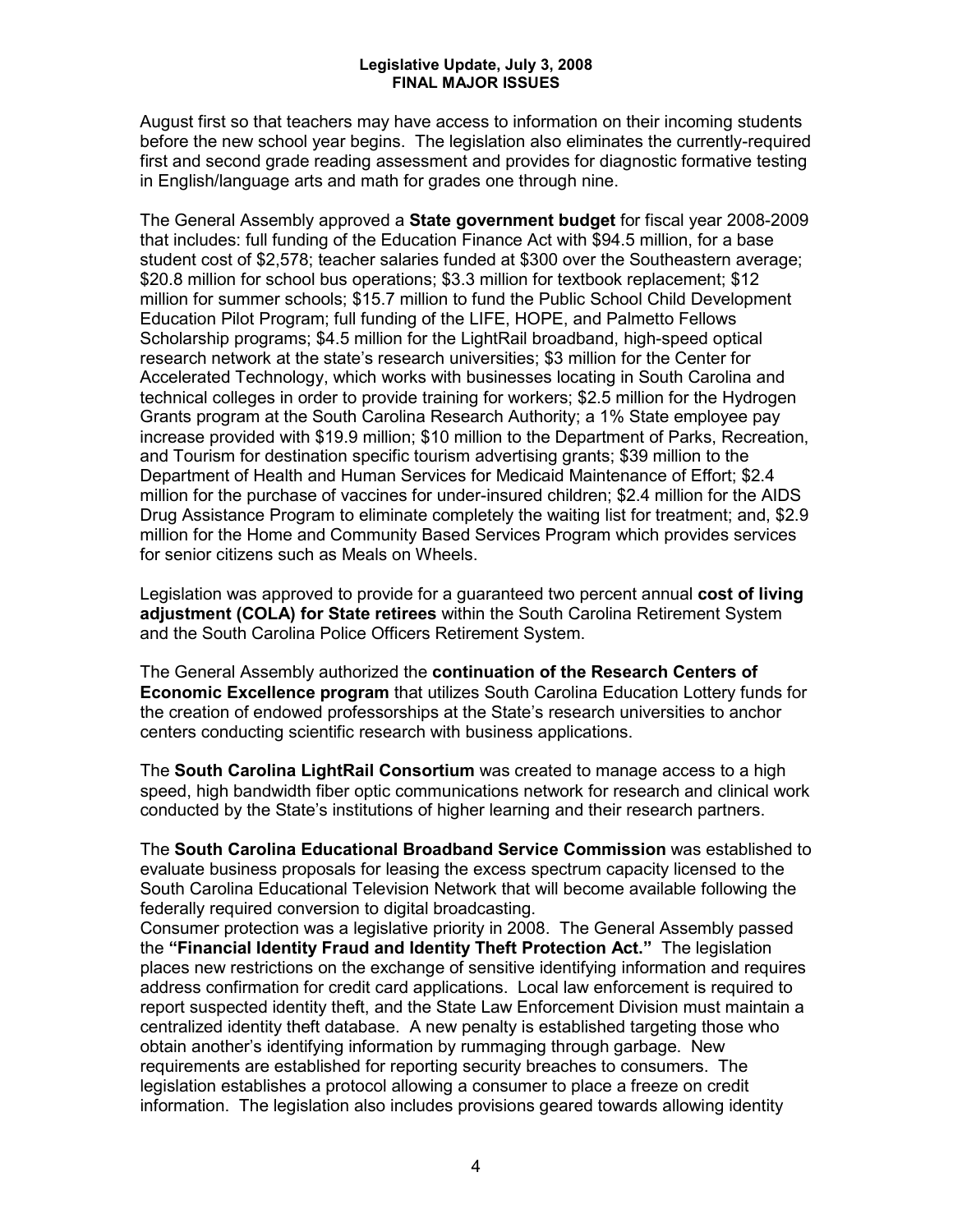theft victims to clear their names. The General Assembly also approved legislation targeting situations that may be misleading to consumers by establishing penalties for the **unauthorized use of a bank's name**. The legislation prohibits the use of the name or logo of a bank in any advertisements for financial products or services without the bank's written consent.

The General Assembly approved legislation that enhances the authority to form **small employer health group cooperatives** that allow small businesses to provide lower health insurance costs for their employees. Legislators approved prompt payment provisions with the passage of the **"South Carolina Health Care Financial Recovery and Protection Act"** which requires insurers to make timely payments to providers of health care services who submit unproblematic claims.

The General Assembly approved legislation placing **restrictions on where sex offenders may live.** It is unlawful for sex offenders who have been convicted of certain offenses against children to reside within 1,000 feet of a school, daycare center, children's recreational facility, park, or public playground. The legislation includes criminal penalties for violations.

The General Assembly passed two different measures to strengthen penalties for **Criminal Domestic Violence (CDV)**. The General Assembly closed a loophole for repeat offenders by allowing CDV convictions in other states to be considered when determining a previous conviction for the purposes of enhancing the penalty. The General Assembly also passed legislation to provide criminal penalties for trespassing on the grounds or structure of a domestic violence shelter.

In response to the rapidly growing crime of **copper theft**, the General Assembly approved legislation requiring purchasers of copper and other metals to record and maintain certain identifying information regarding sellers for two years from the date of purchase. The legislation allows law enforcement to issue a hold notice when there is reasonable cause to believe the metals have been stolen. The legislation also provides criminal penalties for the unlawful injury to real property for the purpose of obtaining copper and other metals.

This year lawmakers approved several initiatives geared towards conserving resources and enhancing environmental quality in the State. Legislators approved **new energy conservation goals for state agencies** to reduce energy consumption by at least one percent annually for five consecutive years. The General Assembly passed legislation for a **Fleet Management Program** that allows for hybrid-type preferences in purchasing state motor vehicles. New **idling restrictions for commercial diesel vehicles** were established. Lawmakers commissioned a report on conducting programs at the State's electric utilities that would allow for **net metering**, which is a means of calculating the energy that is consumed and produced at facilities equipped with renewable energy generators such as solar panels or wind turbines. A **Wind Energy Production Farms Feasibility Study Committee** was created to examine whether South Carolina would be a suitable location for windmill farms and to consider their possible environmental and economic impact. Legislators also provided **tax incentives for energy efficient manufactured homes**, authorized an **income tax credit for small hydropower systems**, and established a **sales tax holiday for energy efficient household appliances** and products.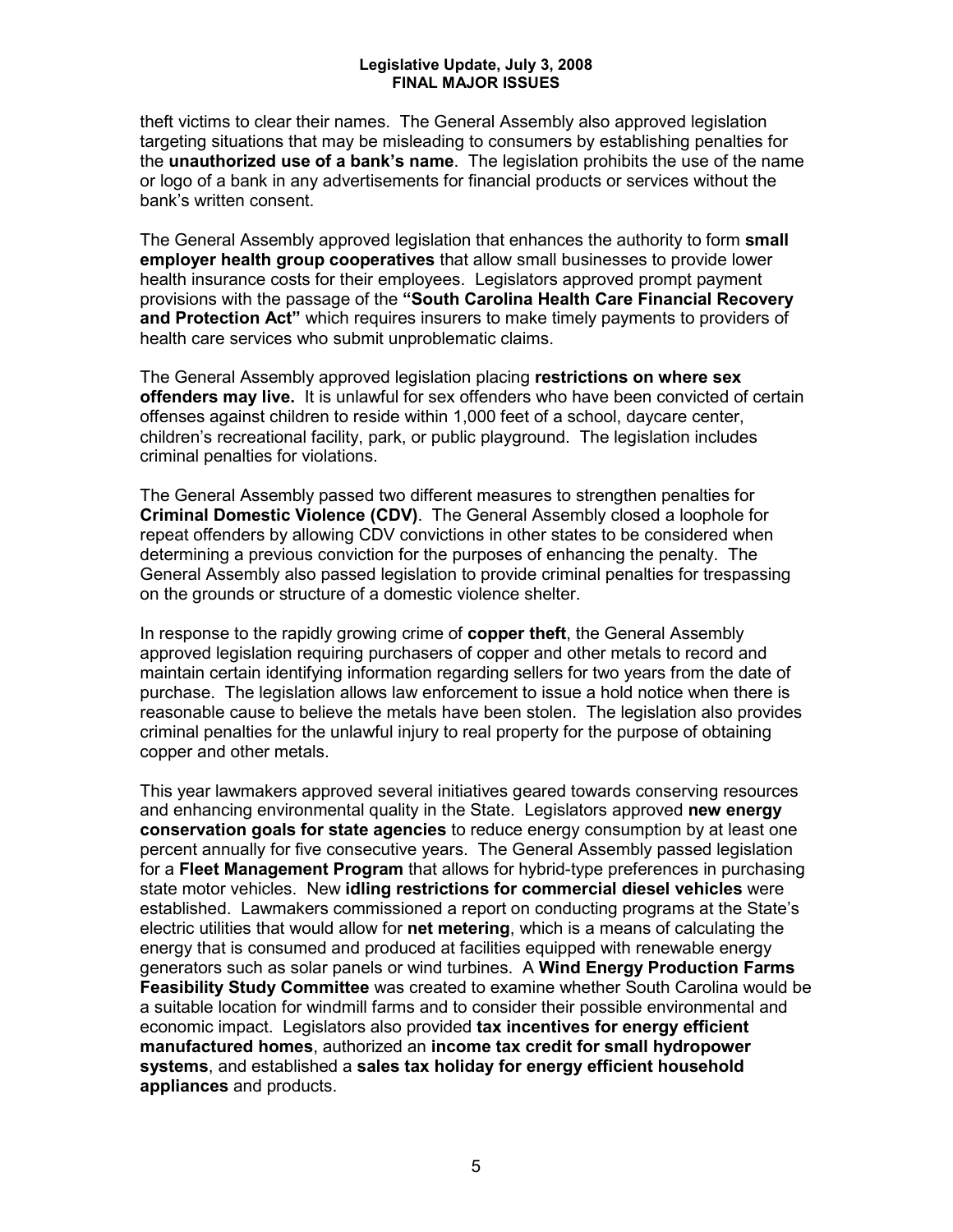The General Assembly approved legislation authorizing the Department of Motor Vehicles to issue **"I Believe" special license plates**. The General Assembly passed the **"South Carolina Public Invocation Act,"** which outlines a procedure whereby a public body may adopt a policy to permit public invocations before meetings. The General Assembly also approved legislation allowing the **Foundations of American Law and Government Display** to be posted in public buildings.

The General Assembly addressed several matters of interest to members of the **military** and their families. Lawmakers approved legislation that relaxes qualifications for attendance at public schools when a child's parent or guardian is deployed on military assignment. The General Assembly approved legislation to provide that, when armed services personnel are ordered away from the State, their dependents remain eligible to receive in-state tuition rates at the public university or college they are attending so long as they remain continuously enrolled at the institution. Under legislation approved this year, a person whose profession or occupation is regulated by the Department of Labor, Licensing and Regulation is exempt from completing professional or occupational continuing education requirements while serving on active military duty. Additional veteran license plates were authorized in order to recognize military service and accomplishments. The General Assembly approved legislation reducing the minimum residency requirement for burial in a State Veteran Cemetery. Legislation was also passed by the General Assembly to allow certain members of the military to be exempt from hunting and fishing licenses.

The General Assembly approved the **"South Carolina Residential Improvement District Act"** to provide a new option for financing infrastructure and other improvements needed to facilitate development. Under the legislation, the owners of real property may request the governing body of a county or municipality to create a district consisting of their property and impose assessments within that district. A local government is authorized to issue bonds secured against the revenue from these assessments in order to fund proposed improvements such as roads, sidewalks, parks, playgrounds, recreational facilities, parking, facade redevelopment, storm water drainage projects, utilities, and school construction or renovation.

Lawmakers approved **tax increment financing for affordable housing projects** with legislation that authorizes a county or municipality to use new property tax revenues generated in a tax increment financing district for publicly-owned affordable housing or for infrastructure projects to support privately-owned affordable housing.

The General Assembly approved legislation requiring **group childcare homes** to notify parents or guardians of enrolled students if the group home does not have liability insurance.

Legislation was passed requiring each school district to develop and implement an **Automated External Defibrillator Program** at every high school, subject to appropriations by the General Assembly.

The General Assembly enacted legislation requiring out-of-state dental labs performing **dental technological work** to employ dental technicians registered in South Carolina. The legislation also requires all dental labs to provide certification of the country where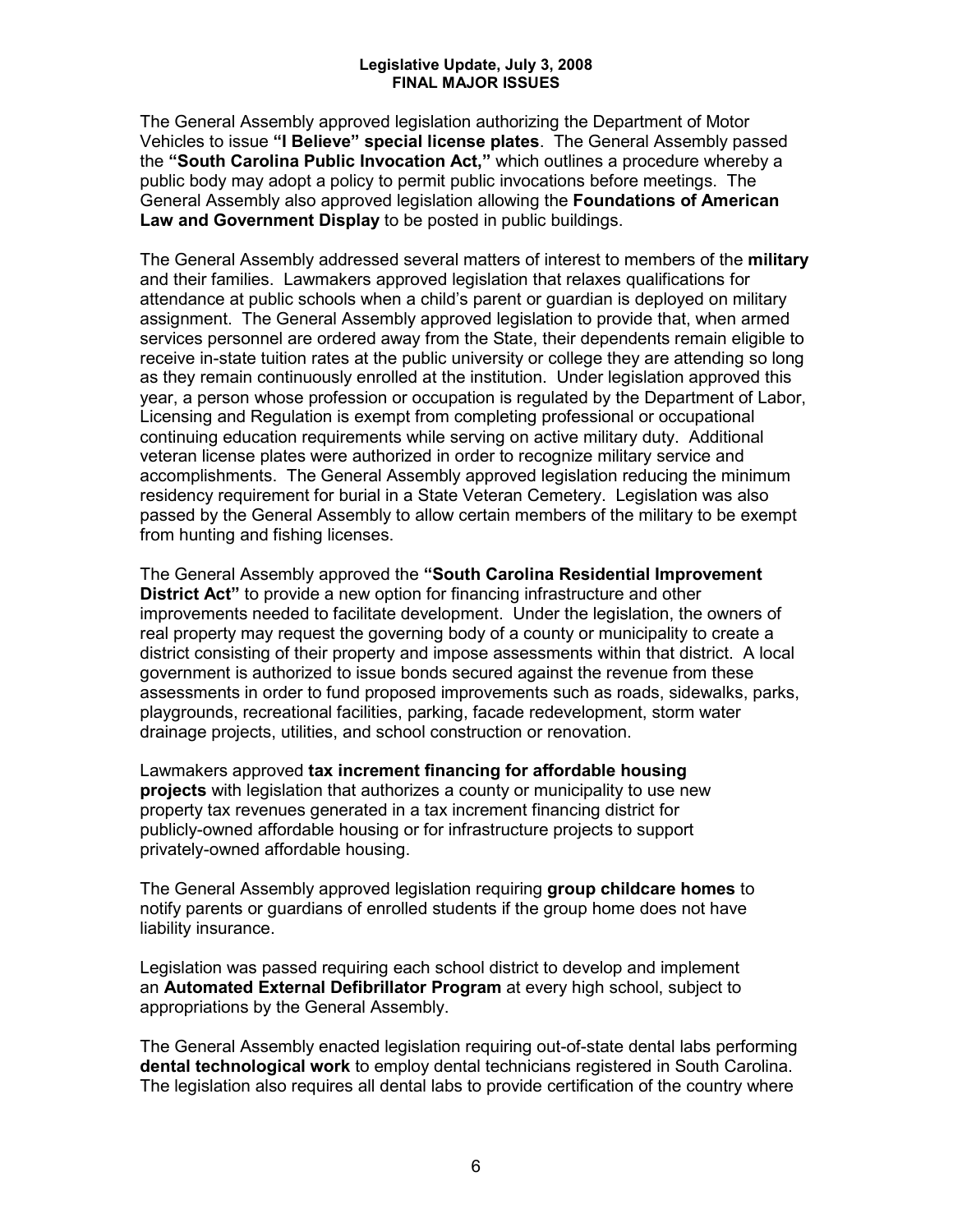the lab work was performed, a list of all materials used to make the device, and other identifying information.

Legislation was passed by the General Assembly requiring a person seeking **Emergency Medical Technician** certification or recertification to undergo a state and national criminal records check.

The General Assembly approved legislation allowing for an alligator-hunting season through an **Alligator Management Program**, which will be administered by the South Carolina Department of Natural Resources.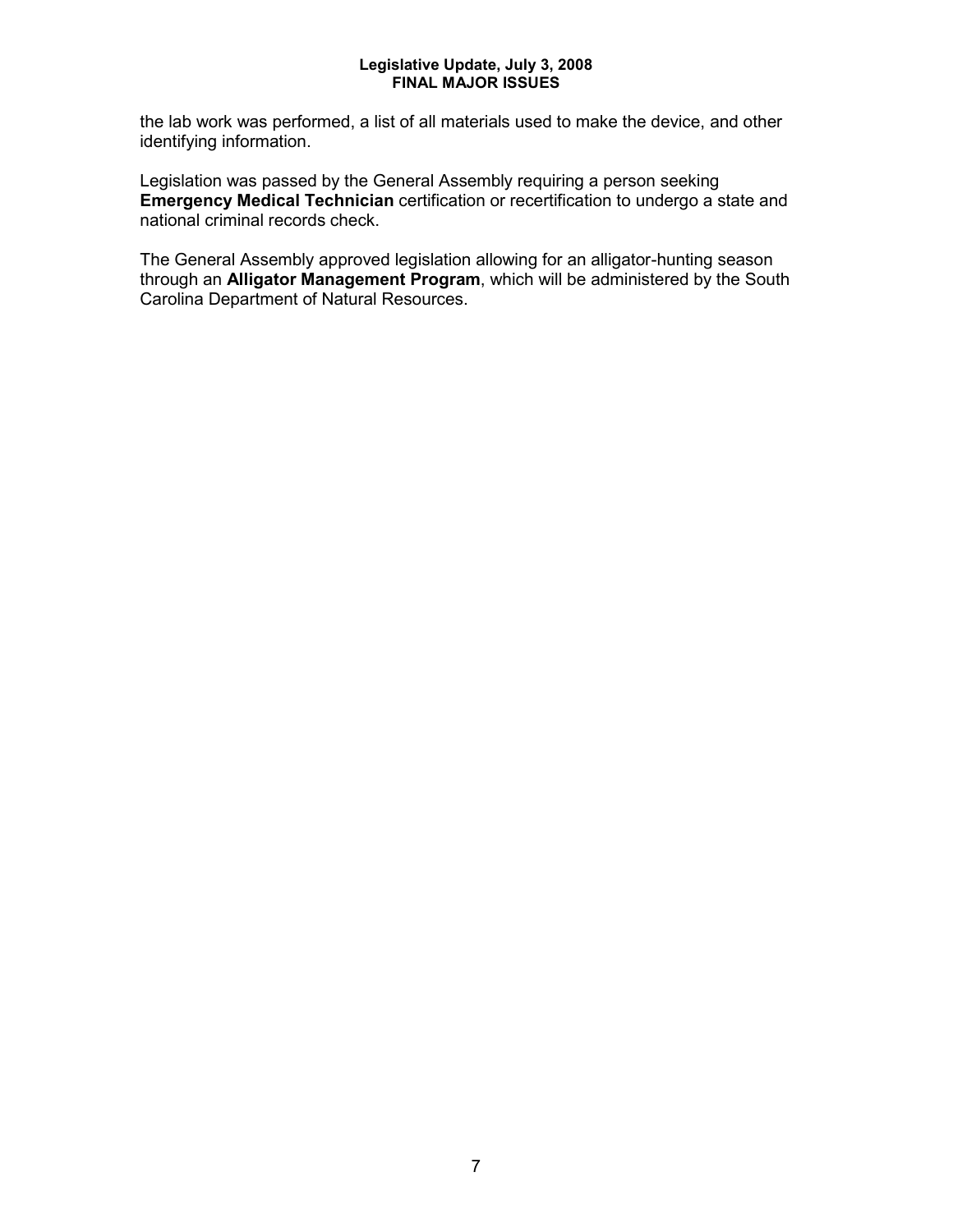## **APPROPRIATIONS**

The General Assembly approved **H.4800**, the Fiscal Year 2008-2009 General Appropriations Bill, and **H.4801**, a joint resolution providing for Capitol Reserve Fund appropriations. Highlights of the state government budget include:

- Full funding of the Education Finance Act with \$94.5 million, for a base student cost of \$2,578.
- Teacher salaries are funded at \$300 over the Southeastern average.
- \$20.8 million is included for school bus operations.
- \$3.3 million is included for textbooks.
- The Public School Child Development Education Pilot Program is funded with \$15.7 million.
- \$12 million is included for summer schools.
- Full funding of the LIFE, HOPE, and Palmetto Fellows Scholarship programs.
- \$3 million is appropriated to the Center for Accelerated Technology, which works with businesses locating in South Carolina and technical colleges in order to provide training for workers.
- \$2.5 million is provided for the Hydrogen Grants program at the South Carolina Research Authority.
- \$4.5 million for the LightRail broadband, high-speed optical research network at the state's research universities.
- The Department of Parks, Recreation, and Tourism receives \$10 million for destination specific tourism advertising grants.
- A 1% State employee pay increase is provided with \$19.9 million.
- State Health Insurance Plan increases are funded from projected 2008 surpluses within the plan so as to provide for no premium increases or reductions in benefits.
- \$2.9 million is appropriated for the Home and Community Based Services Program which provides services for senior citizens such as Meals on Wheels.
- \$39 million is appropriated to the Department of Health and Human Services for Medicaid Maintenance of Effort.
- \$13 million is appropriated to the Department of Health and Human Services for Institutes for Mental Health Transition.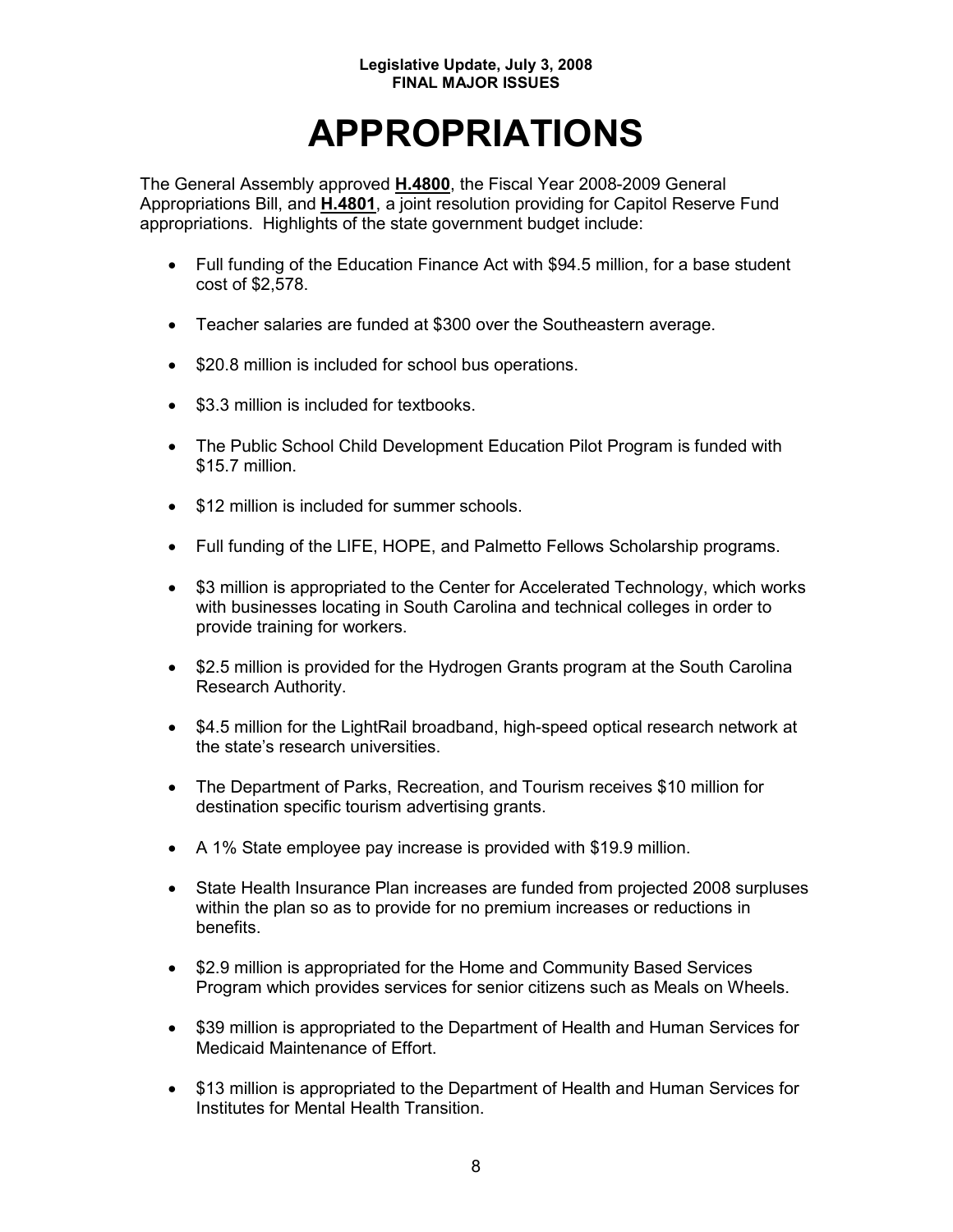- \$4.5 million is included for the Pervasive Developmental Disorder Waiver within the Department of Disabilities and Special Needs for the Early Intensive Behavior Intervention Treatment program that serves children diagnosed with such developmental disorders as Autism and Asperger's Syndrome.
- \$2.4 million is appropriated to the Department of Health and Environmental Control for the AIDS Drug Assistance Program to eliminate completely the waiting list for treatment.
- \$2.4 million is provided for the purchase of vaccines for under-insured children.
- \$2 million is appropriated to the Department of Health and Environmental Control for the Best Chance Network early detection breast and cervical cancer screenings.
- \$9 million is provided for the Child Support Enforcement System.
- \$3.9 million is appropriated for public defenders at the Commission on Indigent Defense.
- The Department of Corrections receives funding for the operation of the Leath Correctional Institution and additional lock-up units.

*STATUS: Having passed the House of Representatives and the Senate, H.4800 (R.293) (Act No. 310) and H.4801 (R.294) were ratified on May 22, 2008. Portions of the legislation were vetoed by the Governor on May 28. The House and Senate subsequently sustained some of those vetoes, but overrode other vetoes to allow those items to become law along with the portions of the legislation not vetoed by the Governor.*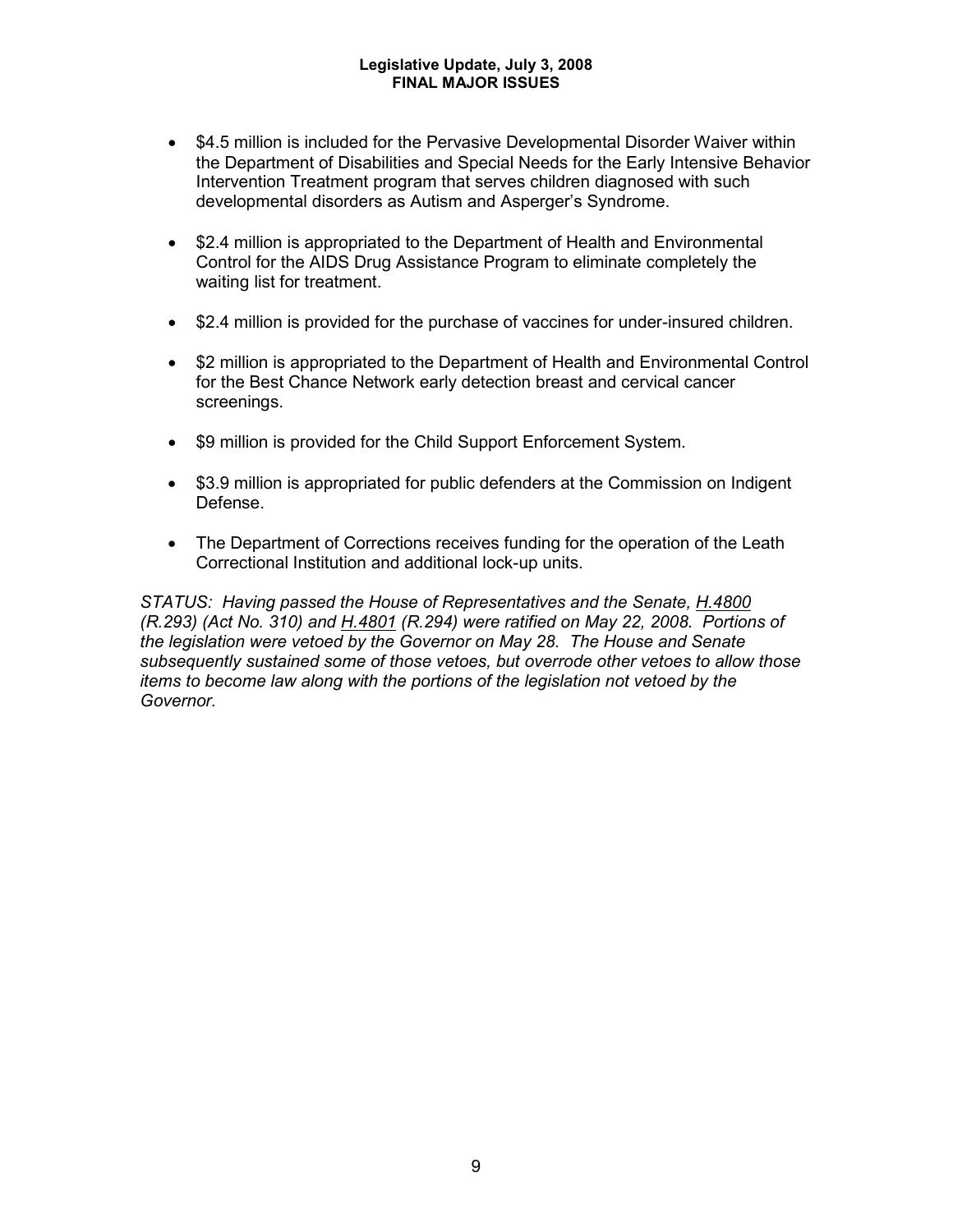## **BUSINESS/ECONOMIC DEVELOPMENT**

## **BROADBAND SERVICE COMMISSION**

The General Assembly approved **H.4735**, a joint resolution that creates the South Carolina Educational Broadband Service Commission for the purpose of obtaining and evaluating proposals from commercial entities for the leasing of the excess spectrum capacity licensed to the South Carolina Educational Television Network that will become available following the federally required conversion to digital broadcasting. The commission is composed of seven members all of whom must be from the private sector and have a background of substantial duration and expertise in business. The President Pro Tempore of the Senate, the Speaker of the House of Representatives, the chairman of the Senate Finance Committee, the chairman of the House Ways and Means Committee, the chairman of the State Regulation of Public Utilities Review Committee, the vice chairman of the State Regulation of Public Utilities Review Committee, and the Governor each appoints one member of the commission. The legislation establishes the competitive process that is to be used by the commission. After evaluation, the commission is to present the proposals and its recommendations to the Joint Bond Review Committee. If the Joint Bond Review Committee determines that a proposal should be approved, it is presented to the Budget and Control Board for review and approval. The commission is exempt from the Consolidated Procurement Code. The commission shall terminate six months after all agreements resulting from an approved proposal are finally executed or no later than June 30, 2010. Upon termination of the commission, the Budget and Control Board assumes responsibility for the management and administration of all agreements resulting from an approved proposal.

*STATUS: Having passed the House of Representatives and the Senate, H.4735 was ratified on May 22, 2008 (R.291) and signed into law by the Governor on May 27.*

## **FUEL BLENDING**

The General Assembly approved, as part of **S.1143**, provisions to allow South Carolina's fuel distributors and retailers to continue to blend gasoline and ethanol, a practice referred to as splash blending. The legislation provides that, regardless of other products offered, a motor fuel terminal located within the State must offer a petroleum product that has not been blended with ethanol and that is suitable for subsequent blending with ethanol. No action may be taken to deny a distributor or retailer from being the blender of record. The legislation also provides that a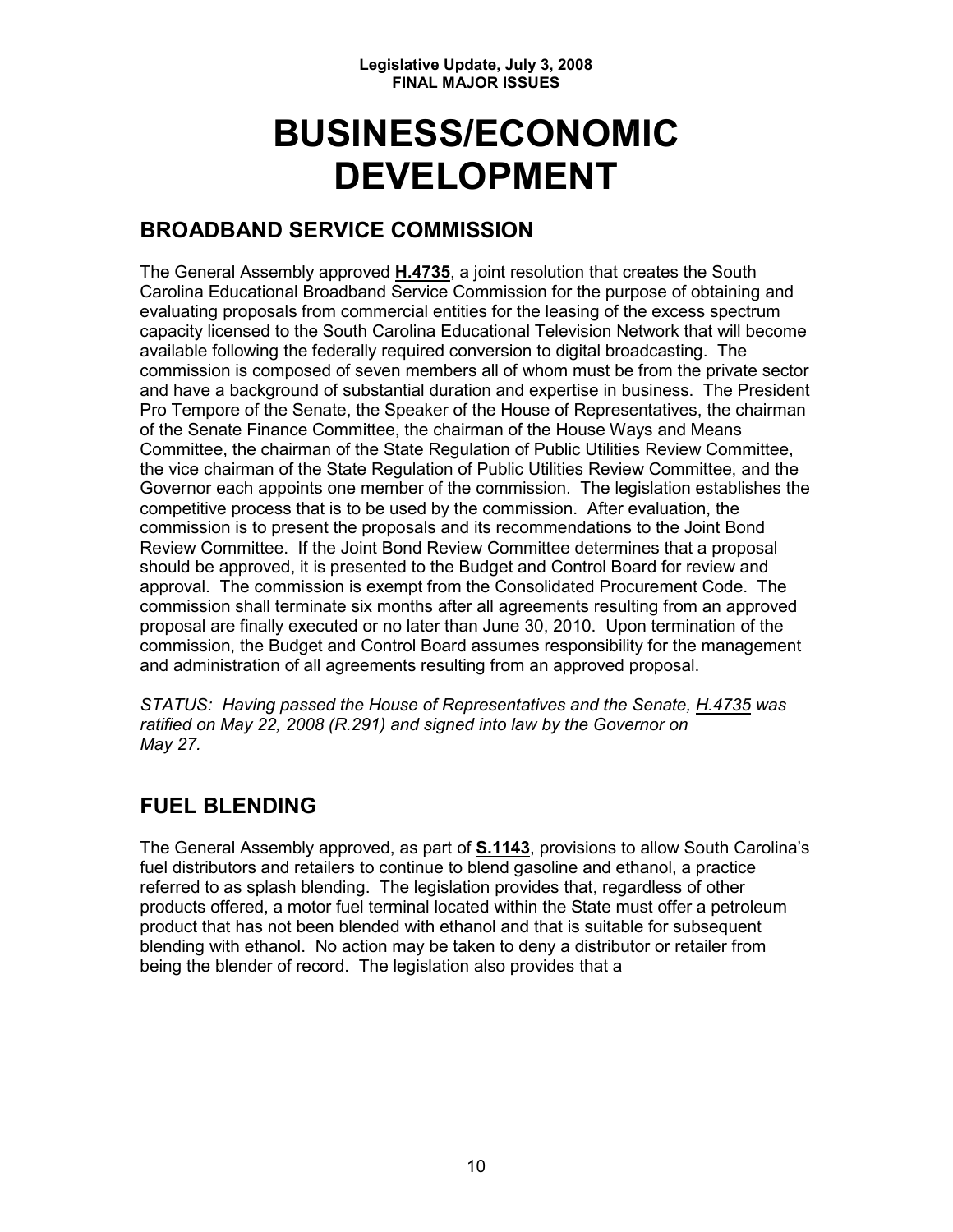distributor or retailer and a refiner must utilize the Renewable Identification Number (RIN) trading system.

*STATUS: Having passed the Senate and the House of Representatives, S.1143 was ratified on June 5, 2008 (R.356). The Governor vetoed the legislation on June 11. On June 25, the Senate and the House overrode the veto to allow the bill to become law.*

## **RESEARCH CENTERS OF ECONOMIC EXCELLENCE PROGRAM EXTENSION**

The General Assembly approved **S.1252**, a bill authorizing the continuation of the Research Centers of Economic Excellence program that utilizes South Carolina Education Lottery funds for the creation of endowed professorships at the State's research universities to anchor centers conducting scientific research with business applications. The legislation allows for the continuation of the program by eliminating the 2010 expiration date that is currently imposed upon the Centers of Excellence Matching Endowment. The legislation also eliminates the current \$200,000,000 monetary cap and provides instead that the endowment must be funded by appropriations from the South Carolina Education Lottery Account in an amount equal to thirty million dollars annually, except that endowment appropriations may not be funded until all state-supported scholarships are fully funded and only if eighty percent of the total state appropriations have been awarded by the review board as of June thirtieth of the previous fiscal year.

The legislation expands the membership the Research Centers of Excellence Review Board from nine to eleven by adding an appointee of the chairman of the Senate Finance Committee and an appointee of the chairman of the House Ways and Means Committee. The legislation also revises the reporting requirements for review board so as to provide that their annual report be issued to the General Assembly as well as to the State Budget and Control Board. This annual report must include, but not be limited to, a complete accounting for total state appropriations to the endowment and total proposals awarded up to the previous fiscal year. The legislation establishes the minimum criteria for the full review process that must be conducted before an endowed chair proposal is awarded.

The legislation allows interest earning to be used at the review board's discretion for additional state awards. The legislation revises matching fund provisions by replacing requirements for private funds with requirements for nonstate funds, thereby allowing such sources as federal funds to be counted for matching purposes. Matching fund provisions are also revised to allow for the acceptance of cash equivalent and in-kind donations from nonstate sources. The review board may, at its discretion, permit the senior research universities to utilize a portion of the nonstate matching funds of any single award to pay for initial operating costs including, but not limited to, infrastructure improvement, purchase of equipment, and payment of salaries for junior faculty, researchers, technicians, and other support staff directly associated with the establishment of the professorship's research efforts and the creation of the center of economic excellence which the professorship serves. The portion established by the review board must apply equally to all of the senior research universities' centers of economic excellence and endowed professorships. The full amount of every state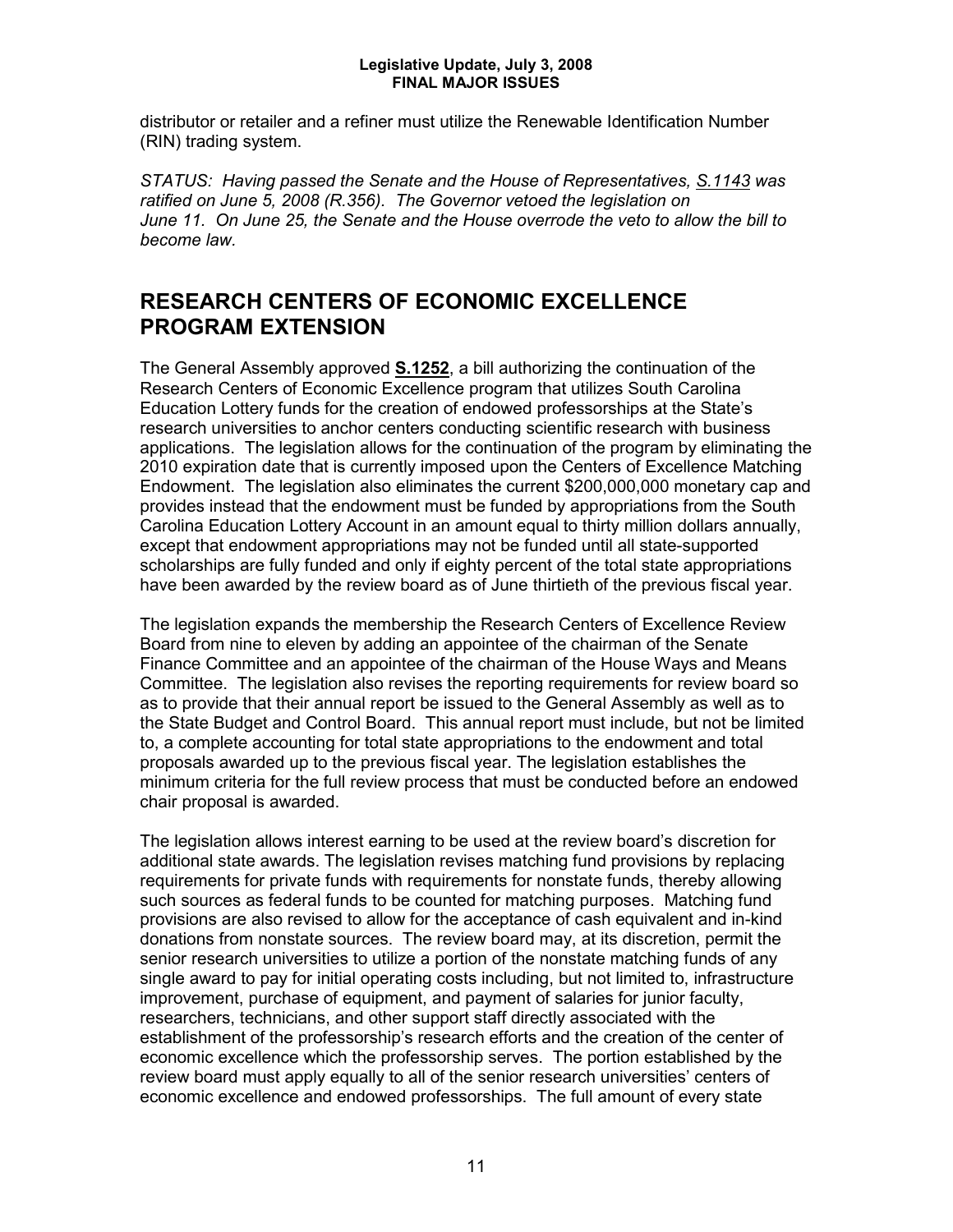award, with the exception of programmatic support proposals, must be placed into and remain in the endowment.

The legislation provides that eligible research universities are strongly encouraged to partner with other South Carolina colleges and universities to develop proposals that will enhance the economic competitiveness of our State, and to enhance science and engineering through collaborations in related disciplines.

*STATUS: Having passed the Senate and the House of Representatives, S.1252 was ratified on June 5, 2008 (R.363). The Governor vetoed the legislation on June 11. On June 25, the Senate and the House overrode the veto to allow the bill to become law.* 

## **RESIDENTIAL IMPROVEMENT DISTRICT ACT**

The General Assembly approved **H.4745**, a bill enacting the "South Carolina Residential Improvement District Act", to provide a new option for financing infrastructure and other improvements needed to facilitate new development. Under the legislation, the owners of real property may request the governing body of a county or municipality to create a district consisting of that real property and to impose assessments within that district to defray the cost of proposed improvements. This petition must be signed by the owners of all the real property within the proposed district and must contain specified features including an improvement plan, a cost estimate, and a projected schedule for completion of the improvements. After complying with the legislation's requirements for holding public hearings, the county or municipal governing body may create the district by enactment of an ordinance if the proposed improvements meet such criteria as encouraging development, preserving or increasing property values, and maintaining or improving the tax base. An improvement district may be made up of various proposed land uses including residential, commercial, industrial, institutional, or a combination of uses. Upon creation of an improvement district the local governing body may impose upon the landowners in that district assessments to fund improvements such as roads, sidewalks, parks, playgrounds, recreational facilities, parking, facade redevelopment, storm water drainage projects, utilities, and school construction or renovation. A county or municipality is authorized to issue bonds secured against the revenue from these assessments on real property or any other source of funds not constituting a general tax. Improvements may be financed by another method so long as the full faith and credit of the local government is not pledged as security.

Assessments must be based on actual costs of the improvements or reasonable estimates. The legislation establishes provisions for determining the amounts of assessments and requires local governments to maintain assessment rolls. The legislation includes notification requirements and a procedure for contesting assessments. A local government that has not adopted a comprehensive plan is not eligible to impose assessments.

Upon the issuance of any bonds secured by assessments, the local governing body shall collect from the property owner an improvement fee in an amount equal to four percent of the aggregate value of the obligations. The improvement fee must be used to construct improvements in a service area that is related to and serves the district.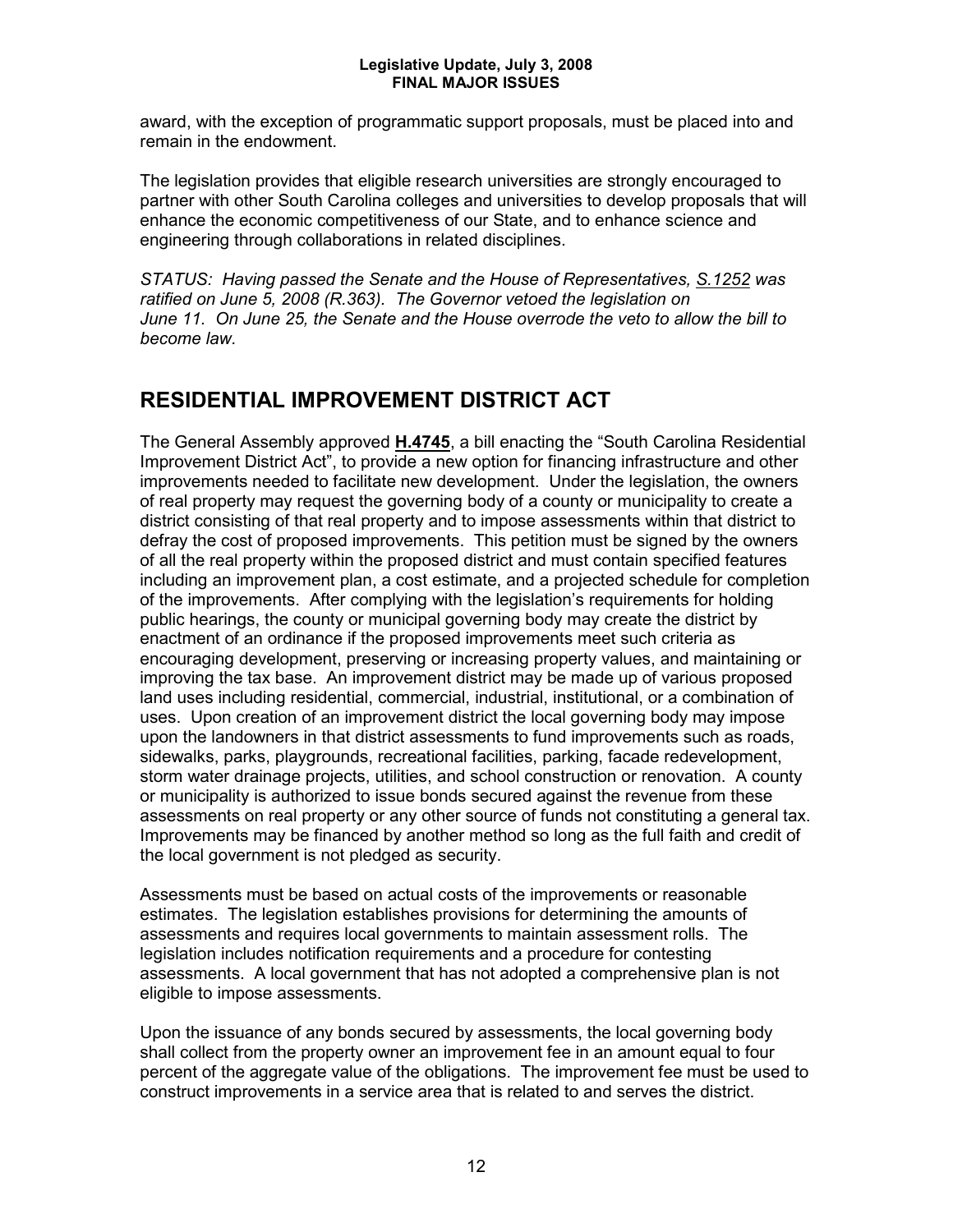The owner or developer of the real property in an improvement district must disclose to a prospective purchaser of residential real property in the district that the property will be subject to an assessment under this legislation and the annual amount and duration of the assessments.

The legislation establishes provisions governing collective improvements. If a proposed improvement pertains to a school, such as new construction or additions to existing construction, then the improvement must be approved by the governing body of the school district prior to the creation of the improvement district. Bonds issued by counties or municipalities under this legislation do not count for the purposes of calculating the debt limitation imposed upon local governments by the South Carolina Constitution.

*STATUS: Having passed the House of Representatives and the Senate, H.4745 was ratified on June 10, 2008 (R.422) and became law without the Governor's signature on June 17.*

## **CONSUMER PROTECTION/SAFETY**

## **"FINANCIAL IDENTITY FRAUD AND IDENTITY THEFT PROTECTION ACT"**

The General Assembly approved legislation creating the "Consumer Identity Theft Protection Act." Highlights of the legislation include the following.

### **Consumer Provisions**

The legislation requires address verification for credit card applications. Additionally, the legislation removes language requiring an issuer of a credit card to get parental consent prior to issuing a card to a person under the age of 21.

A consumer may place a freeze on his credit information. A consumer reporting agency cannot charge a fee for invoking a freeze, removing a freeze, temporarily lifting a freeze, or reinstating a freeze. Placing a freeze on a consumer's report does not prevent someone from being able to get information concerning criminal records; fraud prevention or detection; personal loss history; or employment, tenant, or individual background screening.

The legislation changes the definition of "personal identifying information" to make South Carolina's definition the same as the definition used by the majority of other states.

#### **Law Enforcement Provisions**

Local law enforcement must report an identity theft, if contacted by a suspected victim.

The State Law Enforcement Division is required to maintain an identity theft database.

### **Business Provisions**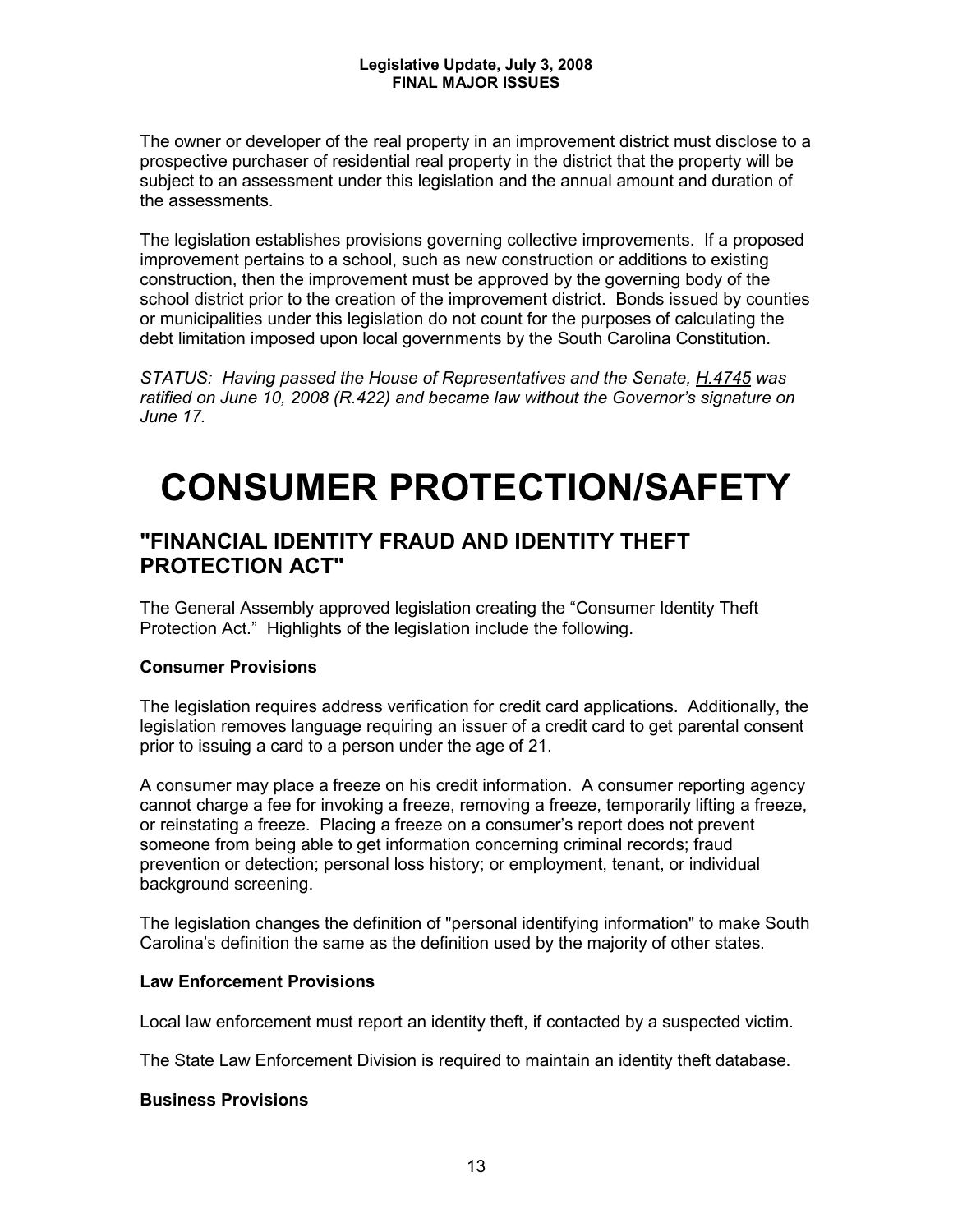The legislation prohibits a person from posting, printing, transmitting, selling, or exchanging a social security number or a portion that consists of six digits or more unless there is written authorization, there is a legitimate business or government purpose that provides a benefit, or for other specifically permitted reasons.

Businesses are restricted from printing the last five digits of a credit card number or the card expiration date on a receipt.

Businesses and state agencies that own or license computerized personal identifying information are required to disclose a breach of the security system should one be suspected.

A person conducting business in this State may notify consumers of a security breach by email or by telephone if those are the person's primary means of communication.

When a business disposes of a business record that contains personal identifying information, the business shall modify, by shredding, erasing, or other means, the personal identifying information to make it unreadable or undecipherable.

#### **Judicial Remedies**

A victim may petition a circuit court for a judicial determination of innocence and an expungement of record.

It is unlawful for a person to obtain another's identity by rummaging through personal, household, or commercial garbage.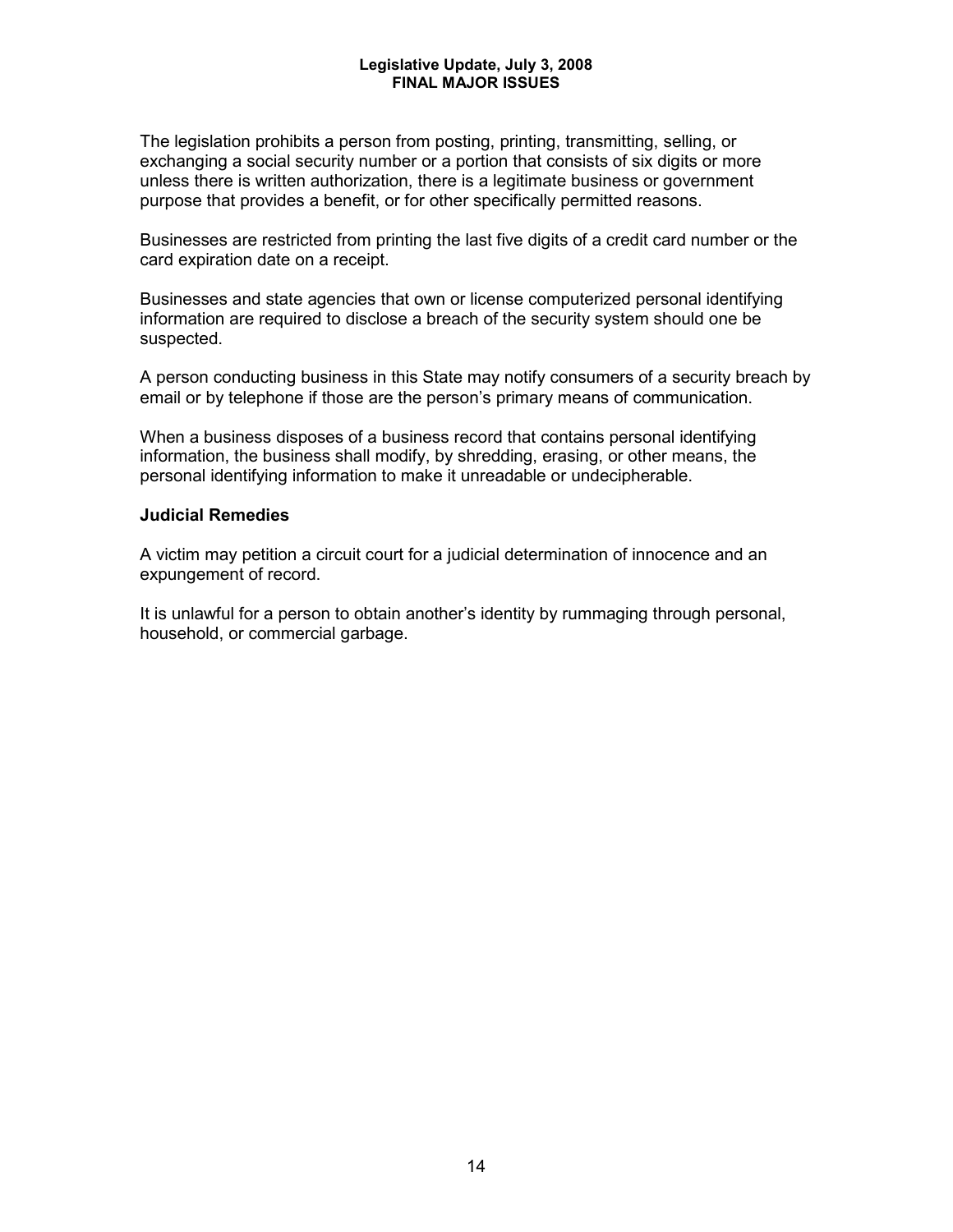#### **Consumer Reporting Agencies**

A consumer reporting agency must give notice to each creditor who uses a consumer report if the agency becomes aware that an application to a card issuer to open a new seller or lender credit account bears an address for the consumer that is different from the address in its file of the consumer.

A consumer reporting agency must remove all false information from a credit report, if the agency receives notice from the consumer to do so. If an agency violates this section, it is liable for three times the actual damages or \$5,000, whichever is greater. If the agency negligently violates this section, it is liable for actual damages or \$3,000 for each incident, whichever is greater.

*STATUS: The General Assembly approved S.453 (R.202), and the Governor signed the legislation into law on April 2, 2008 (Act No. 190).*

## **FIRE SPRINKLER SYSTEM TAX CREDITS AND EXEMPTIONS**

The General Assembly approved **H.4470**, a bill authorizing tax credits and exemptions to encourage the installation of fire sprinkler systems in commercial and residential structures. The legislation provides that a taxpayer who installs a fire sprinkler system in a commercial or residential structure is eligible for a credit against real property taxes levied by a local taxing entity equal to twenty-five percent of the direct expenses incurred (excluding any type of fee charged by the publicly or privately owned utility) if the local taxing entity has consented to the tax credit. In any year in which the local taxing entity consents to a tax credit, the taxpayer may also claim an income tax credit equal to the amount of this credit against real property taxes. All fire sprinkler system equipment installation on a commercial or residential structure is exempt from property taxes until there is an assessable transfer of interest. The legislation provides that the installation of a fire sprinkler system in a commercial or residential structure does not qualify as an addition or improvement for the purpose of determining property tax value if the utility and function of the structure remains unchanged. These tax credits and other provisions apply only when the installation of the fire sprinkler system is not required by law, regulation, or code. The legislation establishes provisions that prohibit a publicly or privately owned utility from imposing a tap fee, other fee, or a recurring maintenance fee of any nature for the installation and maintenance of a fire sprinkler system that exceeds the actual costs associated with the water line to the system. The legislation also provides that neither the Fire Marshal nor a governing body of a county or municipality shall enforce that portion of either the International Fire Code or a nationally recognized fire code that prohibits natural cut trees from being located in places of worship which do not fall within the exceptions provided for structures that have approved automatic sprinkler systems

installed in accordance with the International Fire Code or a nationally recognized fire code.

*STATUS: Having passed the House of Representatives and the Senate, H.4470 was ratified on June 5, 2008 (R.385). The Governor vetoed the legislation on June 11. On June 25, the House and the Senate overrode the veto to allow the bill to become law.*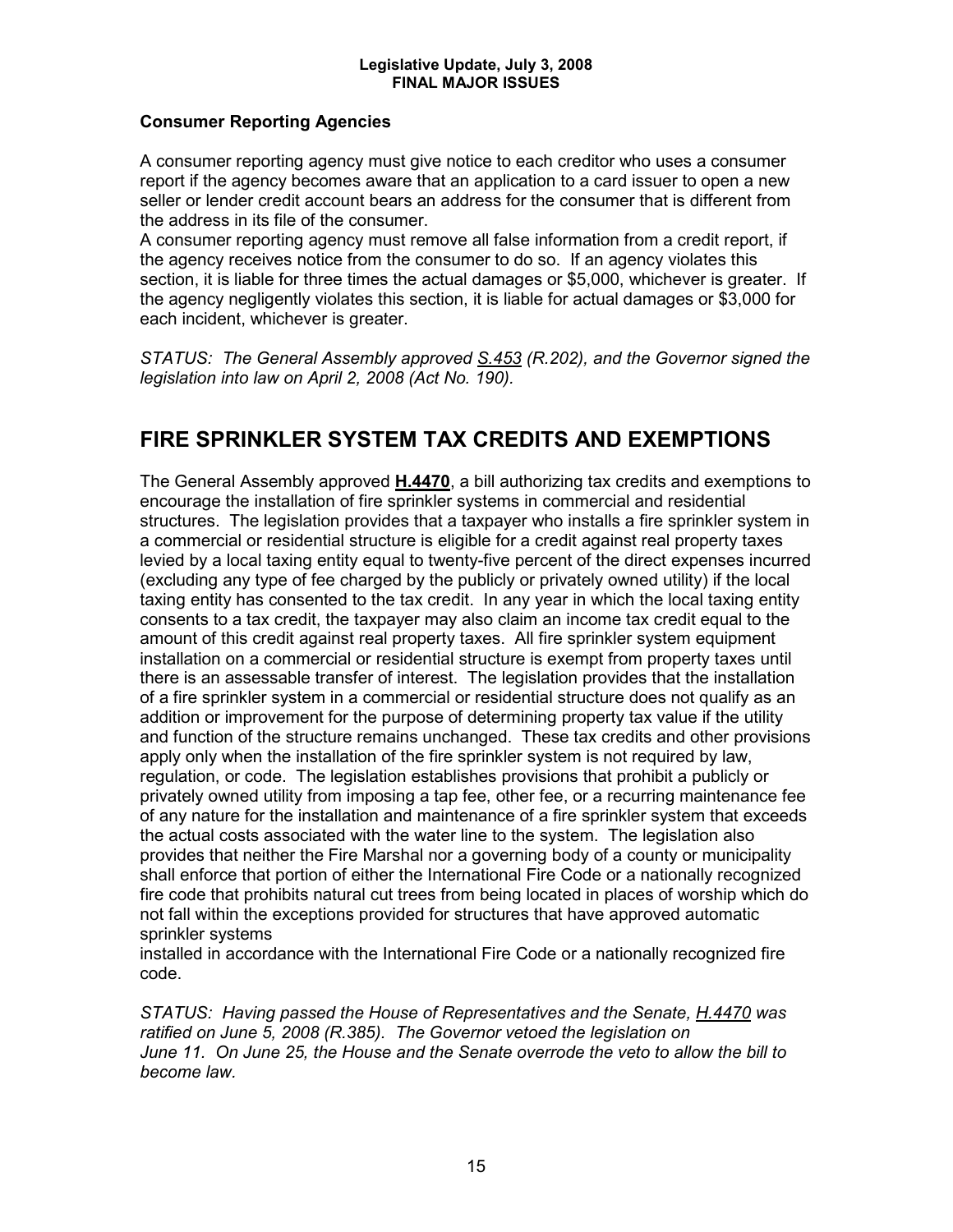## **GROUP CHILDCARE HOMES**

This legislation requires the owner or operator of a group childcare home and family childcare home in South Carolina who does not carry liability insurance to notify each enrolled child's parent or guardian of that fact no later than January 1, 2009. The owner or operator must obtain signed statements from each enrolled child's parent or guardian, indicating notice was received regarding the lack of liability insurance. The childcare facility must maintain a file of the signed statements for the period of time the child is enrolled. The parent or guardian of any new child enrolled after June 30, 2008, must receive this information and sign a statement at the time of enrollment. If a childcare facility has liability insurance that lapses or is cancelled the owner or operator must notify and obtain signed statements from the parents of the enrolled child no later than thirty days after the liability insurance lapses or is canceled.

The legislation also requires a review of the Central Registry of Child Abuse and Neglect, maintained by the Department of Social Services, on potential employees or caregivers at a childcare facility.

A childcare facility may provisionally employ or provide provisionally caregiver services after a favorable name and date of birth based background check, along with an executed sworn statement that he or she has not been convicted of perpetrated abuse or neglect upon a child. A person provisionally employed must be under supervision of a non-provisionally employed person at all times when providing direct care to children. The provisional status must be repealed if the requests for the State Law Enforcement Division fingerprint review, the Federal Bureau of Investigation fingerprint review and the Central Registry check are not submitted by the end of the next business day after the person was employed. The results of the fingerprint-based background checks are valid and reviews are not required to be repeated unless a person is not employed or does not provide caregiver services for one year or longer. As a result, for provisional employment, the Department of Social Services must complete the Central Registry check within two business days after receipt of the request. If an operator or a childcare violates the provisional requirements, for a first offense, the facility may not employ a person provisionally for the succeeding twelve months. For second and subsequent offense, the facility may not employ a person provisionally for twenty-four months. The penalty applies to any facility that may employ the director of the facility during the period of suspension.

An owner or operator of a childcare center or group childcare home, must notify and obtain signed statements from parents or guardians of each child enrolled that the facility may provisionally employ a person when an unexpected staff vacancy occurs.

*STATUS: Having passed the General Assembly, S.311 (R.299) was signed into law by the Governor on June 4, 2008 (Act No. 262).*

## **MISREPRESENTATION OF THE IDENTITY OF FOOD OR**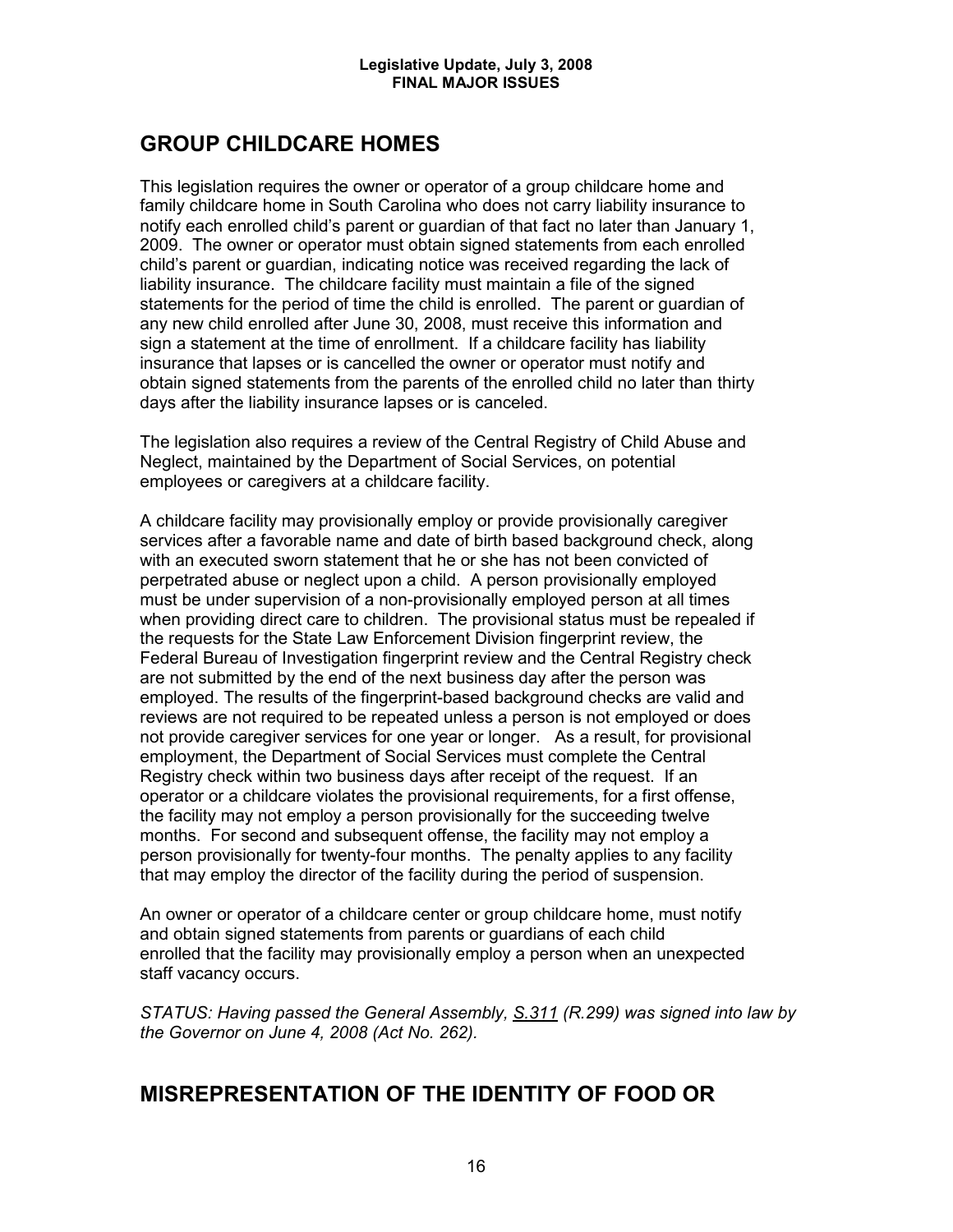## **A FOOD PRODUCT AS A SOUTH CAROLINA PRODUCT**

Under this legislation, it is an unfair trade practice to knowingly and willfully misrepresent food or a food product if the food or food product purports to be or is represented to be a product of South Carolina but is the product of another state, country, or territory. This provision is not intended to conflict with the enforcement of criminal penalties or other provisions of law relating to the misrepresentation or adulteration of food or food products.

*STATUS: Having been approved by the General Assembly, H.3028 (R.319) was vetoed by the Governor on June 4, 2008. On June 5, the House of Representatives and Senate overrode the veto to allow the bill to become law (Act No. 277).*

## **"REDUCED CIGARETTE IGNITION PROPENSITY STANDARDS AND FIREFIGHTER PROTECTION ACT"**

The General Assembly approved **H.4900**, the "Reduced Cigarette Ignition Propensity Standards and Firefighter Protection Act", which requires cigarettes sold in South Carolina to be manufactured so that they will extinguish themselves if left unattended, thereby reducing the risk they pose as potential fire hazards. The legislation provides that, in order to be sold in this State, cigarettes must undergo laboratory testing for ignition propensity, receive certification that they meet this legislation's fire safety performance standards, and marked to show that they comply with these reduced ignition propensity standards. Manufacturers are required to pay a certification fee for each cigarette brand style to the State Fire Marshal to defray the costs of the legislation's processing, testing, enforcement, and oversight activities. The fee is initially set at two hundred fifty dollars, but the State Fire Marshal is authorized to adjust the fee annually to ensure that actual costs are defrayed. Manufacturers are required to maintain copies of the reports of tests conducted on cigarettes for a period of three years, and must make copies of these reports available to the State Fire Marshal and the Attorney General upon written request. Civil penalties are established for noncompliant cigarette sales, false certifications, failure to meet reporting requirements, and other violations of the legislation. Cigarettes that have been sold or offered for sale that do not comply with the performance standards are subject to forfeiture and destruction. The Attorney General, the Department of Revenue, the State Fire Marshal, and other law enforcement personnel are provided authority to examine the books, papers, invoices, and other records related to cigarette sales in order to enforce the provisions of the legislation.

*STATUS: Having passed the House of Representatives and the Senate, H.4900 was ratified on May 29, 2008 (R.333). On June 4, the Governor vetoed the legislation, and, on June 5, the House and Senate overrode the veto to allow the bill to become law.*

## **"TELEVISION PROGRAMMING PROTECTION ACT"**

The General Assembly approved **S.598**, the "Television Programming Protection Act." This legislation requires a cable or video service provider that uses digital transmission technology to deliver its programming to block completely all video and audio on any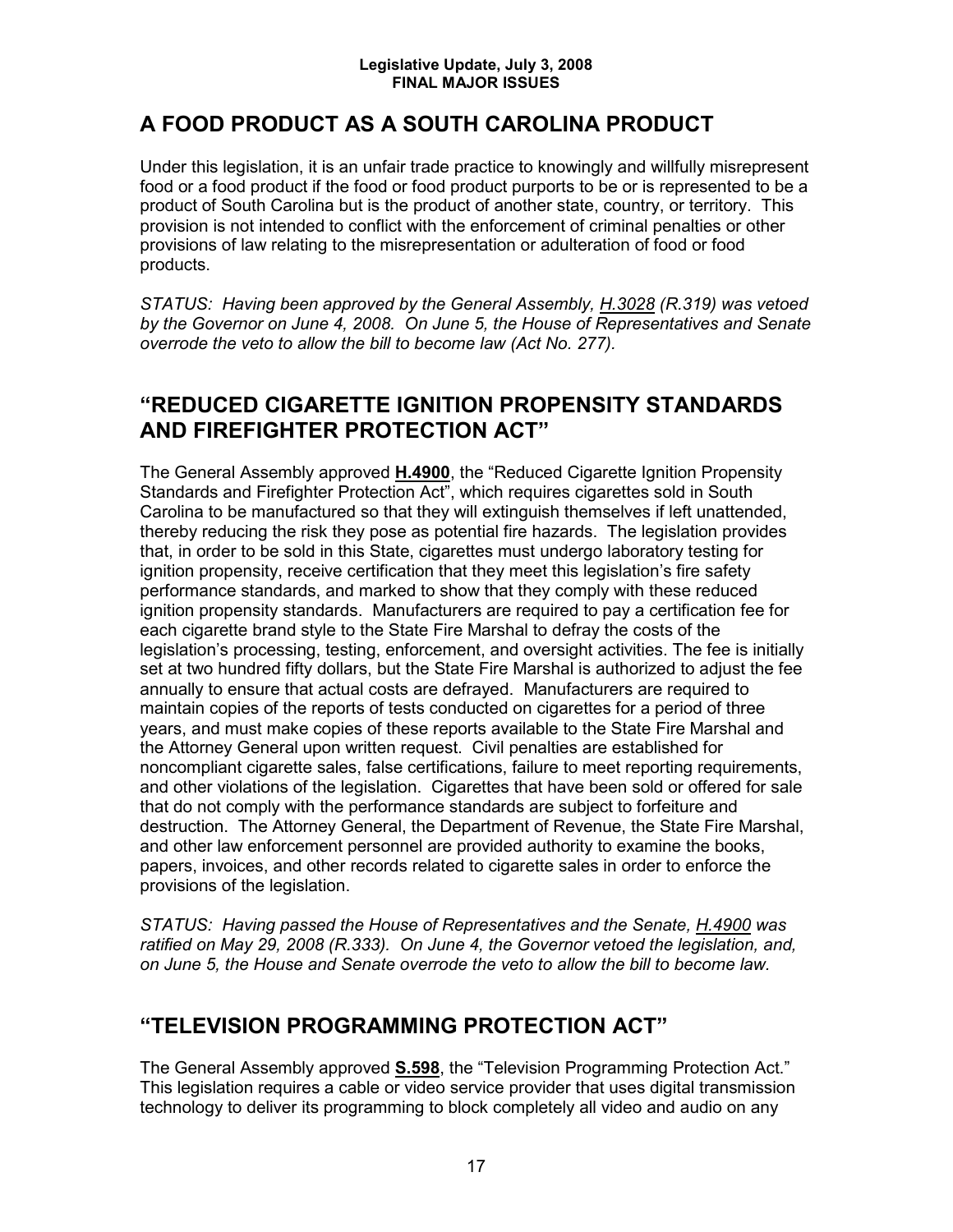channel that a subscriber has not purchased at no charge to the subscriber. A cable or video service provider that uses analog transmission technology to deliver its programming must notify its subscribers that it will, upon request, carry out such blocking at no charge to the subscriber. Within five days of receiving a subscriber's request, the analog service provider must block all video and audio on any channel that the subscriber has not purchased. The time frames do not apply if compliance is not possible due to circumstances beyond the service provider's control. The legislation provides that a cable or video service provider that intends to deliver channels to its subscribers on a promotional basis is required to give its subscribers advanced notice and inform them that, upon request, all video and audio on such channels can be completely blocked. Unless a subscriber makes such a request, a service provider may, on a promotional basis, deliver one or more channels not purchased by a subscriber. The legislation also establishes a protocol for rectifying instances where blocked channels are transmitted due to equipment failure.

*STATUS: Having passed the Senate and the House of Representatives, S.598 was ratified on February 21, 2008, (R.197) and became law without the Governor's signature on February 28 (Act No. 182).* 

## **UNAUTHORIZED USE OF A BANK NAME**

The General Assembly approved and the Governor signed into law **S.964**, legislation prohibiting the unauthorized use of a bank name. The legislation prohibits the use of the name or logo of a bank in any advertisements for financial products or services without the bank's written consent. A violator is subject to a fine of not less than five hundred dollars and not more than one thousand dollars for each unauthorized use of a name or logo. Under the legislation, a bank may file an action to enjoin the unauthorized use of its name or logo. A court of competent jurisdiction may grant an injunction to restrain the wrongful use and may require the defendants to pay to the bank all profits derived from, and all damages suffered by,

reason of the wrongful use of the name or logo, including costs and reasonable attorney's fees.

*STATUS: Having passed the Senate and the House of Representatives, S.964 was ratified on February 13, 2008, (R.191) and was signed into law by the Governor on February 19 (Act No. 181).*

## **COURTS/CRIMINAL JUSTICE AND LAW ENFORCEMENT**

**"ACCESS TO JUSTICE POST-CONVICTION DNA TESTING ACT" AND THE "PRESERVATION OF EVIDENCE ACT" (THE INNOCENCE PROJECT LEGISLATION)**

**"Access to Justice Post-Conviction DNA Testing Act"**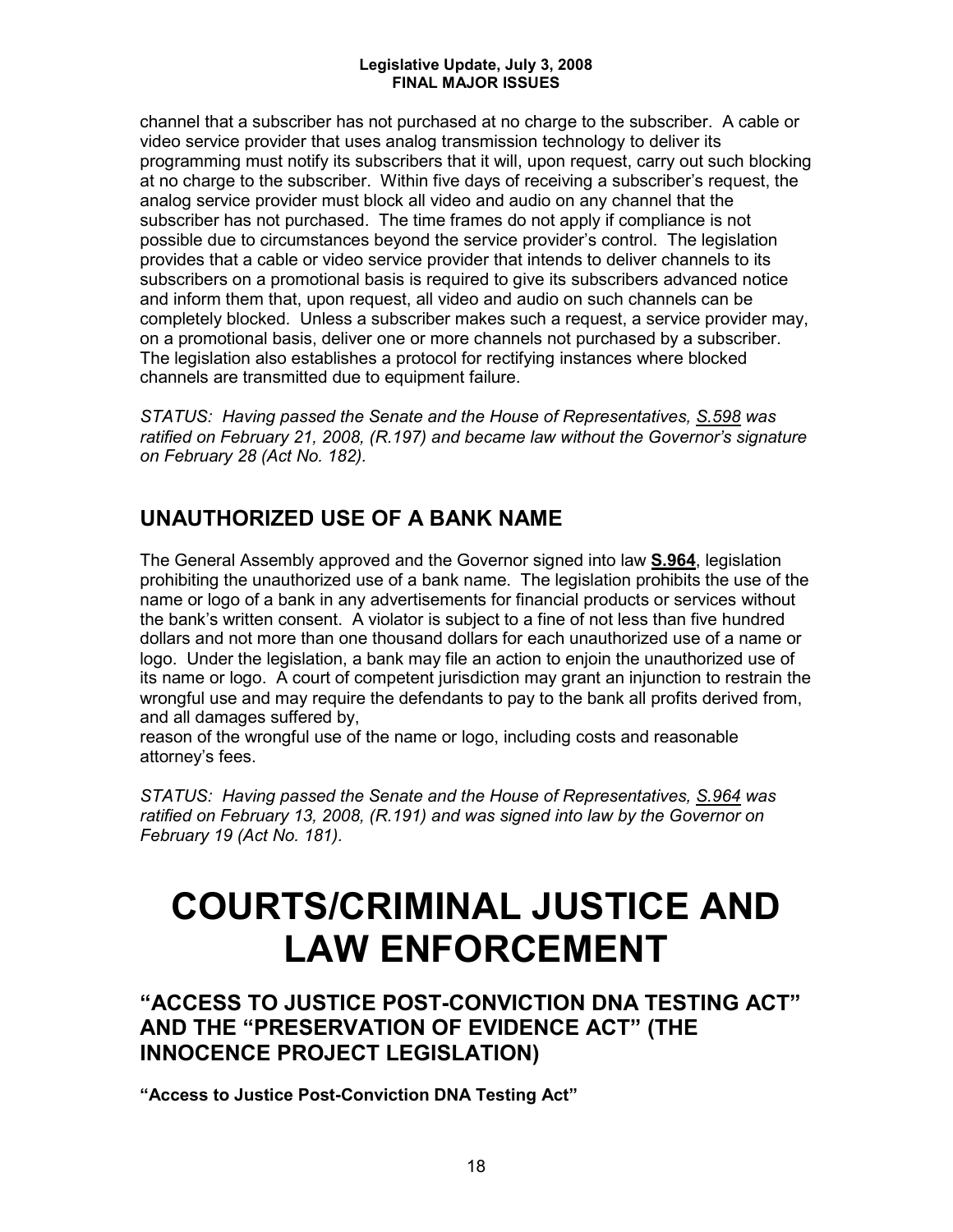This legislation applies only to certain criminal offenses, including, but not limited to, murder and criminal sexual conduct. This legislation allows a person who has pled not guilty to an applicable offense, was subsequently convicted of or adjudicated delinquent for the offense, is currently incarcerated for the offense, and asserts that he is innocent of the offense to apply for forensic DNA testing of his DNA and any physical evidence or biological evidence related to his conviction or adjudication. For a person that has pled guilty or no contest to an applicable offense and asserts he is innocent of the offense, the application must be made no later than seven years from the date of sentencing. The application must be made on such a form as prescribed by the Supreme Court, and the legislation outlines what information should be included in the application. The application must be verified by the applicant and filed under the original indictment number or petition with the clerk of court of the general sessions court or family court in which the conviction or adjudication took place. The clerk must forward the application to the solicitor, and the solicitor must notify the Attorney General and the custodian of the evidence. The victim must receive notification. The solicitor must respond to the application within 90 days. The application must be heard in, and before a judge of, the general sessions court or family court in which the conviction or adjudication took place. If DNA testing is ordered, the applicant must pay the cost of that testing unless the applicant is indigent. These provisions do not prevent relevant parties from consenting to and conducting post-DNA testing by agreement. The applicant, Attorney General or solicitor may use the results of the DNA testing in any post-conviction proceeding or trial.

#### **"Preservation of Evidence Act"**

This legislation requires a custodian of evidence to preserve all physical evidence and biological evidence related to the conviction or adjudication of a person for certain criminal offenses. The legislation includes timeframes for which the evidence must be preserved. Under certain circumstances, the custodian of evidence may petition the general session court or family court for an order allowing for the disposition of the physical evidence or biological evidence.

A person who willfully and maliciously destroys, alters, conceals, or tampers with physical evidence or biological material that is required to be preserved pursuant to these provisions with the intent to impair the integrity of the physical evidence or biological material, prevent the physical evidence or biological material from being subjected to DNA testing, or prevent the production or use of the physical evidence or biological material in an official proceeding, is guilty of a misdemeanor and, upon conviction, must be fined not more than \$1,000 dollars for a first offense, and not more than \$5,000 dollars or imprisoned for not more than one year, or both, for each subsequent violation.

*STATUS: Having been approved by the Senate and House of Representatives, S.429 was ratified on June 25, 2008 (R.429). On July 2, the Governor vetoed the legislation.*

## **ADMINISTRATIVE LAW COURT HEARINGS, PROCEEDINGS AND STAYS**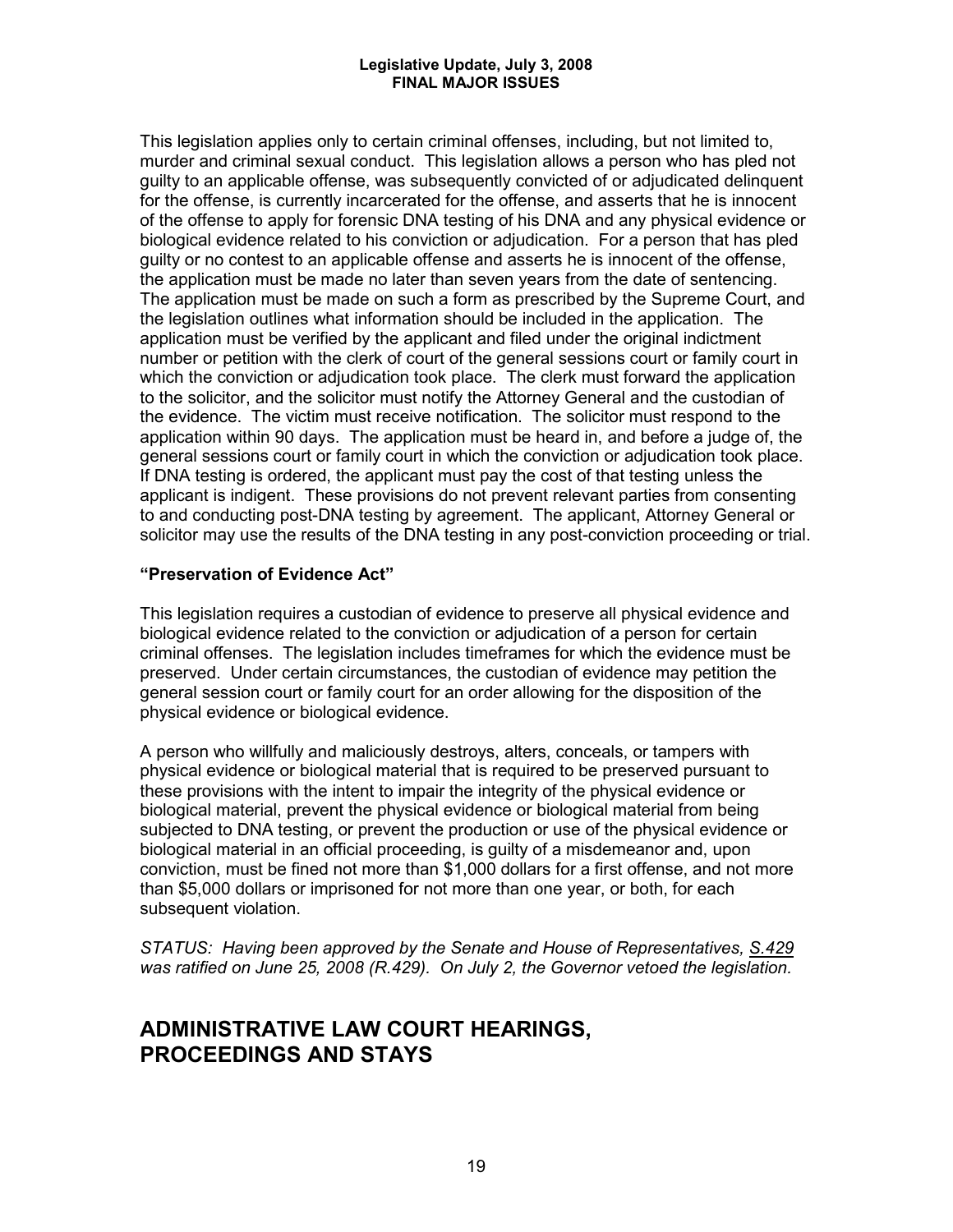Unless otherwise provided by statute, the standard of proof in a contested case is preponderance of the evidence. The South Carolina Rules of Evidence apply in all contested case proceedings before the Administrative Law Court (ALC). Notice of the contested case hearing must be issued in accordance with the rules of procedure of the ALC.

A full and complete record must be kept of all contested cases and regulation hearings before an administrative law judge. All testimony must be reported, but need not be transcribed unless a transcript is requested by a party. The party requesting a transcript is responsible for the costs involved. Proceedings before administrative law judges are open to the public unless confidentiality is allowed or required by law. The presiding administrative law judge shall render the decision in a written order. The decisions or orders of administrative law judges are not required to be published but are available for public inspection unless confidentiality is allowed or required by law.

Review by an administrative law judge of a final decision in a contested case, heard in the appellate jurisdiction of the ALC, must be in the same manner as prescribed in Section 1-23-380(A) for judicial review of final agency decisions with the presiding administrative law judge exercising the same authority as the court of appeals, provided that a party aggrieved by a final decision of an administrative law judge is entitled to judicial review of the decision by the court of appeals pursuant to the provisions of Section 1-23-610.

A request for a contested case hearing for an agency order stays the order. A request for a contested case hearing for an order to revoke or suspend a license stays the revocation or suspension. A request for a contested case hearing for a decision to renew a license for an ongoing activity stays the renewed license, the previous license remaining in effect pending completion of administrative review. A request for a contested case hearing for a decision to issue a new license stays all actions for which the license is a prerequisite; however, matters not affected by the request may not be stayed by the filing of the request. If the request is filed for a subsequent license related to issues substantially similar to those considered in a previously licensed matter, the license may not be automatically stayed by the filing of the request. If the requesting party asserts in the request that the issues are not substantially similar to those considered in a previously licensed matter, then the license must be stayed until further order of the ALC. Requests for contested case hearings challenging only the amount of fines or penalties must be deemed not to affect those portions of orders imposing substantive requirements.

After a contested case is initiated before the ALC, a party may move before the presiding administrative law judge to lift the stay imposed. Upon motion by any party, the court shall lift the stay for good cause shown or if no irreparable harm will occur, then the stay shall be lifted. A hearing must be held within 30 days after the motion is filed with the court and served upon the parties to lift the automatic stay or for a determination of the applicability of the automatic stay. The judge must issue an order no later than 15 business days after the hearing is concluded.

Except as otherwise provided, the serving and filing of the notice of appeal does not itself stay enforcement of the administrative law judge's decision. The serving and filing of a notice of appeal by a licensee for review of a fine or penalty or of its license stays only those provisions for which review is sought and matters not affected by the notice of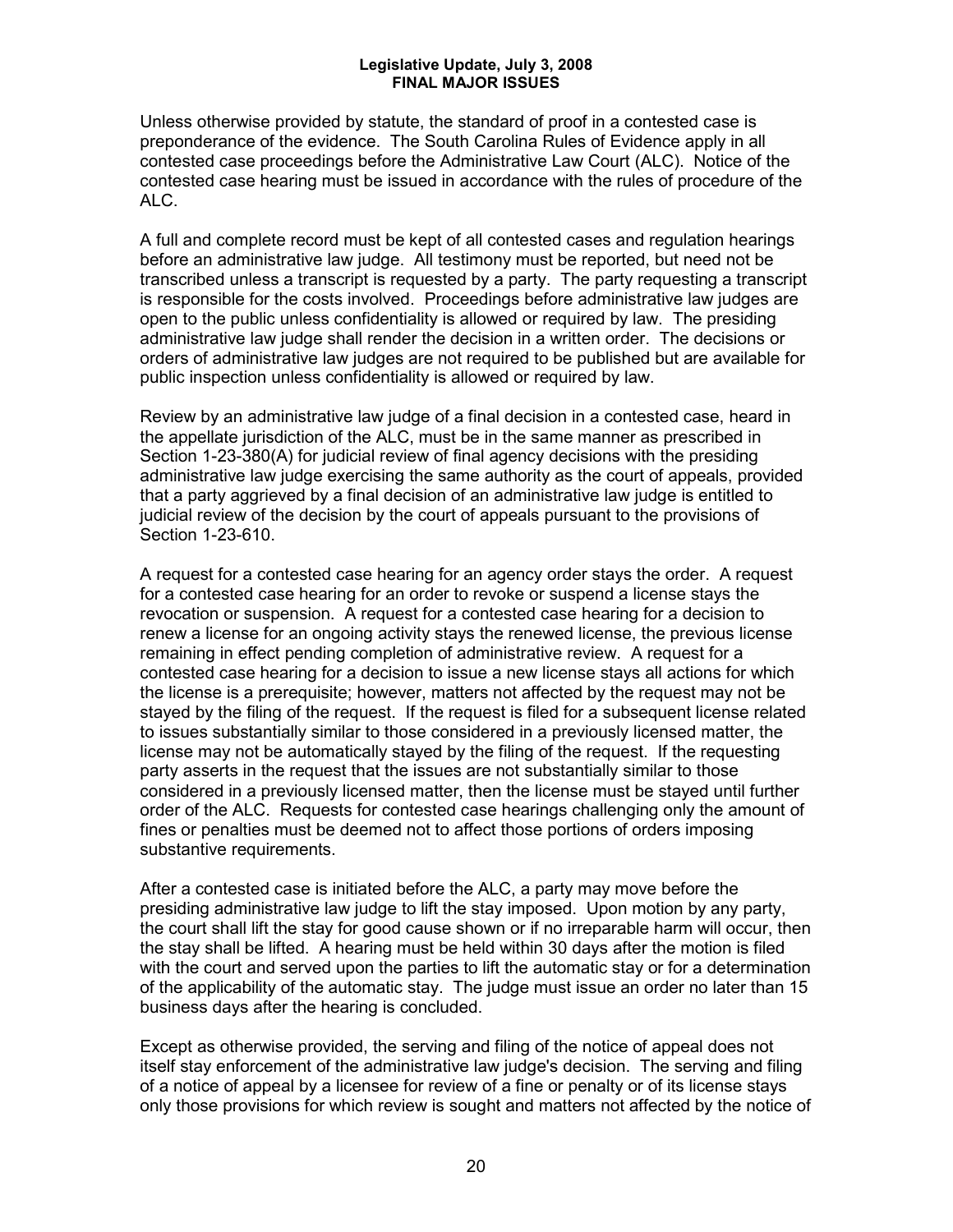appeal are not stayed. The serving or filing of a notice of appeal does not automatically stay the suspension or revocation of a permit or license authorizing the sale of beer, wine, or alcoholic liquor. Upon motion, the administrative law judge may grant, or the court of appeals may order, a stay upon appropriate terms.

*STATUS: Having been approved by the General Assembly, H.3575 (R.413) was signed into law by the Governor on June 16, 2008.*

## **ASSAULT AND BATTERY OFFENSES AGAINST SPORTS OFFICIALS AND COACHES**

The General Assembly approved legislation authorizing magistrates to punish by fine not exceeding \$1,000 dollars or imprisonment for a term not exceeding 60 days, or both, all assaults and batteries against sports officials and coaches. This penalty is applicable when in committing an assault and battery, the offender knows the individual assaulted to be a sports official or coach at any level of competition. Also, the act causing the assault and battery to the sports official or coach must have occurred within an athletic facility or an indoor or outdoor playing field or within the immediate vicinity of the athletic facility or an indoor or outdoor playing field at which the sports official or coach was an active participant in the athletic contests held at the athletic facility.

*STATUS: Having been approved by the Senate and House of Representatives, S.577 was ratified on June 10, 2008 (R.403). The Governor vetoed the legislation on June 16. On June 25, the Senate and House of Representatives overrode the veto to allow the bill to become law.*

## **CRIMINAL DOMESTIC VIOLENCE CONVICTIONS IN OTHER STATES**

This legislation provides that certain criminal domestic violence convictions in other states are to be considered when determining a previous conviction for purposes of enhancing the penalty.

*STATUS: Having been approved by the General Assembly, H.3058 (R.320) was signed into law by the Governor on June 4, 2008 (Act No. 255).*

## **CRIMINAL DOMESTIC VIOLENCE REVISIONS**

#### **Trespass on the Grounds or Structure of a Domestic Violence Shelter or the Domestic Violence Shelter's Administrative Offices**

This legislation provides that it is unlawful for a person who has been charged with or convicted of a violation of criminal domestic violence or criminal domestic violence of a high and aggravated nature or who is subject to an order of protection, or who is subject to a restraining order to enter or remain upon the grounds or structure of a domestic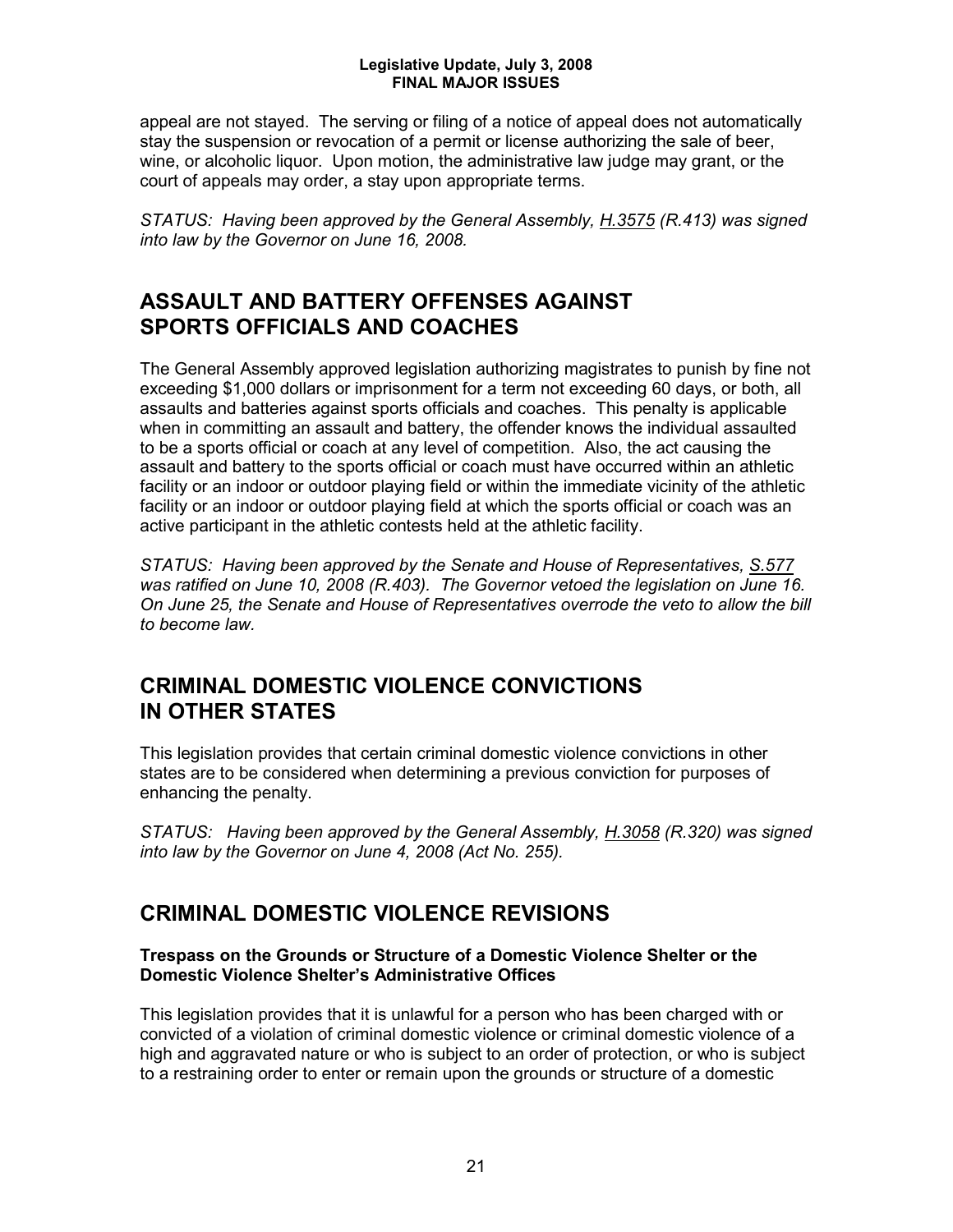violence shelter in which the person's household member resides or the domestic violence shelter's administrative offices.

The domestic violence shelter must post signs at conspicuous places on the grounds of the domestic violence shelter and the domestic violence shelter's administrative offices which, at a minimum, read substantially as follows: 'NO TRESPASSING VIOLATORS WILL BE SUBJECT TO CRIMINAL PENALTIES'.

This provision does not apply if the person has legitimate business or any authorization, license, or invitation to enter or remain upon the grounds or structure of the domestic violence shelter or the domestic violence shelter's administrative offices.

A person who violates this provision is guilty of a misdemeanor and, upon conviction, must be fined not more than \$3,000 dollars or imprisoned for not more than three years, or both. If the person is in possession of a dangerous weapon at the time of the violation, the person is guilty of a felony and, upon conviction, must be fined not more than \$5,000 dollars or imprisoned for not more than five years, or both.

Restraining orders and orders of protection must notify a person about this provision. Also, a defendant at a bond hearing must receive written notification about this provision; the court shall provide the person with opportunity to sign the notice evidencing the person's acknowledgement of having received and read the notice.

#### **Warrantless Arrest or Search**

Relating to a warrantless arrest or search when a person is believed to have committed a criminal domestic violence offense, this legislation clarifies that a warrantless arrest or search may be undertaken by law enforcement when there is probable cause to believe a violation has occurred.

*STATUS: Having been approved by the General Assembly, H.5001 (R.396) was signed into law by the Governor on June 11, 2008.*

## **DRIVING UNDER THE INFLUENCE REVISIONS**

The General Assembly approved legislation revising South Carolina's driving under the influence laws. Highlights of the legislation include the following.

### **Penalties**

The legislation enhances penalties for the offenses of driving under the influence (DUI) and driving with an unlawful alcohol concentration (DWUAC). Under the legislation, for DUI or DWUAC when a person's blood alcohol concentration is 0.08%-0.09%: a first offense is subject to a fine of \$400 dollars or imprisonment for 48 hours-30 days; a second offense is subject to a fine of \$2,100-\$5,100 dollars and imprisonment for five days-one year; a third offense is subject to a fine of \$3,800-\$6,300 dollars and imprisonment for 60 days-three years; and, a fourth or subsequent offense is subject to imprisonment for one-five years. For DWUAC when the blood alcohol concentration is 0.10%-0.15%: a first offense is subject to a fine of \$500 dollars or imprisonment for 72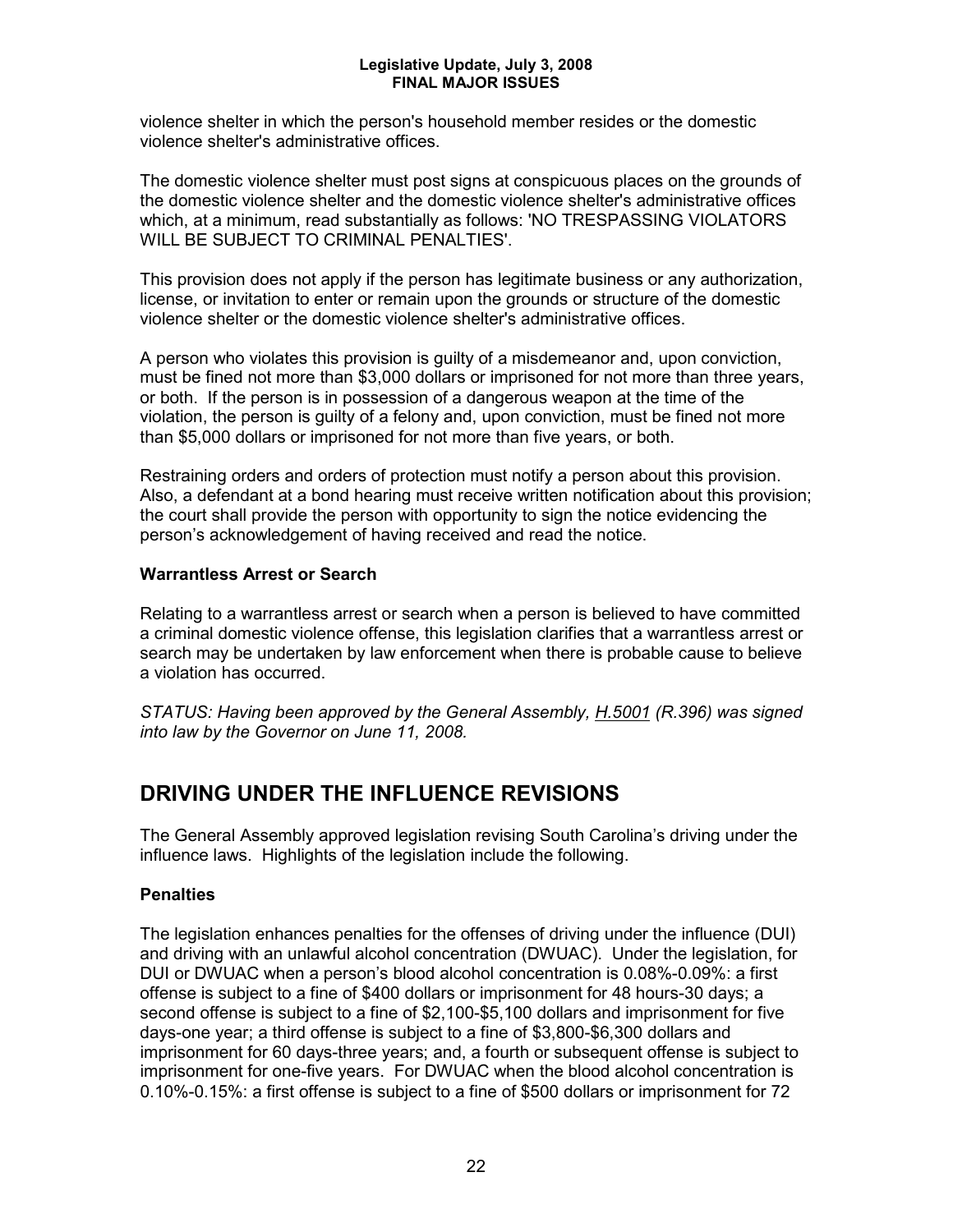hours-30 days; a second offense is subject to a fine of \$2,500-\$5,500 dollars and imprisonment for 30 days- two years; a third offense is subject to a fine of \$5,000-\$7,500 dollars and imprisonment for 90 days-four years; and, a fourth or subsequent offense is subject to imprisonment for two-six years. For DWUAC when the blood alcohol concentration is 0.16% or greater: a first offense is subject to a fine of \$1,000 dollars or imprisonment for 30-90 days; a second offense is subject to a fine of \$3,500-\$6,500 dollars and imprisonment for 90 days-three years; a third offense is subject to a fine of \$7,500-\$10,000 dollars and imprisonment for 6 months-five years; and, a fourth or subsequent offense is subject to imprisonment for three-seven years.

The legislation establishes provisions under which individuals convicted of DUI or DWUAC offenses are required to complete successfully a drug and alcohol treatment plan.

If convicted of DUI or DWUAC, an individual must pay \$25 dollars to cover the cost of the blood alcohol concentration (BAC) test.

DWUAC is added to the list of offenses that are not eligible for pre-trial intervention (PTI).

DWUAC is added to the list of offenses eligible for charging a person with child endangerment.

#### **Driver's License Provisions**

Under the legislation, the Department of Motor Vehicles (DMV) must suspend the driver's license of a person who is convicted of a felony DUI for the period of incarceration plus three years when great bodily injury occurs and five years when a death occurs.

If a person under the age of 21 refuses to submit to a BAC test, the DMV must suspend the person's license or permit, or deny the issuance of a license or permit for a period of 6 months for a first offense, and one year for any subsequent offense.

If a person under the age of 21 submits to a BAC test and the result indicates a BAC of 0.02% or more, the DMV must suspend the person's license or permit, or deny the issuance of a license or permit to the person for a period of three months for a first offense, and six months for any subsequent offense.

If a person 21 or older refuses to submit to a BAC test, the DMV must suspend the person's license or permit, or deny the issuance of a license or permit to the person for a period of six months for a first offense, nine months for a second offense, 12 months for a third offense, and 15 months for a fourth or subsequent offense.

If a person 21 or older submits to a BAC test and the result indicates a BAC of 0.15% or more, the DMV must suspend the person's license or permit, or deny the issuance of a license or permit to the person for a period of one month for a first offense, two months for a second offense, three months for a third offense, and four months for a fourth or subsequent offense.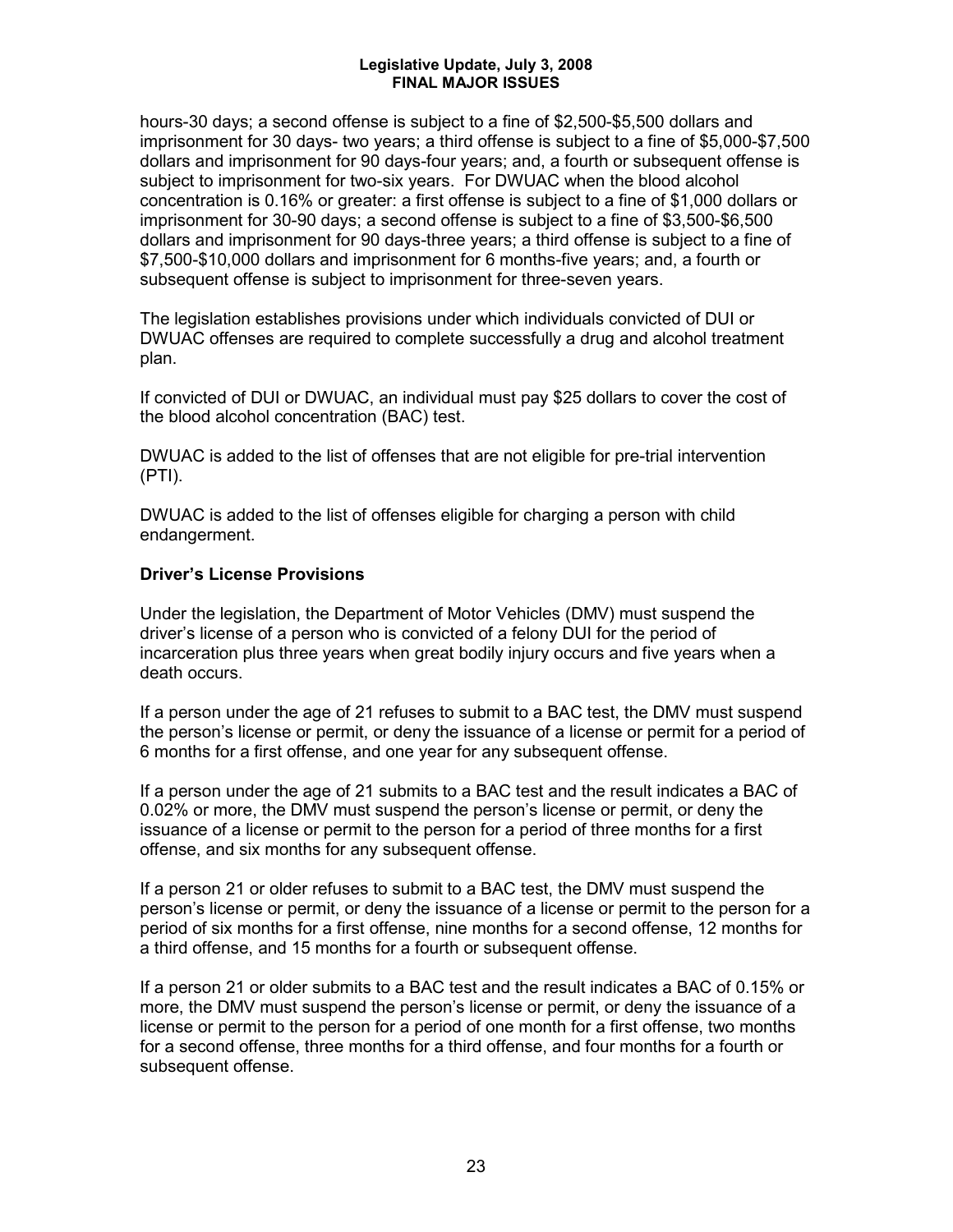#### **Law Enforcement Provisions**

The legislation provides that a law enforcement officer is only required to advise a person being investigated for DUI or DWUAC of the person's Miranda rights at the time of arrest.

Under the legislation, the refusal to take a field sobriety test by a person being investigated for DUI or DWUAC does not constitute disobeying a law enforcement command.

The legislation provides that BAC test may not be administered on a person being investigated DUI or DWUAC unless, upon activation of the video recording equipment and prior to the commencement of the testing procedure, the person has been given a written copy and verbally informed of the person's rights regarding the BAC test.

*STATUS: The General Assembly approved H.3496 (R.234), and the Governor signed the legislation into law on April 15, 2008 (Act No. 201).*

## **"FINANCIAL IDENTITY FRAUD AND IDENTITY THEFT PROTECTION ACT"**

See summary under Consumer Protection/Safety

## **GANG INITIATIVES**

#### **New Gang Prevention Study Committee**

The General Assembly approved a joint resolution to create a new gang prevention study committee to continue the work of the initial Gang Prevention Study Committee to assess and combat the ongoing gang problem by bringing together state agencies to coordinate gang reduction plans and make further recommendations addressing gangrelated activity in South Carolina.

#### **Gang Awareness Month**

The General Assembly approved a concurrent resolution to declare the month of October 2008 as Gang Awareness Month in South Carolina in order to raise public awareness of this increasing problem in our State.

*STATUS: The General Assembly approved H.4630 (R.201) relating to the study committee, and the Governor signed the legislation on February 27, 2008.*

*The General Assembly adopted H.5192, a concurrent resolution declaring October 2008 as Gang Awareness Month on June 4, 2008.*

## **INHALED ALCOHOL PROHIBITION**

The General Assembly approved legislation which makes it unlawful for a person to use, offer for use, purchase, offer to purchase, sell, offer to sell, or possess an alcohol without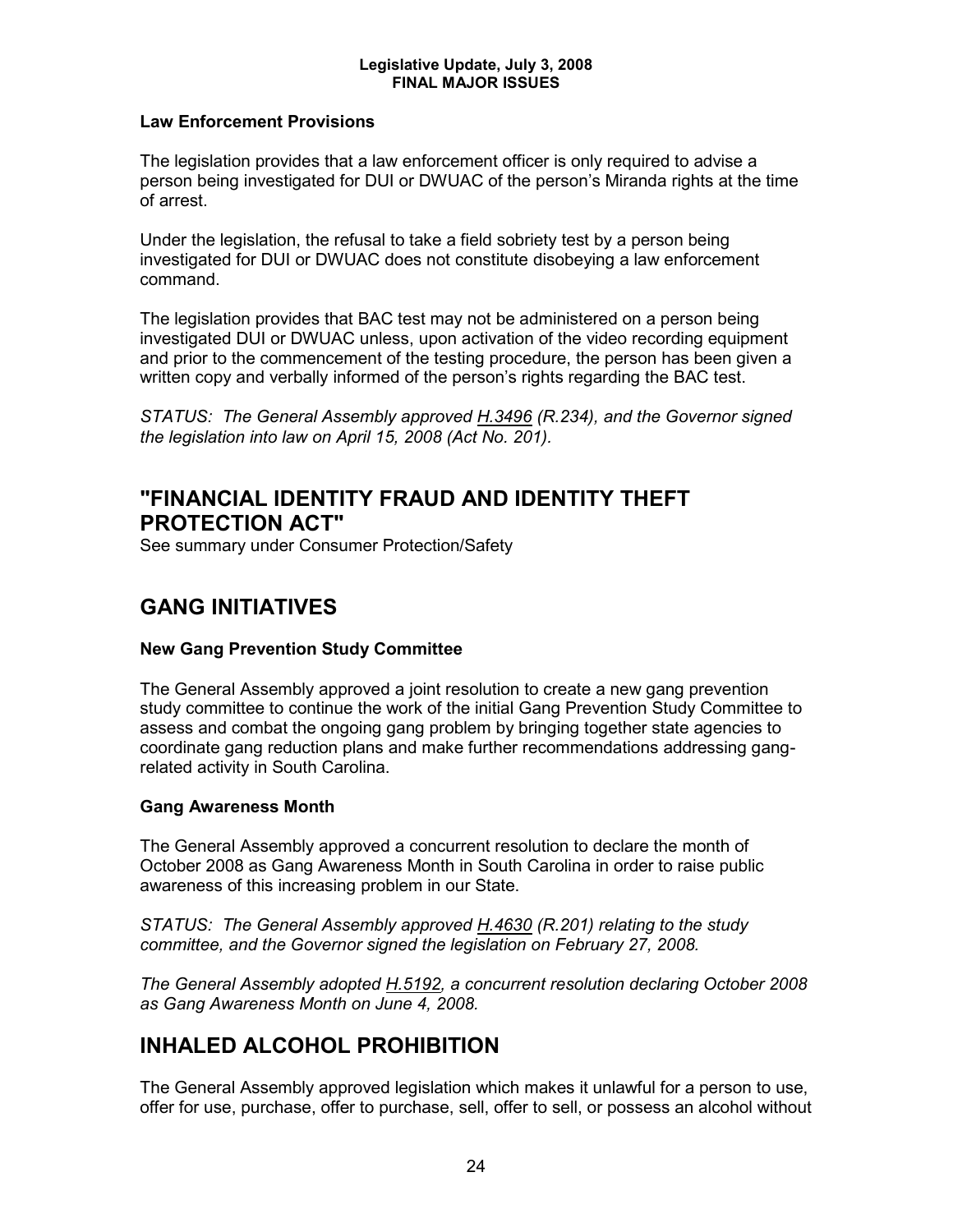liquid device. 'Alcohol without liquid device' means a device, machine, apparatus, or appliance that is designed or marketed for the purpose of mixing alcohol with pure or diluted oxygen, or another gas, to produce an alcoholic vapor that an individual can inhale or snort. Penalties are provided for violations. The bill does include exceptions.

*STATUS: Having been approved by the General Assembly, S.96 (R.400) became law without the Governor's signature on June 17, 2008.*

## **RESTRICTIONS ON WHERE A SEX OFFENDER MAY RESIDE**

This legislation provides that it is unlawful for sex offenders who have been convicted of certain offenses to reside within 1,000 feet of a school, daycare center, children's recreational facility, park, or public playground. If a law enforcement agency determines that a sex offender is in violation of this provision, a local law enforcement officer must, within 30 days, notify the sex offender of his violation. The sex offender must be provided a list of areas in which the sex offender is not permitted to reside, and the sex offender must be given 30 days to vacate his residence. If the sex offender fails to vacate his residence within that time frame, the legislation includes criminal penalties. There are graduated penalties for subsequent violations. The legislation also provides that school districts must make certain information available to parents and guardians regarding any sex offenders that reside within 1,000 feet of a school bus stop. The legislation includes grandfather provisions and exceptions. Local governments may not enact an ordinance that contains penalties that exceed or are less lenient than the penalties contained in this legislation.

*STATUS: Having been approved by the General Assembly, H.3094 (R.410) was signed into law by the Governor on June 16, 2008.*

## **SCHOOL RESOURCE OFFICERS MAY ISSUE COURTESY SUMMONS FOR MISDEMEANOR OFFENSES**

See summary under Education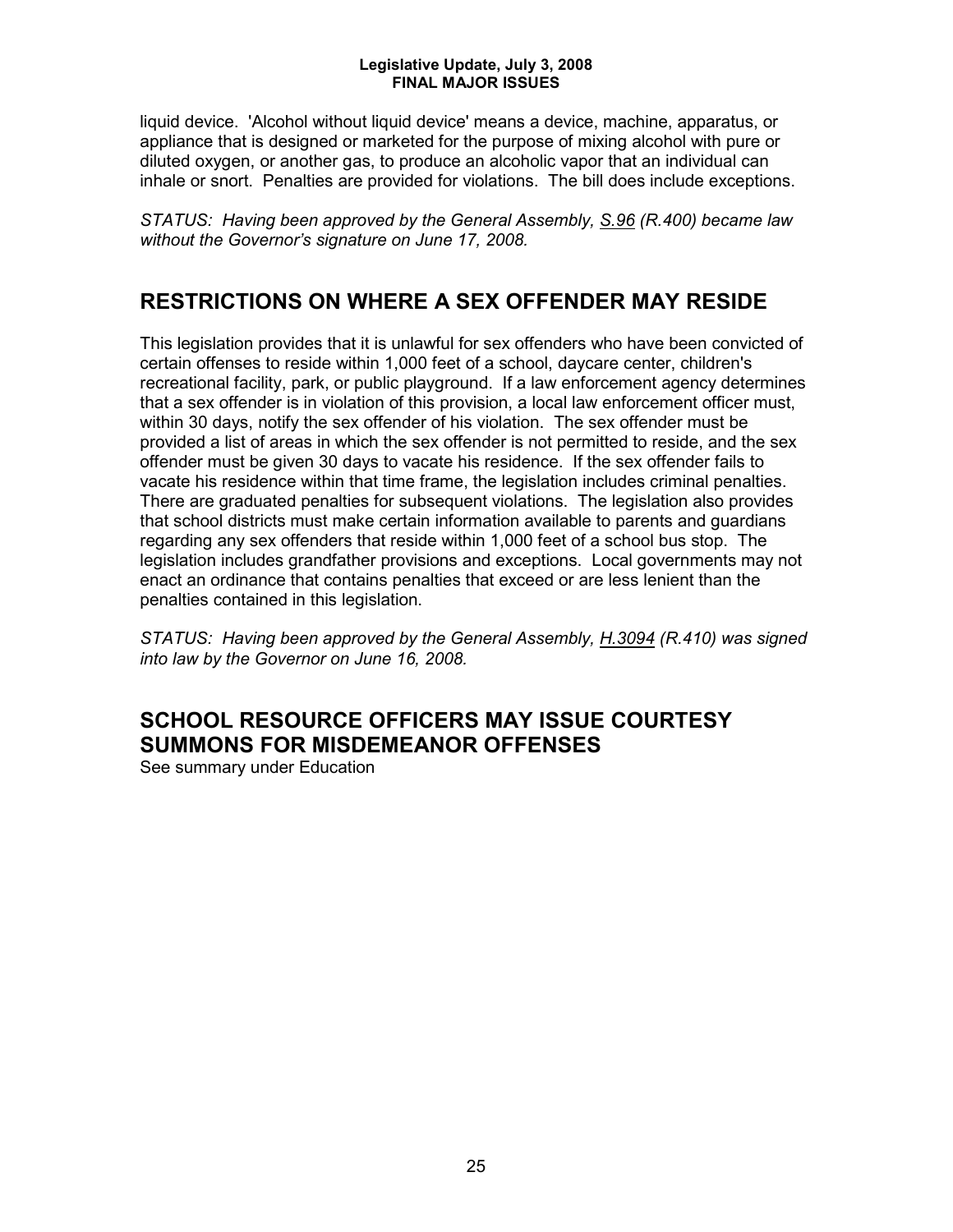## **"SOUTH CAROLINA PROTECTION FROM VIOLENCE AGAINST WOMEN AND CHILDREN" (DNA SAMPLES FOR INCLUSION IN THE STATE DNA DATABASE)**

This legislation provides that a person must provide a DNA sample, either saliva or tissue sample, following a lawful custodial arrest, direct indictment, or courtesy summons for a felony offense that is punishable by a sentence of five years or more, or eavesdropping, or peeping, or stalking. Additionally, any person, including a juvenile, ordered to do so by a court, and any juvenile convicted or adjudicated delinquent for certain offenses must provide a DNA sample, either saliva or tissue, for inclusion in the State DNA Database. The legislation outlines procedures whereby law enforcement may take the sample. The State Law Enforcement Agency (SLED) must coordinate with other law enforcement agencies to prevent duplications of DNA samples. If the charges pending against the person who has been arrested have been nolle prossed or dismissed or reduced below the requirement for inclusion in the State DNA Database, then the person must have his DNA record and profile expunged from the State DNA Database. The solicitor must notify SLED of the person's eligibility to have his record expunged, and SLED must begin the expungement procedure at no cost to the person. The person must receive written notification of his right to have his DNA record and DNA profile expunged and the procedure for the expungement at the time the person's saliva or tissue sample is taken. The cost of collecting and processing a DNA sample must be paid by the general fund of the State. A fee of \$250 dollars must be assessed at the time of sentencing against persons convicted or, pleading guilty or no contest to, or forfeiting bond for the crime for which they were arrested. The legislation also increases criminal penalties for the willful disclosure or authorization of disclosure of DNA information to a person or agency not entitled to receive the information.

*STATUS: Having been approved by the Senate and House of Representatives, S.429 was ratified on June 25, 2008 (R.429). On July 2, the Governor vetoed the legislation.* 

## **SOUTH CAROLINA SENTENCING REFORM COMMISSION**

This legislation establishes a Sentencing Reform Commission. The primary duty of the commission is to prepare a comprehensive report that reviews and recommends: (1) appropriate changes to current sentencing guidelines for all offenses for which a term of imprisonment of more than one year is allowed; (2) maintaining, amending, or abolishing the current parole system; and (3) guidelines for legislation for offenders for whom traditional imprisonment is not considered appropriate. The purpose of the report is to enable the General Assembly to consider the commission's findings and determine whether state laws should be amended. In making its recommendations concerning guidelines, the commission must consider current sentence and release practices and correctional resources including, but not limited to, the capacities of local and state correctional facilities. The commission must deliver its report and recommendations to the chairman of the Senate Judiciary Committee and the chairman of the House Judiciary Committee no later than June 1, 2009, and the commission shall terminate when the report is made.

*STATUS: Having been approved by the General Assembly, S.144 (R.339) was signed into law by the Governor on June 11, 2008.*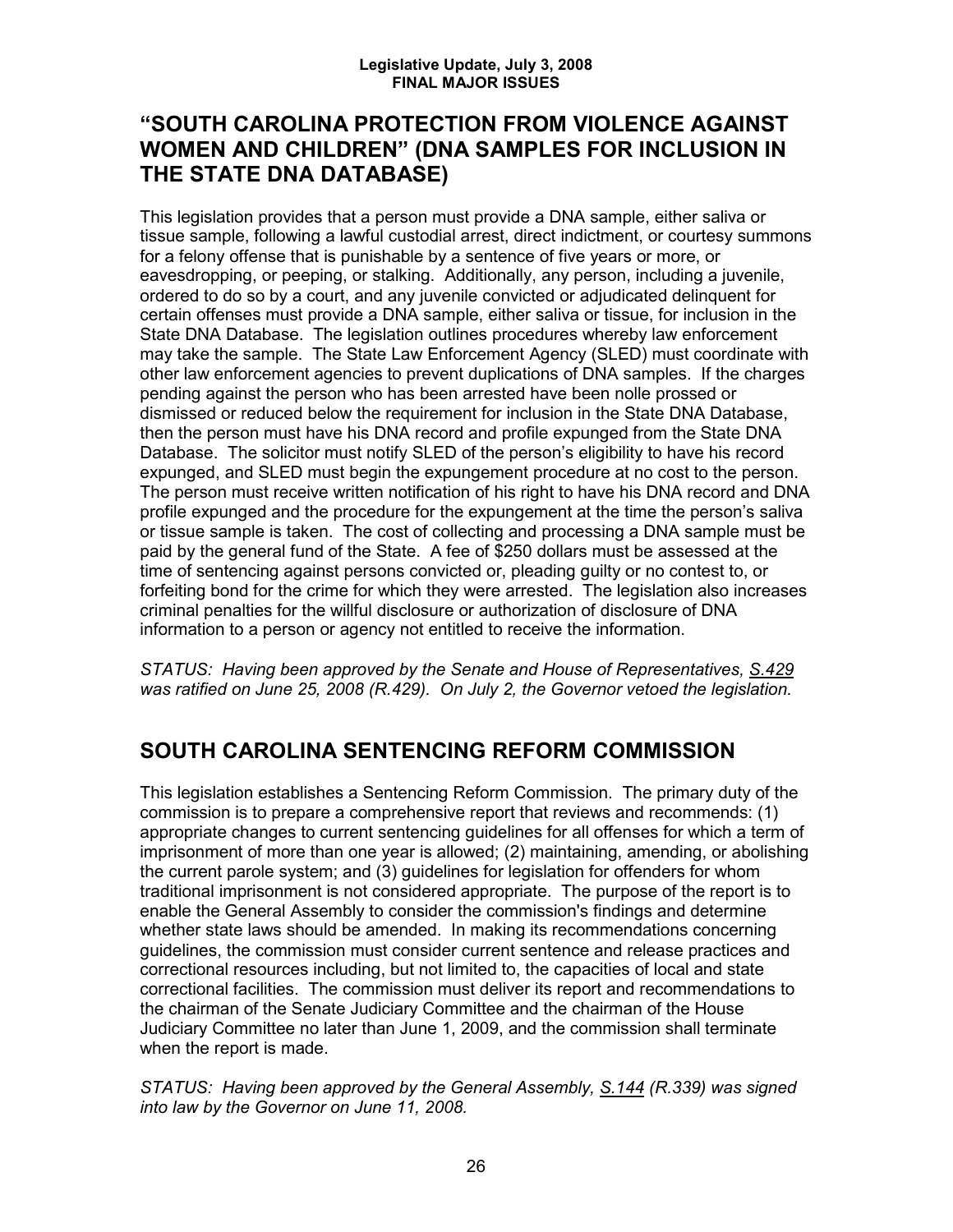## **"TRAFFIC EDUCATION PROGRAM ACT"**

The legislation authorizes each circuit solicitor to establish as part of the Pretrial Intervention Program a traffic education program for persons who commit traffic-related offenses that are punishable only by a fine and loss of four points or less and that have not resulted in death or serious bodily injury to another person. A person may be considered for a traffic education program only if he has no prior traffic-related offenses on his record, and a person may not participate in a traffic education program more than once. The program must include both a community service and an educational component. When a person successfully completes a traffic education program, the governmental agency administering the program shall effect a noncriminal disposition of the traffic-related offense, and there must be no record maintained of the traffic-related offense except by the appropriate traffic education program in order to ensure that a person does not benefit from a traffic education program more than once. If a person violates the conditions of a traffic education program or receives a subsequent traffic violation during the six months following the issuance of the ticket for which he has entered the traffic education program, he must be terminated from the program and the traffic-related offense

must be reinstated. The legislation establishes program participation fees and provides for how these fees are to be distributed.

*STATUS: Having been approved by the General Assembly, H.3572 (R.186) was signed into law by the Governor on February 4, 2008 (Act No. 176).*

## **"UNIDENTIFIED HUMAN REMAINS DNA DATABASE ACT"**

This legislation allows family members of a missing person to submit DNA samples to the State Law Enforcement Division (SLED). If the person is missing 30 days after a missing person report has been submitted to the Missing Person Information Center, SLED must conduct DNA identification, typing, and testing on the family members' samples. SLED may, within its discretion, conduct DNA identification, typing, and testing on the family members' samples prior to 30 days if SLED determines that such activity is necessary. If SLED does not have the technology necessary for a particular method of DNA identification, typing, or testing, SLED may submit the DNA samples to a Combined DNA Indexing System (CODIS) laboratory that has the appropriate technology. The results of the identification, typing, and testing must be entered into CODIS.

Upon notification by the Medical University of South Carolina (MUSC) or other facility preserving the body of an unidentified person that the body remains unidentified after 30 days, SLED must conduct DNA identification, typing, and testing of the unidentified person's tissue and fluid samples. SLED may, within its discretion, conduct prior to 30 days if SLED determines that such activity is necessary. The results of the identification, typing, and testing must be entered into the CODIS. A coroner performing an autopsy on an unidentified body must obtain tissue and fluid samples suitable for DNA identification, typing, and testing. The samples must be transmitted to SLED. If the body cannot be identified through reasonable efforts, the coroner must forward the body to MUSC or other suitable facility for preservation. If the body remains unidentified 30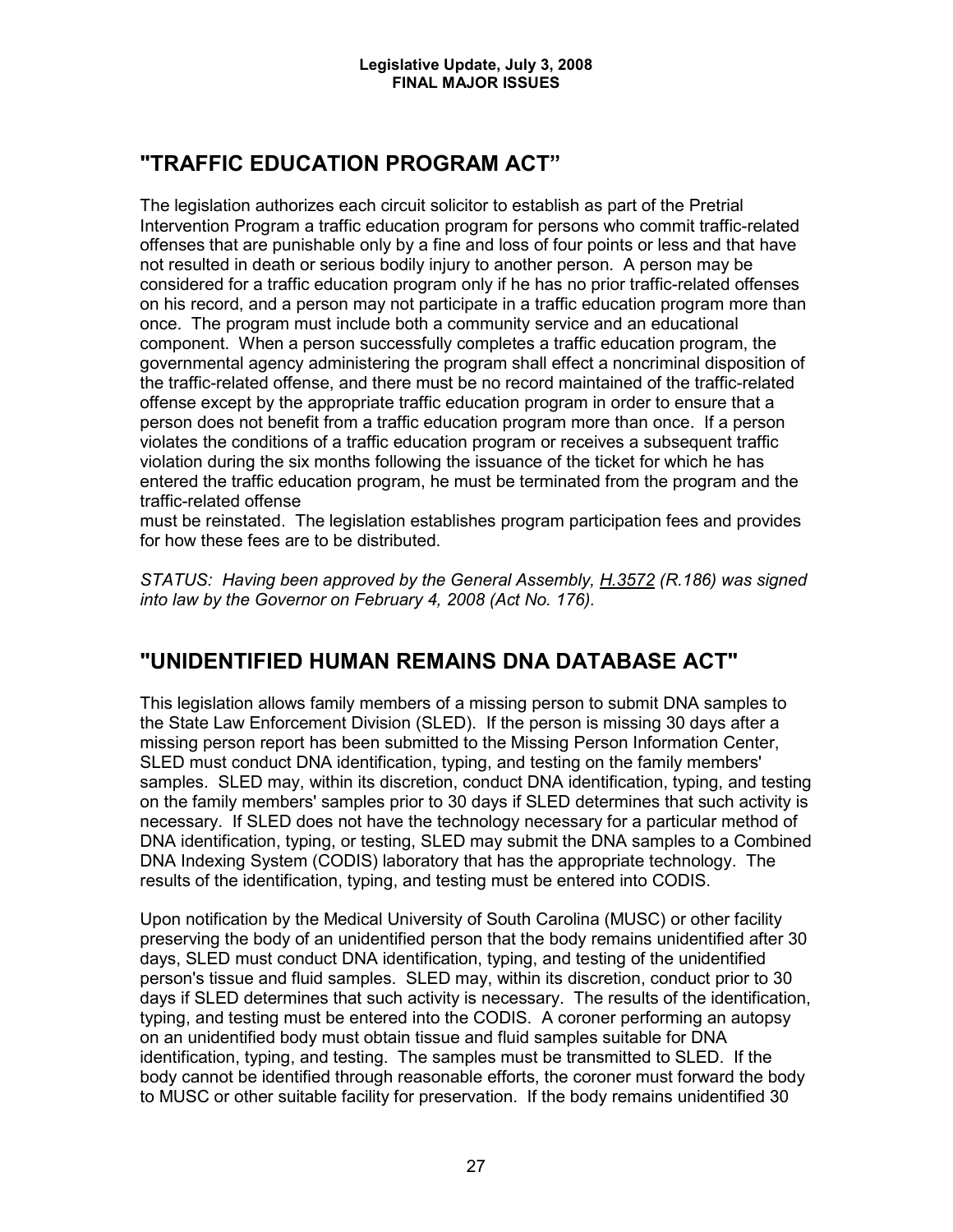days after the coroner forwarded the body, MUSC or other facility preserving the body must immediately notify SLED. If the body has not been identified within 30 days after SLED has entered the unidentified person's DNA profile into CODIS, MUSC may retain possession of the body for its use and benefit or return the body to the coroner of the county where death occurred for disposition as provided by law. A facility other than MUSC utilized by the coroner for storage of an unidentified body may dispose of the body as provided by law or return the body to the coroner of the county where death occurred for disposition.

*STATUS: Having been approved by the House of Representatives and Senate, S.429 was ratified on June 25, 2008 (R.429). On July 2, the Governor vetoed the legislation.* 

## **UNLAWFUL PURCHASE OF COPPER AND OTHER NONFERROUS METALS**

### **Definition of Nonferrous Metals**

The term 'nonferrous metals' means metals not containing significant quantities of iron or steel, including copper wire, copper pipe, copper bars, copper sheeting, aluminum, a product that is a mixture of aluminum and copper, and stainless steel beer kegs or containers.

These provisions do not apply to the purchase or sale of aluminum cans.

### **Unlawful Purchase of Nonferrous Metals**

This legislation outlines additional information that purchasers of nonferrous metals are required to keep regarding sellers.

It is unlawful to purchase nonferrous metals in any amount from a person who is not a holder of a retail license or an authorized wholesaler unless the purchaser is a secondary metals recycler and obtains and can verify the address of the seller. A secondary metals recycler shall maintain a record containing the date of the purchase, name and address of the seller, a photocopy of the seller's identification, the license plate of the seller's motor vehicle, the seller's photograph, weight or length, and size or other description of the nonferrous metals purchased, amount paid for it, and a signed statement from the seller stating that he is the rightful owner or is entitled to sell the nonferrous metals being sold. These records must be maintained for two years from the date of the purchase. Further, a secondary metals recycler may only purchase nonferrous metals for cash consideration from a fixed location.

### **Law Enforcement May Issue a Hold Notice**

The legislation includes provisions allowing for law enforcement to issue a hold notice to a secondary metals recycler when law enforcement has reasonable cause to believe that any item of nonferrous metal in possession of a secondary metals recycler has been stolen.

### **Local Government Preemption**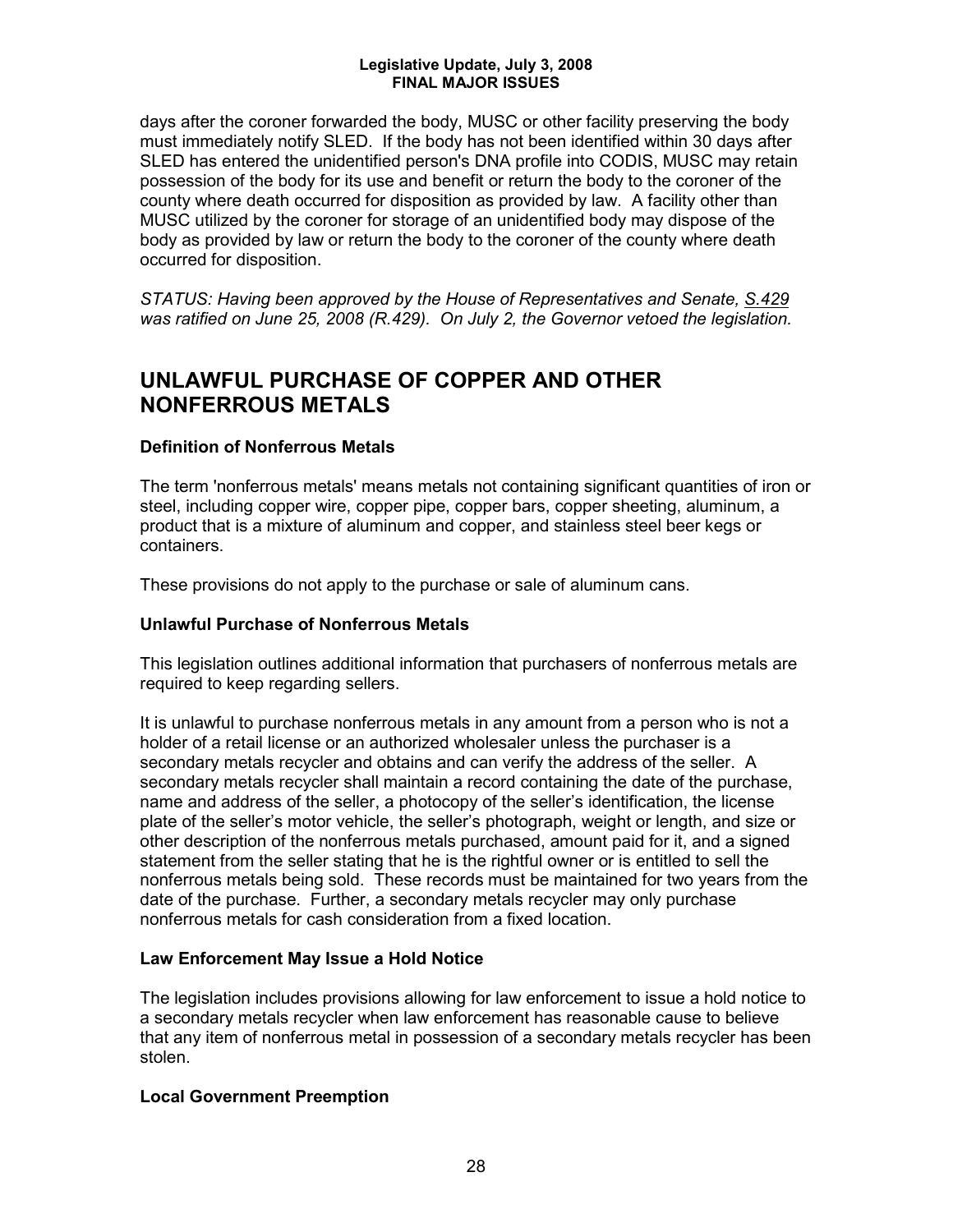This legislation preempts local ordinances and regulations governing the purchase or sale of nonferrous metals in any amount, except to the extent that such ordinances pertain to zoning or business license fees. This legislation does not preempt the ability of a political subdivision to enact ordinances or regulations pertaining to zoning or business license fees. Political subdivisions may not enact ordinances or regulations more restrictive than those contained in this legislation.

#### **Unlawful Injury to Real Property for the Purpose of Obtaining Nonferrous Metals**

It is unlawful for a person to willfully and maliciously cut, mutilate, deface, or otherwise injure any real property, including any fixtures or improvements, for the purpose of obtaining nonferrous metals in any amount. Criminal penalties are provided for violations. The penalties are graduated depending upon the dollar amount of the property damage. Also, a person who violates the provisions and the violation results in the death of another person is guilty of a felony and, upon conviction, must be imprisoned not more than 30 years.

#### **Civil Protections for Landowners**

A public or private landowner or a possessor of land is not civilly liable to a person who is injured during the theft or attempted theft, by the person or a third party, of nonferrous metals in any amount.

A public or private landowner or a possessor of land is not civilly liable for a person's injuries caused by a dangerous condition created as a result of the theft or attempted theft of nonferrous metals in any amount, of the landowner or the possessor when the landowner or possessor did not know and could not have reasonably known of the dangerous condition.

*STATUS: Having been approved by the General Assembly, H.4930 (R.335) was signed into law by the Governor on June 4, 2008 (Act No. 260).*

## **EDUCATION**

## **AUTOMATED EXTERNAL DEFIBRILLATOR PROGRAM FOR HIGH SCHOOLS**

Subject to appropriations by the General Assembly, each school district shall develop and implement an automated external defibrillator program at every high school. It requires an operational automatic external defibrillator on the grounds of the high school. The school superintendent, or his or her designee, shall determine who is reasonably expected to use the device and obtain appropriate training. In addition, guidelines are to be established for periodic inspections and annual maintenance of these devices. Any person or entity acting in good faith shall be immune from civil liability for the use of an automated external defibrillator unless the person was grossly negligent in the use.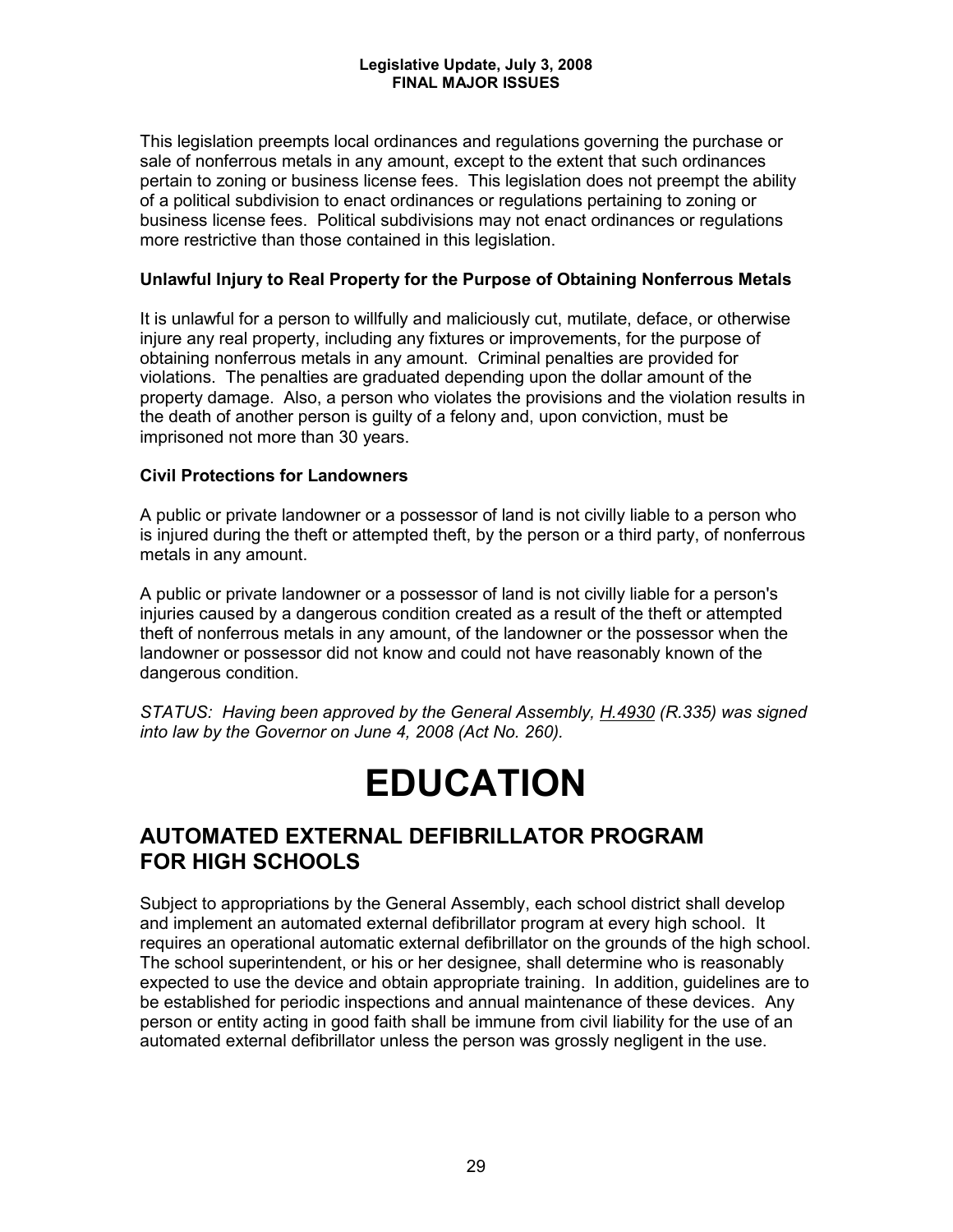STATUS: *Having passed the General Assembly, H.3723 (R.322) was vetoed by the Governor on June 4, 2008. The House of Representatives and Senate overrode the veto on June 5, 2008 (Act No. 278).*

## **CHARTER SCHOOLS REVISIONS**

#### **Charters for Ten Years**

This legislation provides that a charter must be approved or renewed for a period of ten school years. A charter school may terminate its contract with a sponsor before the tenyear term of contract if all parties under the contract with the charter school agree to the dissolution.

#### **Revised Appeal Procedures**

This legislation provides that an applicant may appeal the decision to the Administrative Law Court (ALC). Likewise, local school boards of trustees may appeal decisions to approve applications made by the South Carolina Public Charter School District to the ALC. A decision to revoke or not to renew a charter school may be appealed to the ALC. Previously, such appeals were made to the State Board of Education.

#### **Admission Decisions**

A charter school may give enrollment priority to a sibling of a pupil already enrolled or previously enrolled, children of a charter school employee, and children of the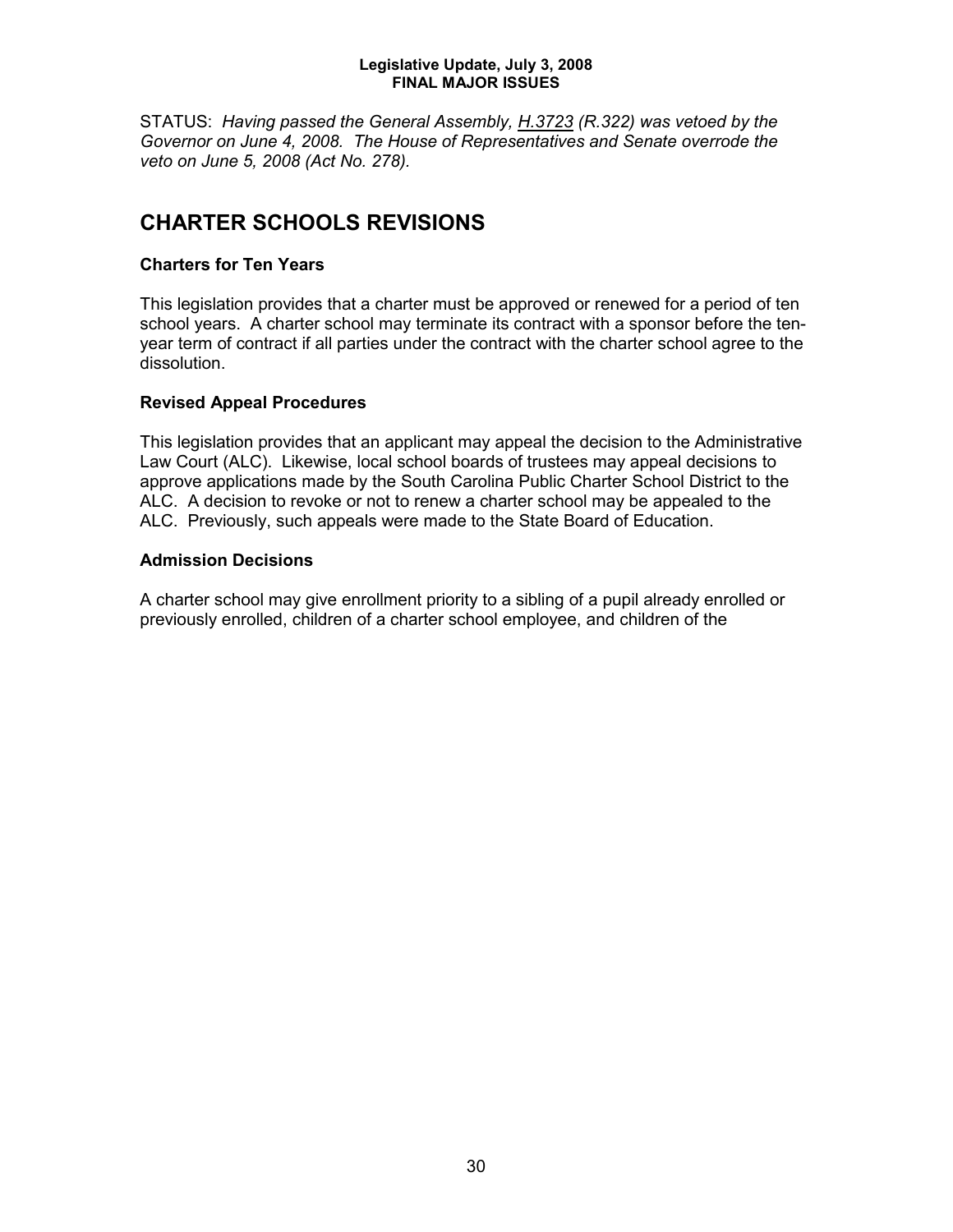charter committee, if such priority enrollment does not constitute more than twenty percent of the enrollment of the charter school.

*STATUS: Having been approved by the General Assembly, H.4980 (R.280) was signed into law by the Governor on May 21, 2008 (Act No. 239).*

## **EDUCATION ACCOUNTABILITY ACT REVISIONS**

Highlights of the legislation include the following.

#### **End-of-Year Accountability Assessments (grades 3-8)**

This legislation eliminates the Palmetto Achievement Challenge Test (PACT). The name of the new test is not specified. To facilitate the reporting of strand level information and the reporting of student scores prior to the beginning of the next school year, multiple choice items must be administered as close to the end of the school year as possible and the writing assessment must be administered earlier in the school year. Reports from the new test include strand information. The new test will be first administered in 2009. The legislation also codifies language providing that a student's score on an end-of-year assessment may not be the sole criterion for placing the student on academic probation, retaining him in his current grade, or requiring him to attend summer school.

#### **Subjects Tested for Accountability**

The subject areas tested for accountability have not changed with this legislation. Subjects tested for accountability are English/language arts, mathematics, science and social studies.

#### **Formative Assessments**

"Formative assessment" means assessments used within the school year to analyze general strengths and weaknesses in learning and instruction, to understand the performance of students individually and across categories, to adapt instruction to meet students' needs, and to consider placement and planning for the next grade level. Data and performance from the formative assessments must not be used in the calculation of school or district ratings.

Under the legislation, the State Board of Education (SBE) shall create a statewide adoption list of formative assessments for grades one through nine aligned with the state content standards in English/language arts and mathematics that satisfies professional measurement standards in accordance with criteria jointly determined by the Education Oversight Committee (EOC) and the State Department of Education. The currently required first and second grade reading assessment is eliminated.

For use beginning with the 2009-2010 school year, subject to appropriations by the General Assembly for the assessments, local districts must be allocated resources to select and administer formative assessments from the statewide adoption list to use to improve student performance in accordance with district improvement plans.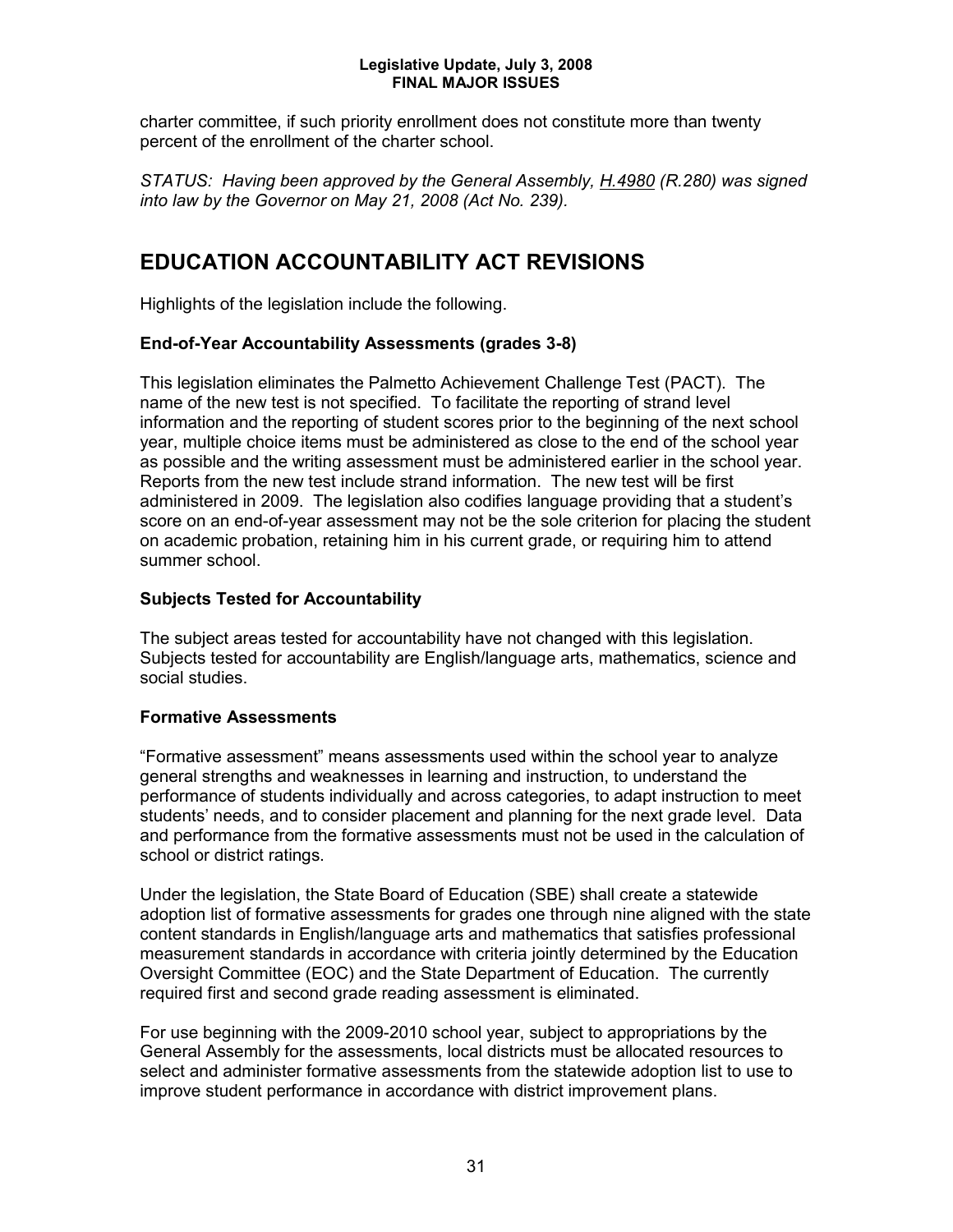#### **Assessment Data**

Currently, there is no codified deadline for student assessment results to be provided. Beginning with the 2010 Assessment Administration, this legislation provides that assessment results on individual students and schools are due by August 1.

#### **Academic Plans**

The legislation eliminates provisions for individual student academic plans, parent conferences, and district level reviews for students in grades three through eight lacking the skills to perform at current grade level.

### **Student Performance Levels**

Currently, student performance levels are not codified, but under current practice there are four levels: advanced, proficient, basic, and below basic. This legislation provides for three student performance levels: Exemplary (demonstrated exemplary performance in meeting grade level standard), Met (met grade level standard), and Not Met (did not meet grade level standard). For purposes of reporting as required by federal statute, proficiency includes students performing at Met or Exemplary.

#### **School/District Performance Levels**

The legislation revises the existing performance levels of excellent, good, average, below average, and unsatisfactory. Under the legislation, the performance levels are excellent, good, average, below average and school/district at-risk. Also, graduation rates must be used as an additional accountability measure for high schools and school districts.

### **State and Federal Level Accountability Reporting Levels**

Current practice provides for separate levels for state and federal accountability reporting. This legislation provides for the same levels for state and federal accountability reporting.

### **Annual School and District Report Cards**

This legislation directs the EOC, working with the SBE, to establish a comprehensive annual report card and an executive summary of the report card. The comprehensive report card must be in a reader-friendly format, using graphics whenever possible, be published on the state, district, and school website, and upon request, printed by the school districts. This legislation provides that annual report cards must meet federal report card requirements. This legislation further provides that district report cards will include the state's National Assessment of Educational Progress (NAEP) scores as well as scores of the nation. NAEP is the only nationally representative and continuing assessment of what America's students know and can do in various subject areas.

### **Performance Awards**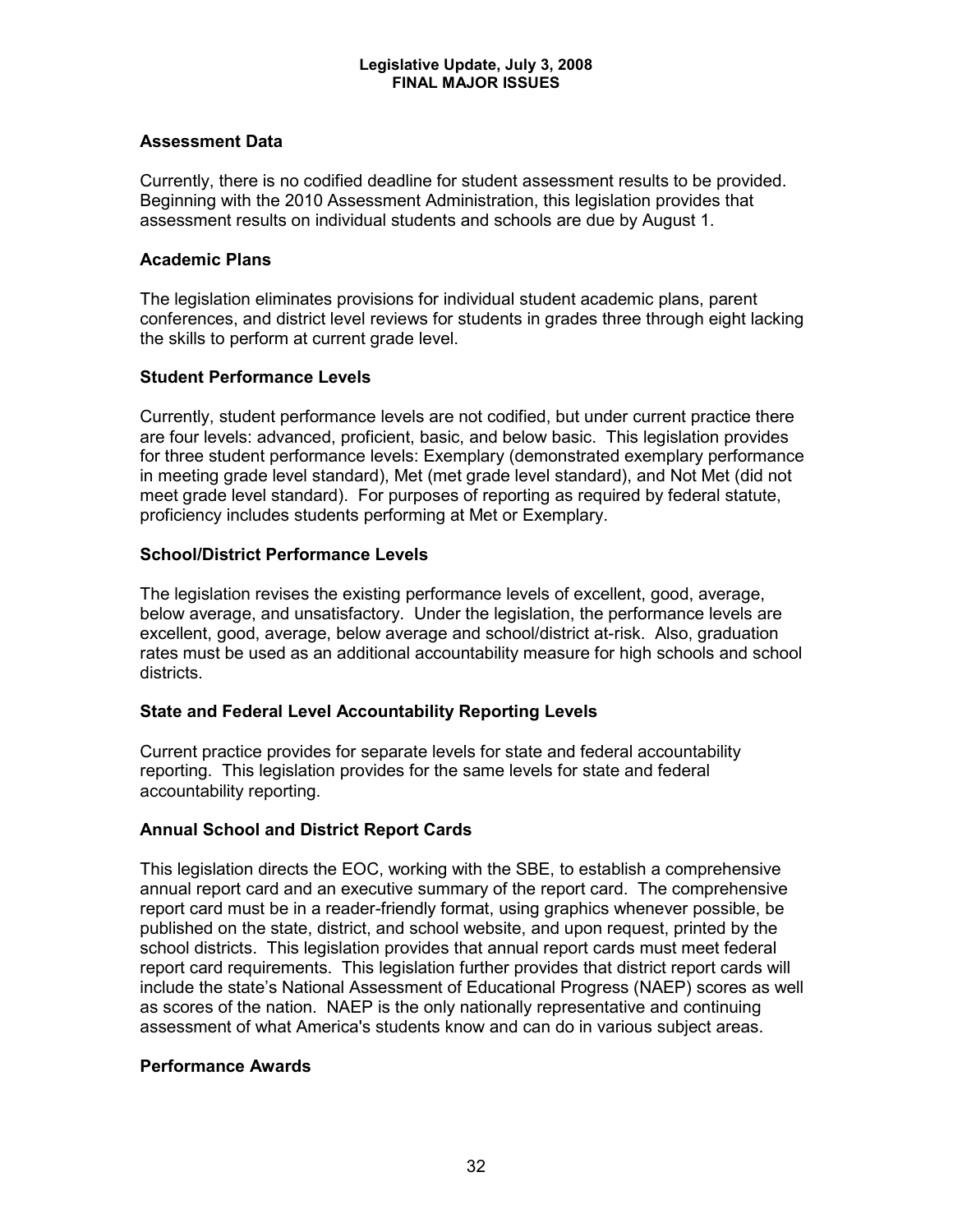Currently, there are two performance awards: Palmetto Gold and Palmetto Silver. In addition to these two awards, this legislation provides for a closing the achievement gap award for schools making substantial progress in closing the achievement gap between disaggregated groups.

#### **Technical Assistance**

The legislation codifies flexibility currently provided through several budget provisos.

#### **Principal's Narrative Report**

Currently, there is no codified date for the report. This legislation provides that the report will be written after the principal reviews the school's performance on the statewide assessments. Under this legislation, the district superintendent or appropriate body for a local charter school must review the narrative.

#### **District and School Performance**

Currently, district and school performance are referred to as absolute and improvement. Under this legislation, district and school performance are referred to as absolute and growth.

#### **Cyclical Review of the Accountability System**

Beginning in 2013, the EOC, working with the SBE and a broad-based group of stakeholders selected by the EOC, shall conduct a comprehensive cyclical review of the accountability system at least every five years and provide the General Assembly with a report of findings and recommendations.

*STATUS: Having been approved by the General Assembly, H.4662 (R.330) became law without the Governor's signature on June 5, 2008 (Act No. 282).*

## **IN-STATE TUITION RETAINED AT STATE'S HIGHER EDUCATION INSTITUTIONS FOLLOWING MILITARY DEPLOYMENT OR REASSIGNMENT**

See summary under Military

## **LIGHTRAIL CONSORTIUM**

The General Assembly approved **H.4953**, a bill establishing the South Carolina LightRail Consortium to manage access to a high speed, high bandwidth fiber optic communications network for research and clinical work conducted by the State's institutions of higher learning. Academic institutions that are members of the consortium along with those who have formal documented partnerships with consortium members are afforded access to the LightRail, a fiber optic communications grid network that carries high volumes of data at high speed allowing faculty members at participating institutions in different locations to collaborate in real time. Clemson University, the Medical University of South Carolina, and the University of South Carolina in Columbia are the three charter member institutions of the South Carolina LightRail Consortium.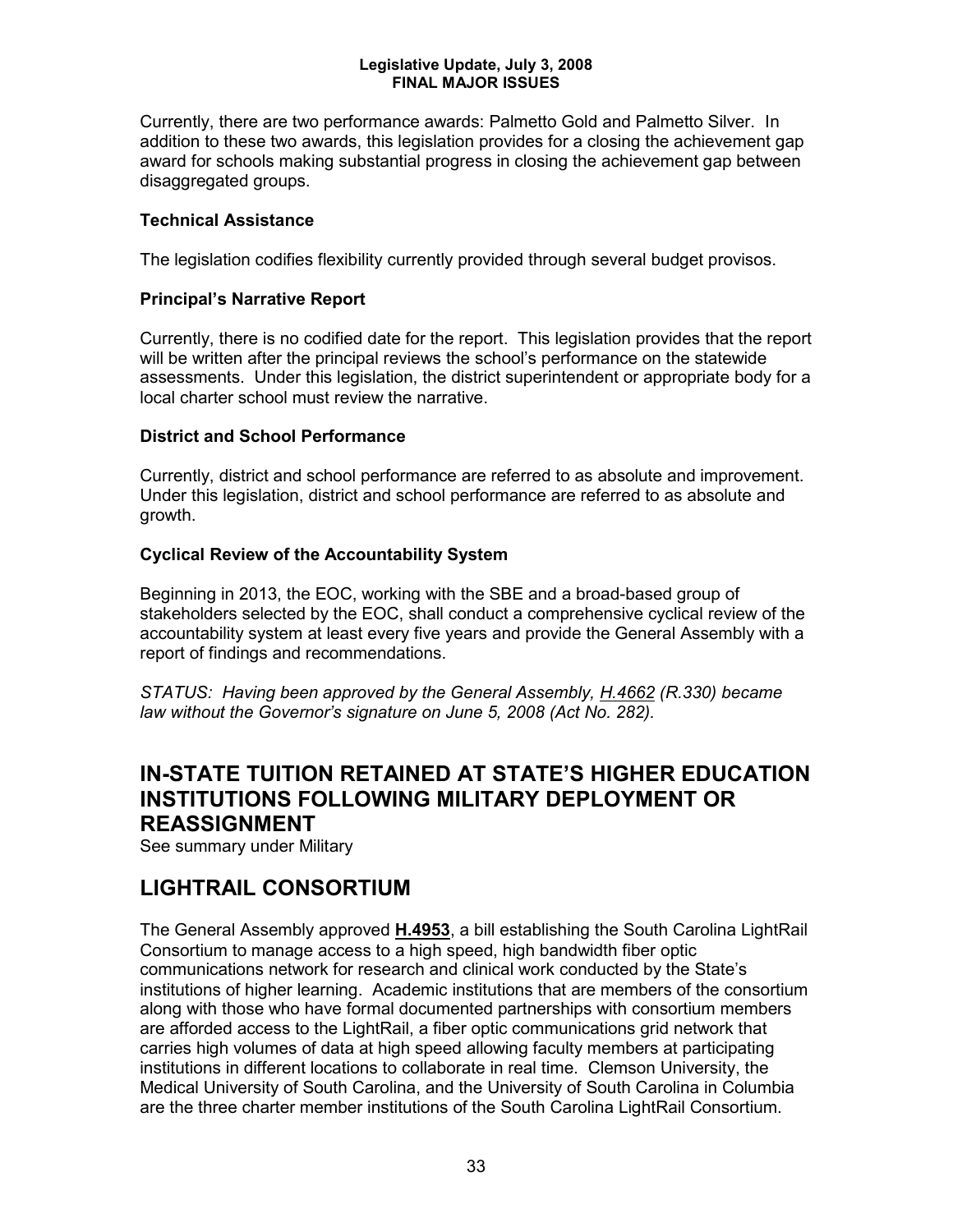The consortium is governed by a six-member board of directors consisting of two representatives each from the three member institutions to be appointed by the respective university presidents and to serve at their pleasure. The consortium must be chaired by a member of the board of directors from each member institution on a rotating basis among all institutions for a term of two years. The consortium is charged with establishing guidelines governing access to South Carolina's LightRail and conducting annual reviews regarding its use. The legislation specifies that South Carolina's LightRail network is not to be used for commercial purposes and is not to compete with the commercial communications or information offerings of private sector participants.

*STATUS: Having passed the House of Representatives and the Senate, H.4953 was ratified on June 10, 2008 (R.428) and became law without the Governor's signature on June 17.*

## **QUALIFICATIONS FOR ATTENDANCE AT PUBLIC SCHOOLS WHEN CHILD'S PARENT(S) OR LEGAL GUARDIAN(S) IS IN THE MILITARY**

See summary under Military

## **RESEARCH CENTERS OF ECONOMIC EXCELLENCE PROGRAM EXTENSION**

See summary under Business/Economic Development

## **SCHOOL RESOURCE OFFICERS MAY ISSUE COURTESY SUMMONS FOR MISDEMEANOR OFFENSES**

In all circumstances in which a school resource officer arrests a student for a misdemeanor offense, the officer may issue a courtesy summons to a student involved in the particular incident in connection with a school activity or school-sponsored event. Notwithstanding another provision of law, a student

arrested for a misdemeanor offense by a school resource officer must have a bond hearing in magistrate court within 24 hours of his arrest.

*STATUS: Having been approved by the General Assembly, S.1221 (R.314) was signed into law by the Governor on June 4, 2008 (Act No. 267).*

## **STUDENT TRANSFERS AND ELIGIBILITY TO PARTICIPATE IN INTERSCHOLASTIC ACTIVITIES**

The General Assembly approved legislation allowing a high school student who is the victim of physical abuse, harassment, or stalking by a classmate during school hours or otherwise resulting in a restraining order being granted against the classmate by a court of competent jurisdiction to transfer with the consent of the student's school district to another high school within or out of the district within 30 school days of the restraining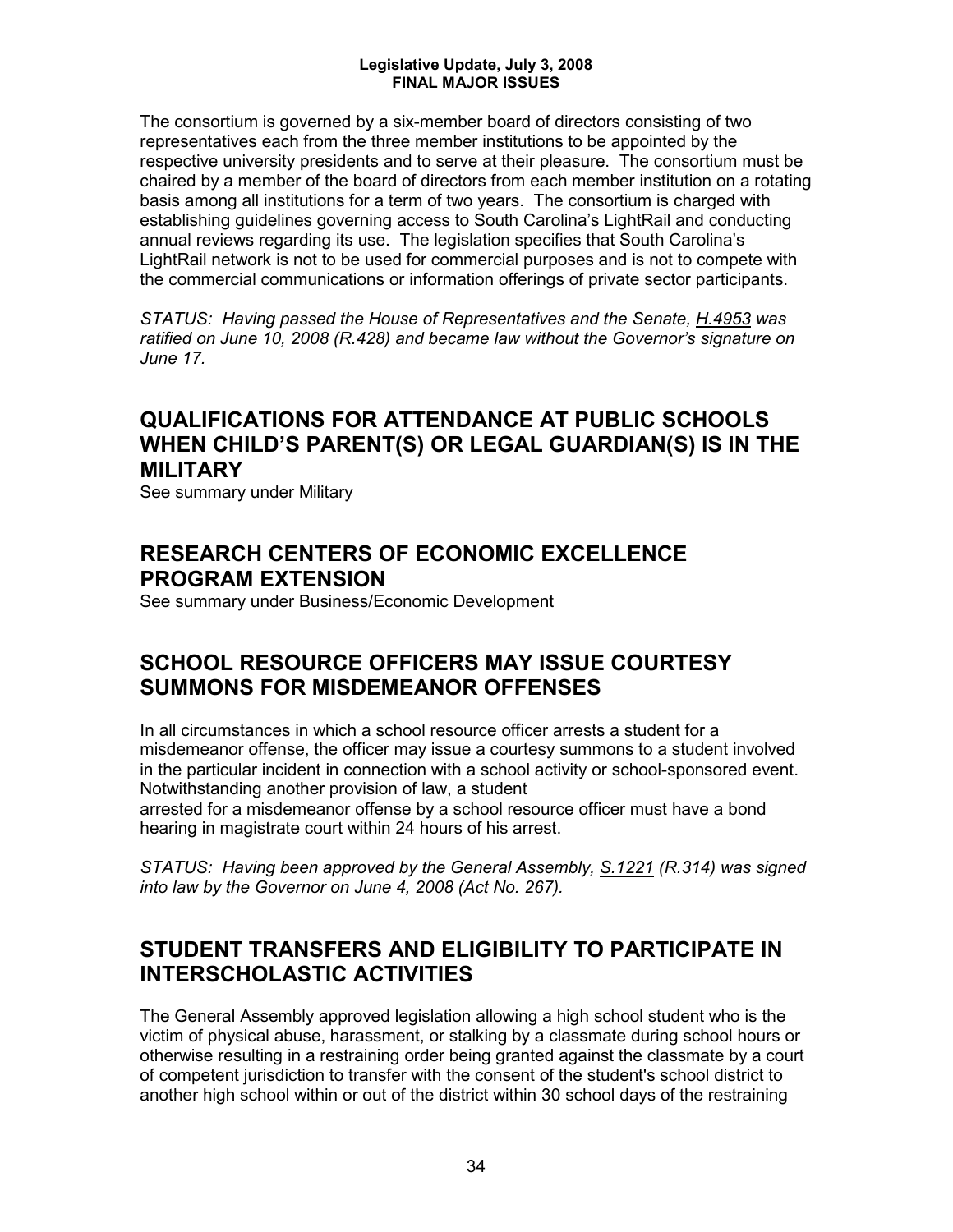order being violated, without any loss of eligibility to participate in interscholastic activities at the school to which the student transfers.

*STATUS: Having been approved by the General Assembly, H.4758 (R.387) was signed into law by the Governor on June 11, 2008 (Act No. 293).*

## **ELECTIONS**

## **MINOR CHILDREN OF A QUALIFIED ELECTOR MAY ACCOMPANY THE QUALIFIED ELECTOR IN THE VOTING BOOTH**

The General Assembly approved legislation allowing minor children of a qualified elector to accompany the qualified elector in the voting booth while he is casting his ballot. The qualified elector shall attest that the persons accompanying him are the minor children of the elector.

*STATUS: Having been approved by the General Assembly, S.14 (R.236) was signed into law by the Governor on May 14, 2008 (Act No. 205).* 

## **PERSONS OFFERING FOR OR HOLDING PUBLIC OFFICE SHOULD ADHERE TO A VOLUNTARY CODE OF ETHICS AND PROFESSIONAL CONDUCT**

The House of Representatives adopted a resolution expressing the belief of its Members that persons offering for or holding public office should adhere to a voluntary code of ethics and professional conduct that they should follow during their term of public service.

*STATUS: The House of Representatives adopted H.5137, a House Resolution, on May 28, 2008.*

## **ENERGY/CONSERVATION**

## **ENERGY EFFICIENT MANUFACTURED HOMES INCENTIVES**

The General Assembly approved **S.1141**, a bill establishing incentives for energy efficient manufactured homes. The legislation establishes the Energy Efficient Manufactured Homes Incentive Program to allow an individual who purchases a manufactured home that meets energy saving efficiency standards to receive a nonrefundable income tax credit equal to seven hundred fifty dollars. The credit may be claimed beginning July 1, 2009, and no later than July 1, 2019. The legislation also provides that, from July 1, 2009, to July 1, 2019, a manufactured home is exempt from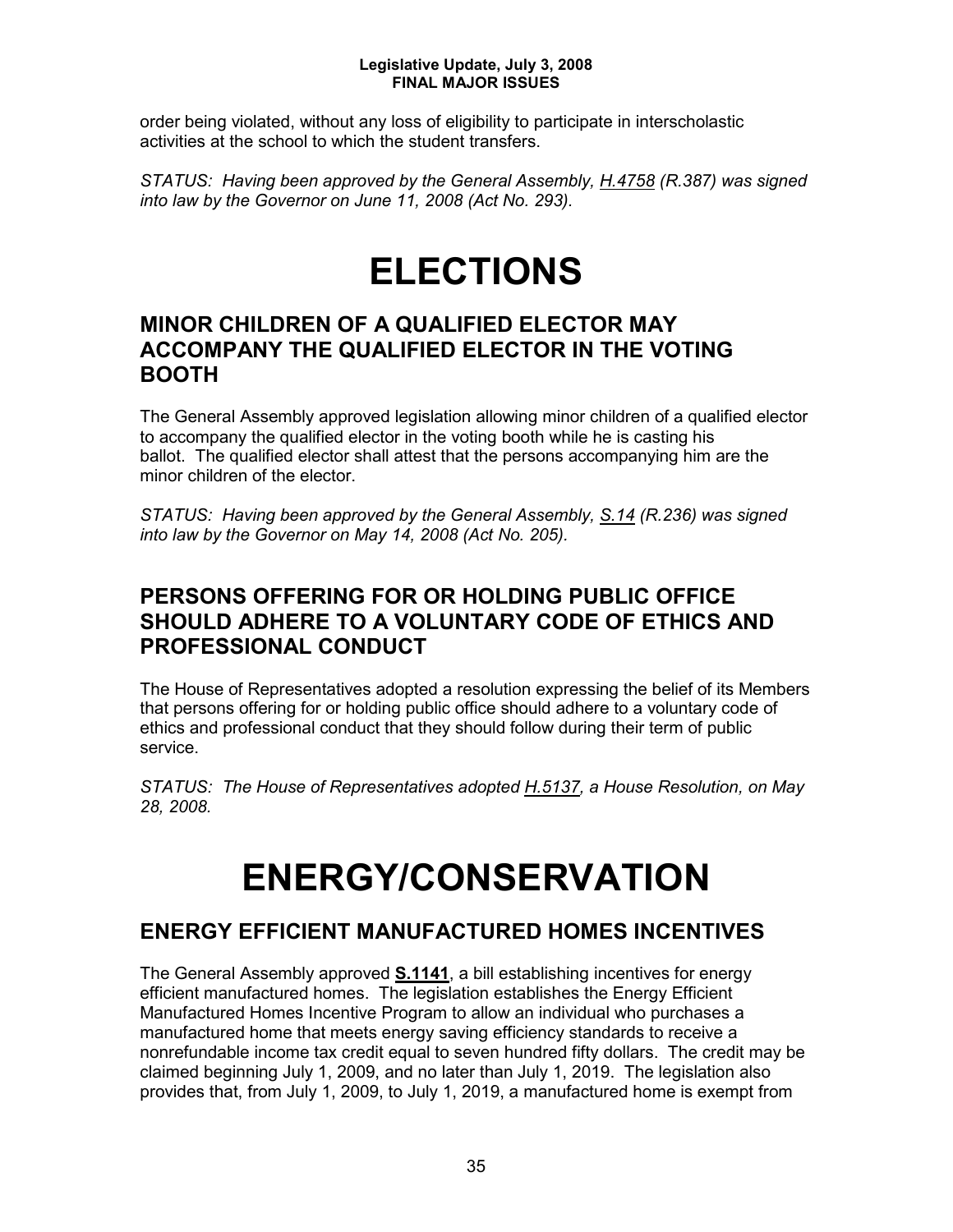any sales tax above the maximum tax allowed for energy efficient manufactured homes if it has been designated by the United States Environmental Protection Agency and the United States Department of Energy as meeting or exceeding each agency's energy saving efficiency requirements or has been designated as meeting or exceeding such requirements under each agency's ENERGY STAR program.

*STATUS: Having passed the Senate and the House of Representatives, S.1141 was ratified on June 5, 2008 (R.355). The Governor vetoed the legislation on June 11. On June 25, the Senate and the House overrode the veto to allow the bill to become law.*

## **FLEET MANAGEMENT PROGRAM**

This legislation seeks to improve environmental quality in this state by decreasing the discharge of pollutants. In addition the legislation outlines that a preference in purchasing state motor vehicles must be given to hybrid, plug-in hybrid, bio-diesel, hydrogen, fuel cell, or flex-fuel vehicles when the performance, quality and anticipated life-cycle costs are comparable to other available motor vehicles.

*STATUS: Having passed the General Assembly, S.368 (R.230) became law without the Governor's signature on April 17, 2008 (Act No. 203).*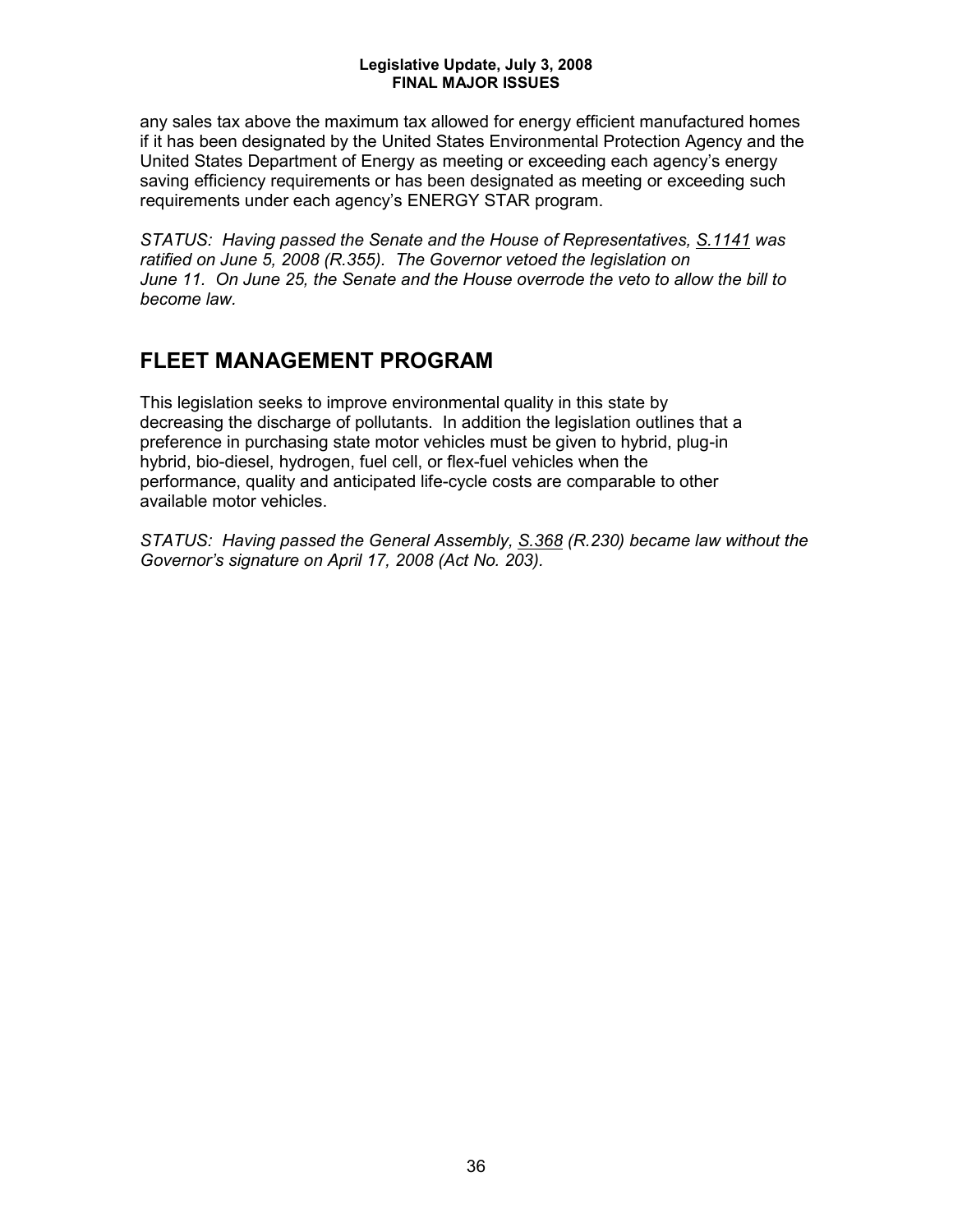## **IDLING RESTRICTIONS FOR COMMERCIAL DIESEL VEHICLES**

The General Assembly approved legislation prohibiting an operator of a commercial diesel vehicle from allowing a vehicle to idle for more than ten minutes in any 60-minute period. The legislation includes numerous exceptions. The State Transport Police Division of the Department of Public Safety (DPS) is responsible for enforcement. Violations are nonmoving traffic offenses punishable by a warning ticket for an offense that occurs between July 1, 2008, to July 1, 2009, or a fine of \$75 dollars for each offense that occurs after July 1, 2009. Fines may be paid directly to DPS, or an individual may request a hearing in magistrates court. Magistrates court has jurisdiction over all contested violations. Failure to pay fines may result in driver's license suspension. Fifty dollars of each fine must be credited to the Diesel Idling Reduction Fund, and the monies in this fund must be used to cover costs associated with the idling awareness program operated by the Department of Health and Environmental Control. The legislation supercedes and preempts any ordinance enacted by a local political subdivision purporting to regulate idling on commercial diesel vehicles.

*STATUS: Having been approved by the General Assembly H.3853 (R.275) became law without the Governor's signature on May 22, 2008 (Act No. 234).*

## **INCOME TAX CREDIT FOR SMALL HYDROPOWER SYSTEMS**

The General Assembly approved **S.1141**, which expands the income tax credit currently allowed for the purchase and installation of a solar energy system so that the tax credit also applies to the purchase and installation of a small hydropower system. The legislation provides criteria for small hydropower systems.

*STATUS: Having passed the Senate and the House of Representatives, S.1141 was ratified on June 5, 2008 (R.355). The Governor vetoed the legislation on June 11. On June 25, the Senate and the House overrode the veto to allow the bill to become law.*

## **NET METERING REPORT**

The General Assembly approved **H.3395**, a joint resolution providing for a report on net metering programs at the State's electric utilities. Net metering is a means of calculating the energy that is consumed and produced at facilities equipped with renewable energy generators such as solar panels or wind turbines. The legislation provides that the South Carolina Energy Office and the Office of Regulatory Staff, not later than January 1, 2009, shall provide a report to the General Assembly that recommends process and procedures for establishing net metering programs at all distribution electric utilities in South Carolina, including investor-owned electric utilities and the South Carolina Public Service Authority. The report must consider net metering requirements of adjacent states, and make recommendations that facilitate interstate uniformity for utilities that serve both South Carolina and a neighboring state. The report's recommendations must be consistent with requirements of the federal Energy Policy Act. The report must also consider the need to facilitate consistency with Green Power electricity purchase programs operating in South Carolina. In preparing the net metering report, the South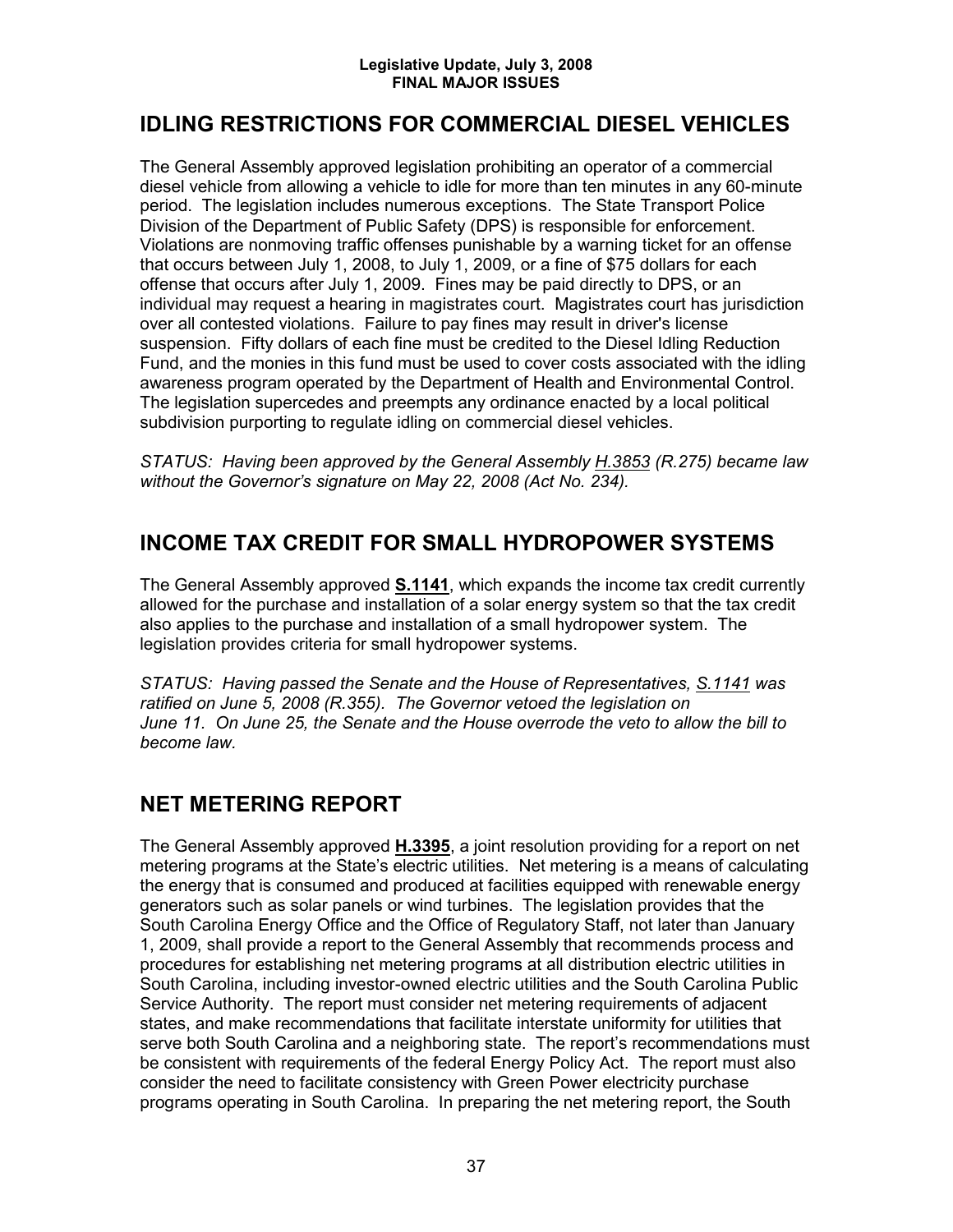Carolina Energy Office and the Office of Regulatory Staff shall consult with all affected electric utilities, the State Consumer Advocate, representatives of environmental interests, and the South Carolina Energy Advisory Committee.

*STATUS: Having passed the House of Representatives and the Senate, H.3395 was ratified on May 8, 2008, (R.247) and was signed into law by the Governor on May 13.*

## **NEW ENERGY CONSERVATION GOALS FOR STATE AGENCIES**

The legislation establishes new energy conservation goals for state agencies. For buildings in use on July 1, 2008, the legislation establishes a goal of reducing energy consumption by at least one percent annually for five consecutive years. The plan also must have a goal of ultimately reducing energy consumption by twenty percent by July 1, 2020, relative to year 2000 levels. An agency shall implement all available cost-effective energy-saving measures to pursue these goals. In determining whether an energy-saving method is cost effective, an agency should primarily consider the measure's cost effectiveness over a five-year period rather than within one fiscal year. The State Energy Office shall provide agency assistance and information needed to help meet these goals. These provisions do not apply to a building designed, constructed or rehabilitated, and maintained in compliance with the Energy Independence and Sustainable Construction Act of 2007. The legislation provides for annual status reports to the State Energy Office and requires an agency that does not attain its required annual reduction goals to include in its report a detailed justification that it implemented all available, cost-effective energy conservation methods. The legislation also requires state agencies to replace incandescent light bulbs with compact fluorescent bulbs when the incandescent bulbs need to be replaced, and if the agency determines use of a compact fluorescent bulb is more cost effective over a five-year period. A state agency may purchase incandescent bulbs if the agency verifies, in writing, that compelling circumstances require their use.

*STATUS: Having passed the General Assembly, H.4766 (R.389) was signed into law by the Governor on June 11, 2008.*

## **SALES TAX EXEMPTION FOR ENERGY EFFICIENT APPLIANCES**

The General Assembly approved **S.1143** which establishes a sales tax holiday for energy efficient appliances and products, such as refrigerators, dishwashers, air conditioners, windows, and fluorescent light bulbs, that are purchased for home use. This legislation provides an exemption from the state sales tax for the gross proceeds of sales of a noncommercial home or personal use appliance with a sales price of no more than two thousand five hundred dollars that meets standards for energy efficiency. The exemption applies only to sales occurring during October (National 'Energy Efficiency Month') until 2019. The legislation includes provisions for only allowing the exemption when the Board of Economic Advisors is forecasting annual revenue growth of at least five percent.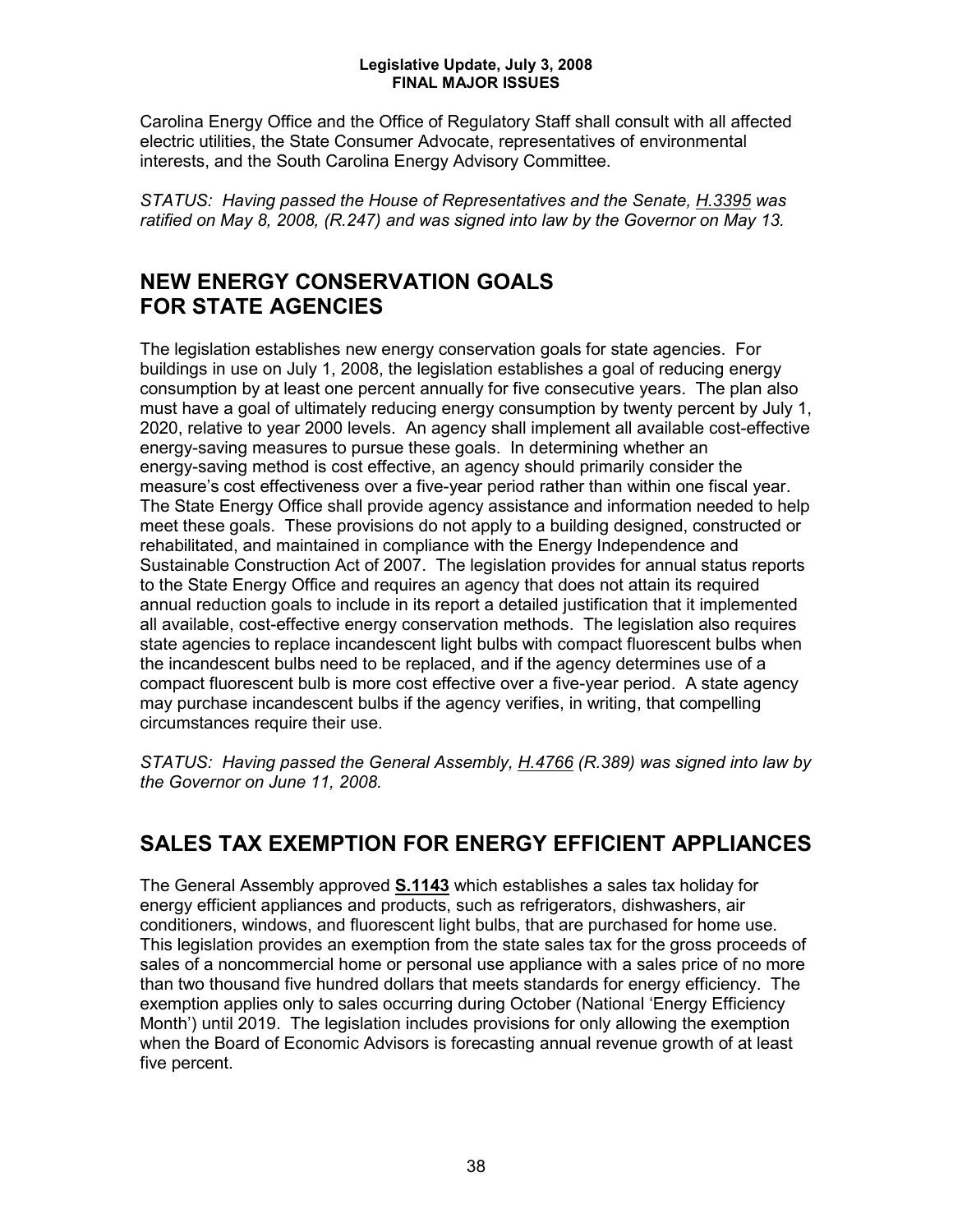*STATUS: Having passed the Senate and the House of Representatives, S.1143 was ratified on June 5, 2008 (R.356). The Governor vetoed the legislation on June 11. On June 25, the Senate and the House overrode the veto to allow the bill to become law.*

## **WIND ENERGY PRODUCTION FARMS FEASIBILITY STUDY COMMITTEE**

The General Assembly approved, as part of **H.4766**, provisions creating the Wind Energy Production Farms Feasibility Study Committee. This committee is charged with reviewing, studying, and making recommendations regarding the feasibility of windmill farms in the State including, but not limited to, whether South Carolina is a suitable site for wind production on land or in offshore areas, the economic and environmental impact to the State, and the cost of wind farm installation and operation in the State. The committee is composed of: (a) two members of the public at large appointed by the Governor; (b) two members of the Senate appointed by the President Pro Tempore; (c) two members of the House of Representatives appointed by the Speaker of the House of Representatives; (d) one member of the Senate appointed by the Chairman of the Senate Committee on Agriculture and Natural Resources; (e) one member of the House of Representatives appointed by the chairman of the House Committee on Agriculture, Natural Resources, and Environmental Affairs; (f) the director of the State Energy Office of the Budget and Control Board, or his designee; (g) the director of the Department of Health and Environmental Control, or his designee; and (h) the secretary of the Department of Commerce, or his designee. The committee is required to submit its report to the General Assembly and Governor before January 1, 2010, at which time it is abolished.

*STATUS: Having passed the House of Representatives and the Senate, H.4766 was ratified on June 5, 2008 (R.389) and was signed into law by the Governor on June 11.*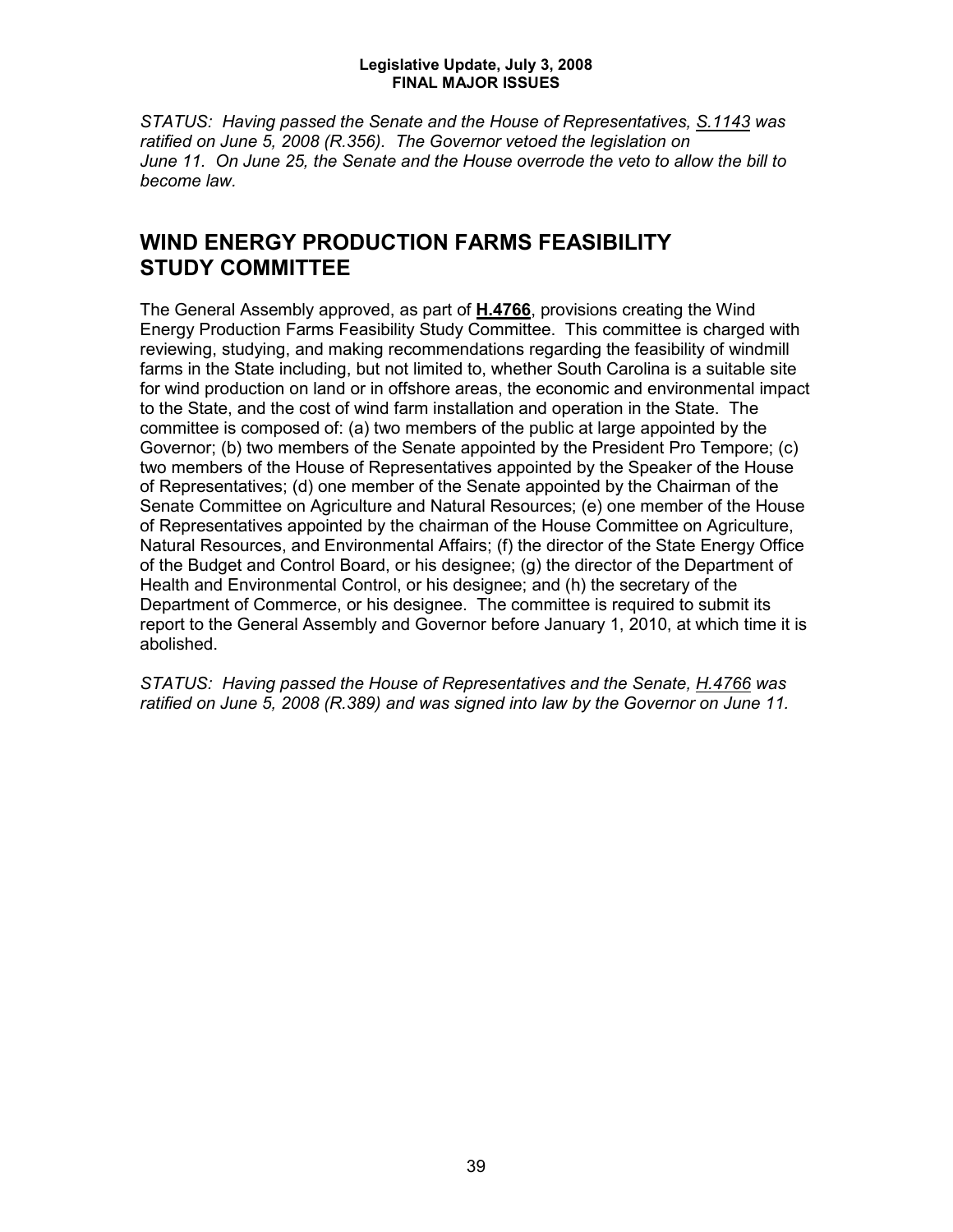## **FAMILY/HEALTH**

## **AUTOMATED EXTERNAL DEFIBRILLATOR PROGRAM FOR HIGH SCHOOLS**

See summary under Education

## **BEHAVIORAL HEALTH SERVICES STUDY COMMITTEE**

See summary under Government

## **CRIMINAL RECORDS CHECKS IN THE LICENSURE OF NURSES**

The General Assembly approved legislation authorizing criminal records checks in the licensure of nurses. This legislation provides that the State Board of Nursing may require a state and national criminal records check, supported by fingerprints. The South Carolina Law Enforcement Division is authorized to retain fingerprints for certification purposes and for notification of the department regarding criminal charges. The applicant is responsible for the cost of the criminal history background check. In addition, a licensed nurse shall wear a clearly legible identification badge bearing the nurse's official title and first or last name or both.

*STATUS: Having passed the General Assembly, H.5012 (R.398) was vetoed by the Governor on June 11, 2008. On June 25, the Senate and the House overrode the veto to allow the bill to become law.*

## **DENTAL TECHNOLOGICAL WORK**

The legislation requires an out-of-state dental lab to employ a dental technician registered in South Carolina if the lab performs dental technological work prescribed by a dentist licensed in South Carolina. The legislation also requires all dental labs to provide certification of the country where the lab work was performed; a list of all materials used to make the device; and the name, address and certificate number of the person or organization authorized to make the device.

STATUS: *Having passed the General Assembly, H.3906 (R.289) was vetoed by the Governor on May 28, 2008. On June 3 and 4, the House of Representatives and Senate overrode the veto to allow the bill to become law (Act No. 295).*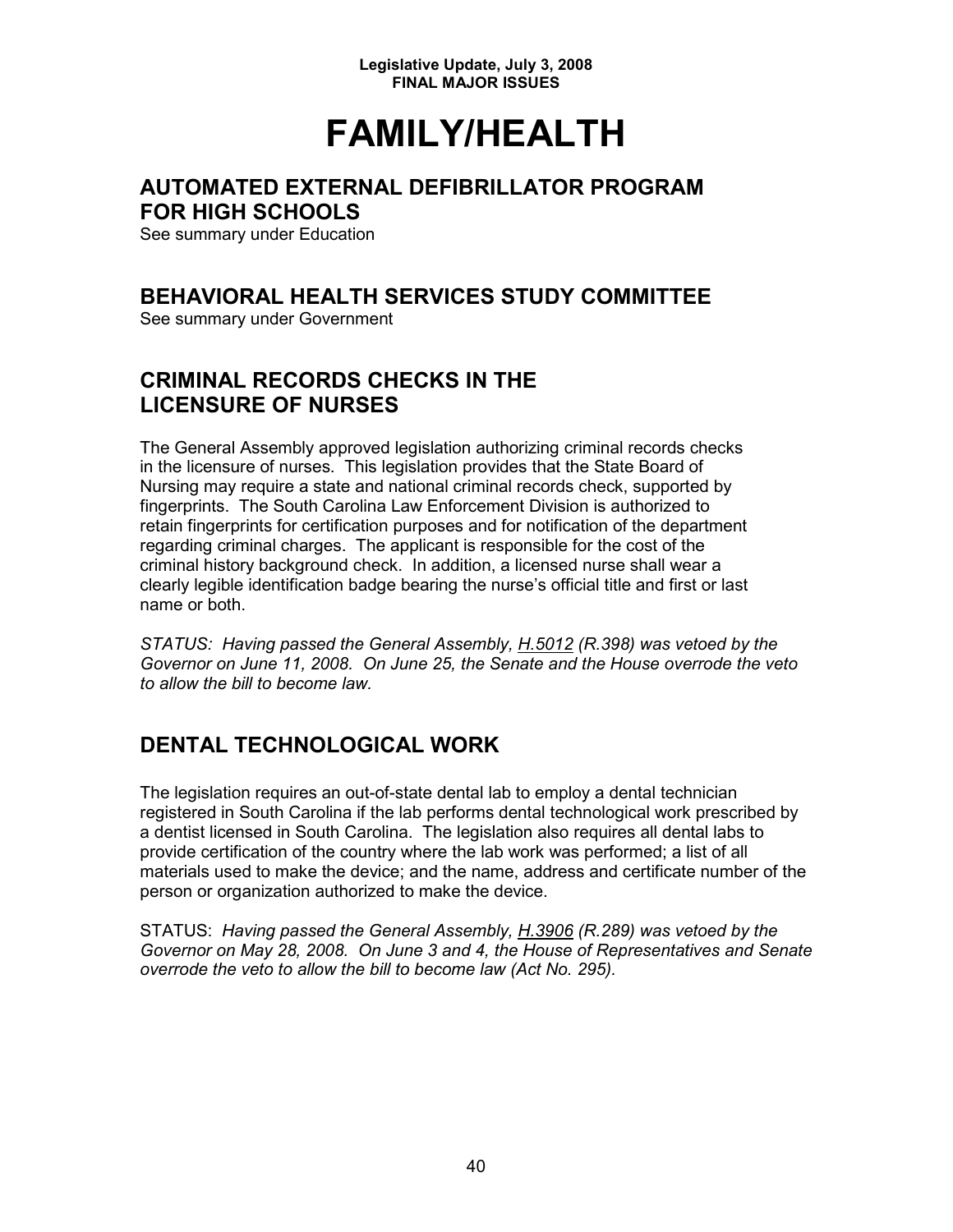## **EMERGENCY MEDICAL TECHNICIAN BACKGROUND CHECKS**

The legislation requires a person seeking Emergency Medical Technician (EMT) certification or recertification to undergo a state criminal records check and a national criminal records check. The state and national criminal records checks are not required for an EMT employed as of July 1, 2008, until the EMT applies for recertification. A state criminal records check will cost no more than eight dollars and is the responsibility of the EMT or EMS agency.

*STATUS: Having passed the General Assembly, H.4334 (R.381) was signed into law by the Governor on June 11, 2008 (Act No. 304).*

## **JOINT CITIZENS AND LEGISLATIVE COMMITTEE ON CHILDREN**

This legislation establishes the Joint Citizens and Legislative Committee on Children to be composed of three members of the House of Representatives appointed by the Speaker of the House, three members of the Senate to be appointed by the President Pro Tempore, and three members to be appointed by the Governor. The director of the Department of Juvenile Justice, the director of the Department of Social Services, the director of the Department of Disabilities and Special Needs, the superintendent of the Department of Education, and the director of the Department of Mental Health shall serve as ex officio, nonvoting members of the committee. Members appointed by the Governor must not be employees of the State of South Carolina. Members serve at the pleasure of the appointing authority.

The committee shall study issues relating to children as the committee may undertake or as may be requested or directed by the General Assembly. The committee may contract for all necessary legal research and support services, subject to funding.

The committee shall become operative on July 1, 2008. The committee must submit an annual written report to the Governor, the President Pro Tempore of the Senate, and the Speaker of the House no later than the first of February, commencing in 2009. The report must detail the work of the committee, account for the committee's expenditures, and provide any findings and recommendations the committee develops relating to children's issues it has studied.

*STATUS: Having been approved by the General Assembly, S.1011 (R.306) was signed into law by the Governor on June 4, 2008 (Act No. 251).*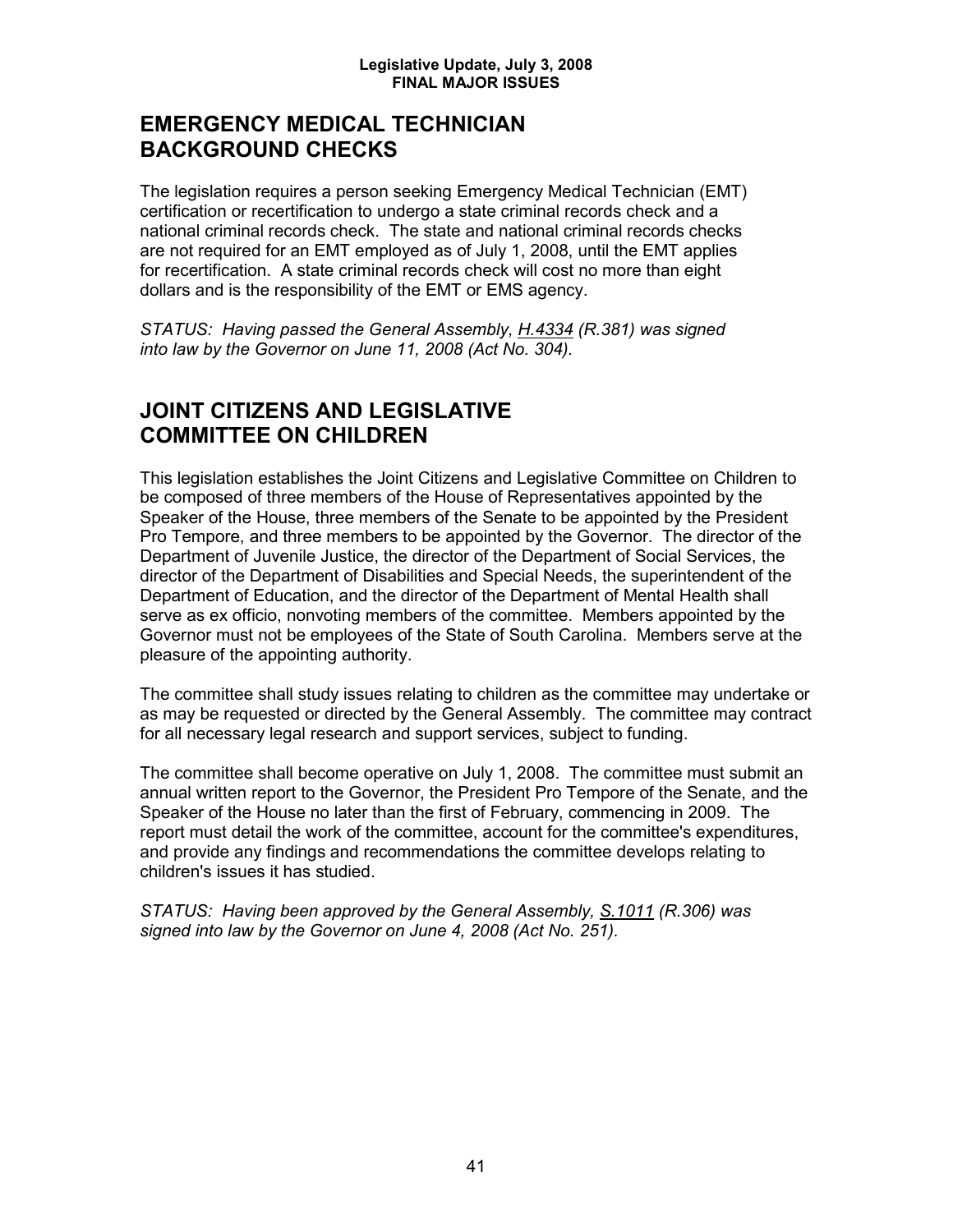## **MULTIPLE SCLEROSIS HEALTHCARE ACCESS STUDY COMMITTEE**

This committee is to develop a plan for coordinated service delivery for person with multiple sclerosis. The committee is to be composed of representatives of the Department of Health and Human Services, the two medical schools, SC Hospital Association, SC Medical Association, the National Multiple Sclerosis Society, a MS nurse, and persons living with MS from different geographic regions of the state. The committee shall submit a written report of its findings and recommendations to the General Assembly before January 1, 2009, at which time the committee is abolished.

*STATUS: Having passed the General Assembly, S.775 (R.190) became law without the Governor's signature on February 20, 2008.* 

## **PREREQUISITES FOR THE PERFORMANCE OF AN ABORTION (ULTRASOUND BILL)**

This legislation revises the prerequisites for the performance of an abortion by providing that, if an ultrasound is performed, an abortion may not be performed sooner than one hour following the completion of the ultrasound. The physician who is to perform the abortion or an allied health professional working in conjunction with the physician must inform the woman before the ultrasound procedure of her right to view the ultrasound image at her request during or after the ultrasound procedure.

*STATUS: Having been approved by the General Assembly, H.3355 (R.246) was signed into law by the Governor on May 14, 2008 (Act No. 222).*

## **"UNIDENTIFIED HUMAN REMAINS DNA DATABASE ACT"**

See Summary under Courts/Criminal Justice and Law Enforcement

## **FIREARMS**

## **CONCEALABLE WEAPONS PERMITS**

#### **Circumstances Upon Which State Law Enforcement Division May Release Its List of Concealable Weapons Permit Holders**

This legislation provides that State Law Enforcement Division (SLED) may release the list of concealable weapons permit holders only if the request is made by a law enforcement agency to aid in an official investigation or if the list is required to be released under a subpoena or court order. Except for when these conditions are met, a person in possession of a list of permit holders obtained from SLED must destroy the list. The legislation also provides that during the first quarter of each calendar year, SLED must publish a report of the following information regarding the previous calendar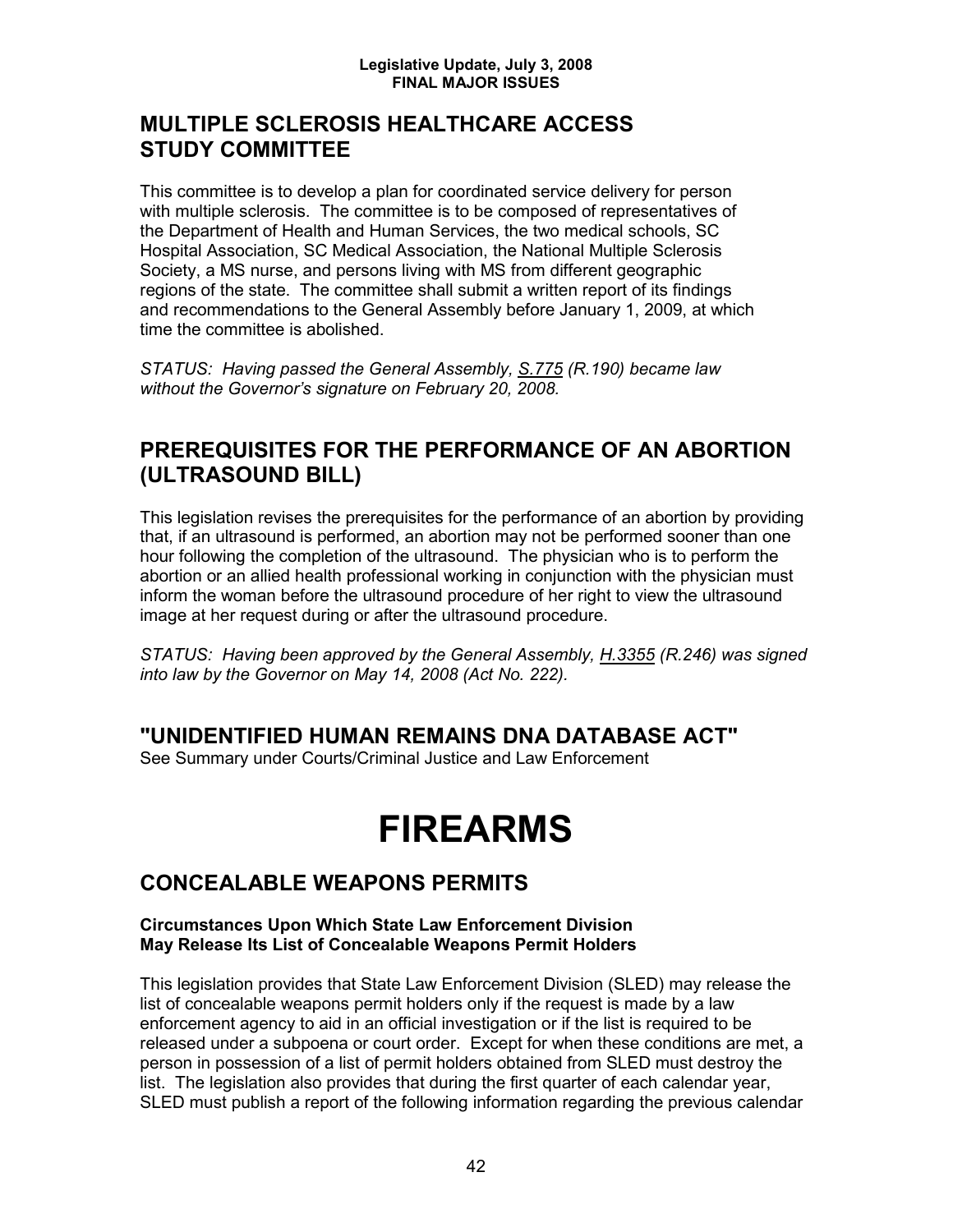year: (1) the number of permits; (2) the number of permits that were issued; (3) the number of permit applications that were denied; (4) the number of permits that were renewed; (5) the number of permit renewals that were denied; (6) the number of permits that were suspended or revoked; and (7) the name, address, and county of a person whose permit was revoked, including the reason for the revocation. The report must include a breakdown of such information by county.

#### **Reciprocal Agreements**

Valid out-of-state permits to carry concealable weapons held by a resident of a reciprocal state must be honored by South Carolina, provided, that the reciprocal state requires an applicant to successfully pass a criminal background check and a course in firearm training and safety. A resident of a reciprocal state carrying a concealable weapon in South Carolina is subject to and must abide by the laws of South Carolina regarding concealable weapons. SLED shall maintain and publish a list of those states as the states with which South Carolina has reciprocity.

#### **Carrying Concealed Weapons on Capitol Grounds**

The General Assembly approved legislation providing an exception to the prohibition on carrying concealed weapons on the capitol grounds for a person who possesses a concealable weapons' permit and is authorized to park on the capitol grounds or in the parking garage below the capitol grounds. The firearm must remain locked in the person's vehicle while on or below the capitol grounds and must be stored in a place in the vehicle that is not readily accessible to any person upon entry to or below the capitol grounds.

*STATUS: These provisions were passed in three different bills.*

*The General Assembly approved H.3528 (R.235), and the Governor signed the legislation into law on April 16, 2008 (Act No. 202).*

*The General Assembly approved H.3212 (R.411), and the Governor signed the legislation into law on June 16, 2008.*

*The Senate and House of Representatives approved S.968, and it was ratified on June 5, 2008 (R.346). The Governor vetoed the legislation on June 11. On June 25, the Senate and House overrode the Governor's veto to allow the bill to become law.*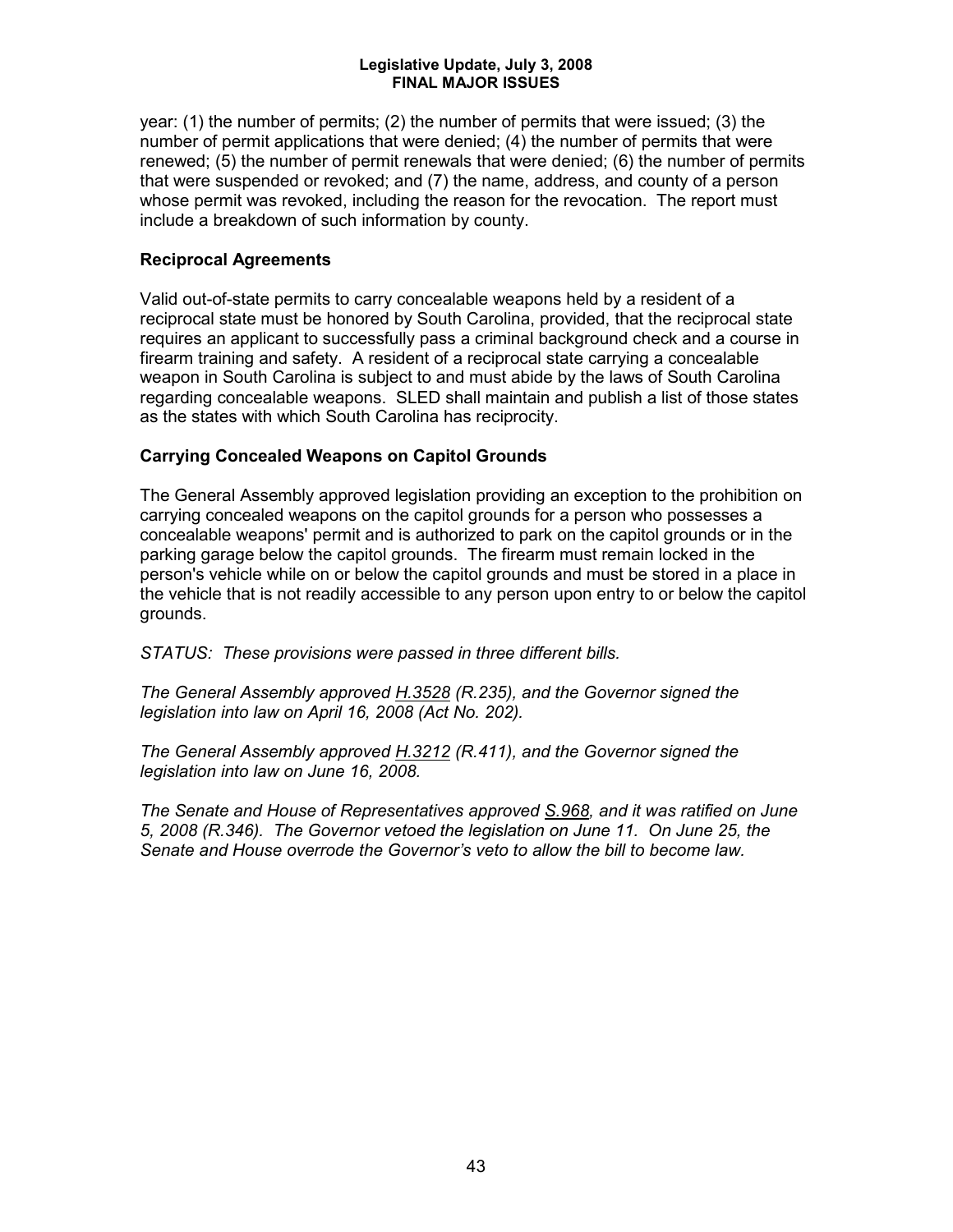## **PROHIBITION ON THE REGULATION OF FIREARMS**

This legislation provides that counties and municipalities may not enact regulations to prohibit a landowner from discharging a firearm on his property to protect family members, employees, or the general public from animals posing a direct threat or danger on a parcel of land comprised of at least 25 contiguous acres. Any ordinance regulating the discharge of firearms that does not specifically provide for an exclusion pursuant to this item is unenforceable as it pertains to an incident described in this item; otherwise, the ordinance is enforceable.

*STATUS: Having been approved by the General Assembly, S.1039 (R.239) was vetoed by the Governor on May 14, 2008. On May 15 and 21, the Senate and House of Representatives overrode the veto to allow the bill to become law (Act No. 220).*

## **"SECOND AMENDMENT RECOGNITION ACT"**

As part of **S.1143**, the General Assembly approved the "Second Amendment Recognition Act." This legislation establishes the "Second Amendment Weekend" during the Friday and Saturday following Thanksgiving Day each November. During this forty-eight hour period, the sales of handguns, rifles, and shotguns are exempted from the state sales and use tax.

*STATUS: Having passed the Senate and the House of Representatives, S.1143 was ratified on June 5, 2008 (R.356). The Governor vetoed the legislation on June 11. On June 25, the Senate and the House overrode the veto to allow the bill to become law.*

## **GOVERNMENT**

## **BEHAVIORAL HEALTH CARE SERVICES STUDY COMMITTEE**

The General Assembly approved legislation creating a study committee to examine the delivery of behavioral health care services in South Carolina. The committee shall make a report to the General Assembly together with its findings and recommendations no later than February 15, 2010, at which time it is dissolved.

*STATUS: Having been approved by the General Assembly, H.4899 (R.426) was signed into law by the Governor on June 16, 2008.*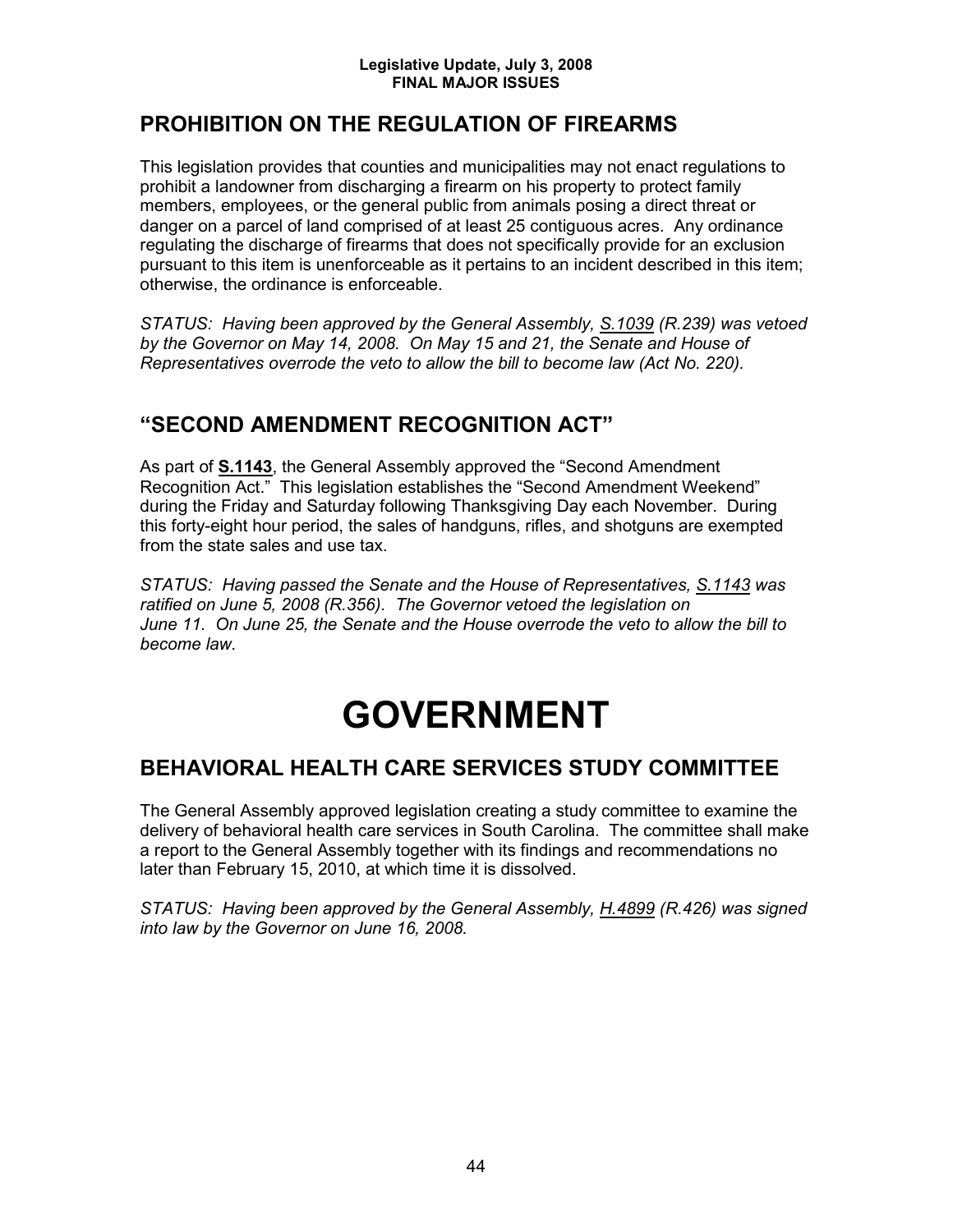## **COST OF LIVING ADJUSTMENTS FOR STATE RETIREES**

As part of **H.4876**, the General Assembly approved provisions for a guaranteed two percent annual cost of living adjustment (COLA) for beneficiaries within the South Carolina Retirement System and the South Carolina Police Officers Retirement System. The legislation provides that in years when the Consumer Price Index, which is used to measure inflation, increases by no more than two percent, retirees within these systems are awarded a two percent cost of living adjustment. In years when the Consumer Price Index increases by more than two percent, the legislation establishes conditions that must be met before these retirees may be awarded a cost of living adjustment beyond two percent up to the total percentage increase in the Consumer Price Index or four percent, whichever is less.

*STATUS: Having passed the House of Representatives and the Senate, H.4876 was ratified on May 22, 2008 (R.295). On May 27, the Governor vetoed the legislation, and, on June 3 and 4, the House and Senate overrode the veto to allow the bill to become law.*

## **EARMARK PROJECT DISCLOSURE REQUIREMENTS**

By adopting resolution **H.4546**, the House of Representatives revised its rules to establish disclosure requirements relating to earmark projects and programs in appropriations bills. An earmark project or program includes an appropriation or budget proviso for a specific program or project not originating with a written agency budget request or not included in an appropriations bill from the prior fiscal year. Under the new House Rules provisions, every request for an earmark project or program included in an appropriations bill must be made in writing utilizing designated forms and must include such information as the name of the House Member making the request and a brief explanation of the program or project. The new rule provides for how the list of earmarks with their identifying information is to be compiled and distributed to the membership. The list of earmark projects and programs included in the House Ways and Means Committee version of an appropriations bill must also be posted on the General Assembly's web site. A two-thirds vote of the membership present and voting is required in order to include an earmark project or program in an appropriations bill or a conference/ free conference committee report without adhering to the new disclosure requirements.

*STATUS: On January 23, 2008, House Resolution H.4546 was adopted to include earmark project disclosure requirements in the Rules of the South Carolina House of Representatives.*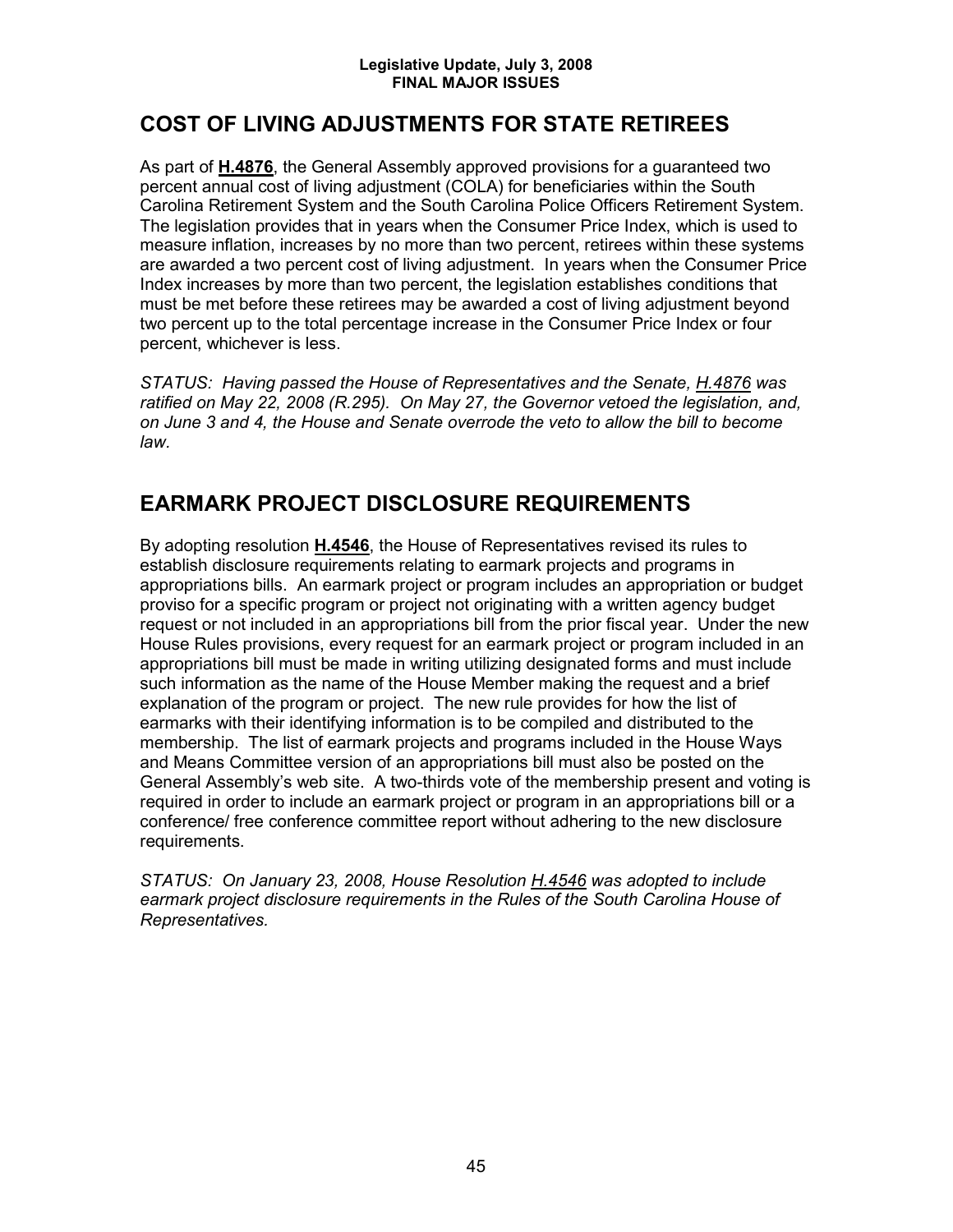### **FILM COMMISSION TRANSFERRED TO THE DEPARTMENT OF PARKS, RECREATION AND TOURISM**

With the passage of **H.4815** and **S.1171**, the General Assembly approved legislation that transfers the South Carolina Film Commission from the Department of Commerce and establishes it as a separate division of the Department of Parks, Recreation and Tourism.

*STATUS: Having passed the House of Representatives and the Senate, H.4815 was ratified on June 5, 2008 (R.392). The Governor vetoed the legislation on June 11. On June 25, the House and the Senate overrode the veto to allow the bill to become law. Having passed the Senate and the House of Representatives, S.1171 was ratified on June 5, 2008 (R.359) and became law without the Governor's signature on June 12.*

## **FOUNDATIONS OF AMERICAN LAW AND GOVERNMENT DISPLAY**

See summary under Heritage and Holidays

## **RESIDENTIAL IMPROVEMENT DISTRICT ACT**

See summary under Business/Economic Development

## **RESTRICTIONS ON WHERE A SEX OFFENDER MAY RESIDE**

See summary under Criminal Justice/Courts

### **"SOUTH CAROLINA PUBLIC INVOCATION ACT"**

See summary under Heritage and Holidays

## **TAX INCREMENT FINANCING FOR AFFORDABLE HOUSING PROJECTS**

The General Assembly approved **H.4743** which revises the Tax Increment Financing Acts for counties and municipalities by including affordable housing projects as redevelopment projects that qualify for financing. The legislation authorizes a county or municipality to use all or a part of new property tax revenues generated in a tax increment financing district to provide or support publicly-owned affordable housing in the district or to provide infrastructure projects to support privately-owned affordable housing in the district. Under the legislation, affordable housing is residential housing appropriately priced for rent or sale to a person or family whose income does not exceed eighty percent of the median income for the local area, with adjustments for household size, according to the latest figures available from the United States Department of Housing and Urban Development (HUD).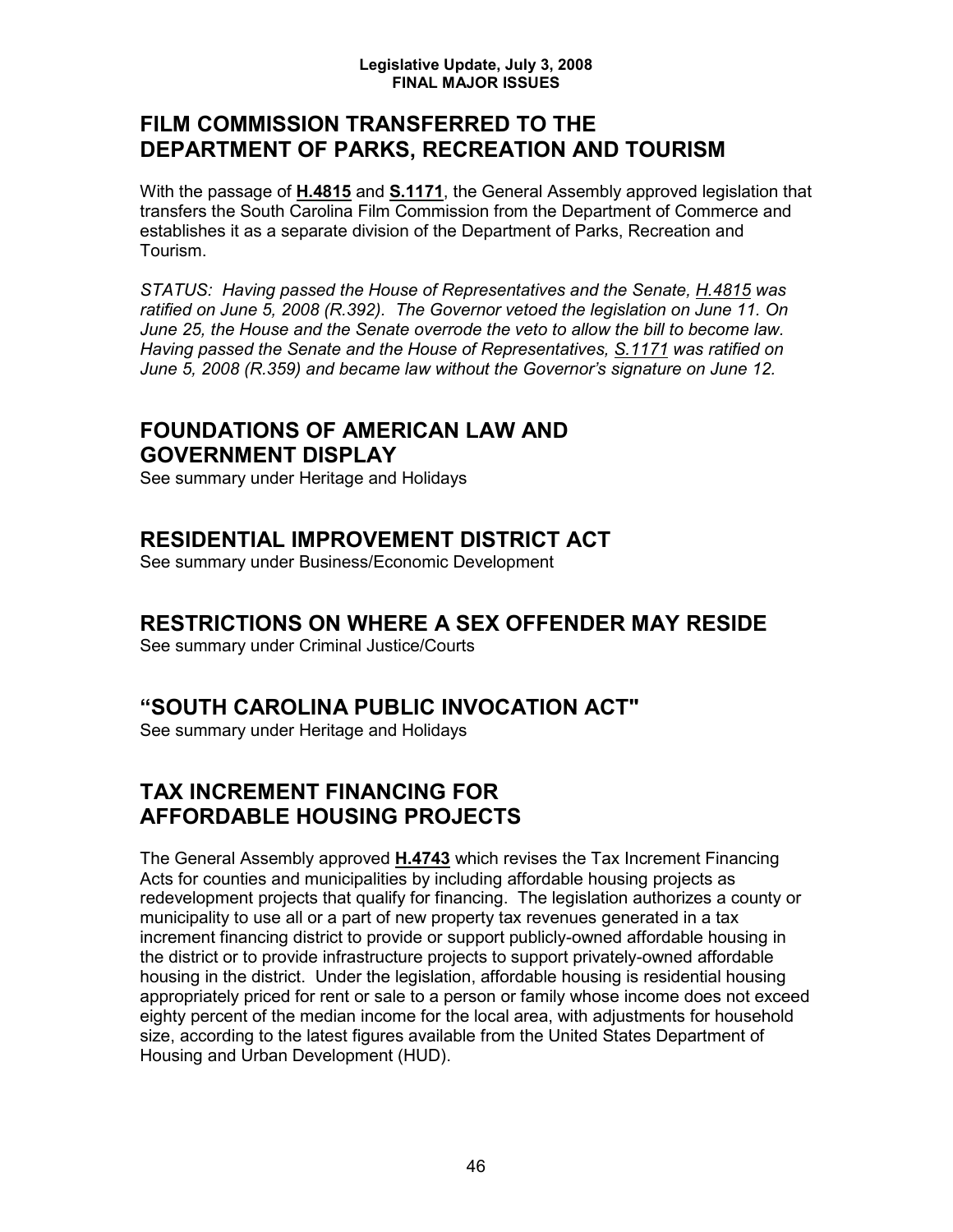*STATUS: Having passed the House of Representatives and the Senate, H.4743 was ratified on June 5, 2008 (R.386). The Governor vetoed the legislation on June 11. On June 25, the House and the Senate overrode the veto to allow the bill to become law.*

## **HERITAGE AND HOLIDAYS**

## **"I BELIEVE" SPECIAL LICENSE PLATES**

This legislation provides that the Department of Motor Vehicles may issue 'I Believe' special motor vehicle license plates to owners of private motor vehicles registered in their names. The plate must contain the words 'I Believe' and a cross superimposed on a stained glass window.

*STATUS: These provisions were placed in two different bills: S.1329 and S.1050. Having been approved by the General Assembly, S.1329 (R.316) became law without the Governor's signature on June 5, 2008 (Act No. 253). Having been approved by the General Assembly, S.1050 (R.350) became law without the Governor's signature on June 12, 2008 (Act No. 297).*

## **INDIGO BLUE, STATE'S OFFICIAL COLOR**

The General Assembly approved and the Governor signed into law **S.1033**, legislation designating the color indigo blue that was worn on the uniform of Colonel William Moultrie's soldiers and adopted as the background of the South Carolina State flag as the official color of the State of South Carolina.

*STATUS: Having been approved by the General Assembly, S.1033 (R.229) was signed into law by the Governor on April 16, 2008 (Act No. 200).*

## **"JUNETEENTH CELEBRATION OF FREEDOM DAY"**

The General Assembly approved and the Governor signed into law **H.4731**, a bill designating the nineteenth day of June each year as "Juneteenth Celebration of Freedom Day" in South Carolina as a time to commemorate and reflect upon the freedom of African Americans and their contributions to this State and nation. This day of celebration commemorates the June 19, 1865, date when Union soldiers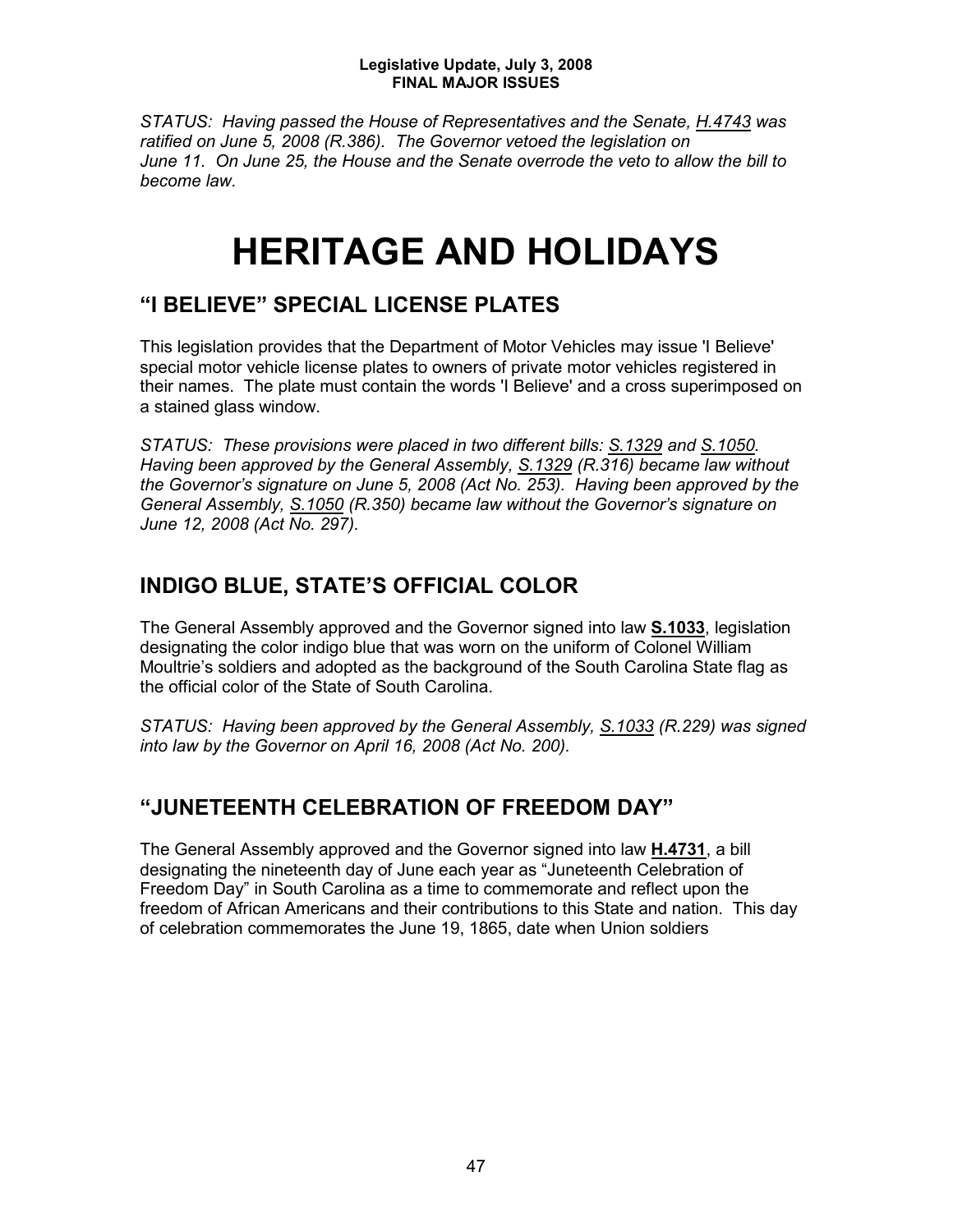landed at Galveston, Texas, to enforce President Abraham Lincoln's Emancipation Proclamation.

*STATUS: Having passed the House of Representatives and the Senate, H.4731 was ratified on May 8, 2008, (R.260) and was signed into law by the Governor on May 14 (Act No. 228).*

## **FOUNDATIONS OF AMERICAN LAW AND GOVERNMENT DISPLAY**

This legislation provides that each municipality, county, or other political subdivision of this State including, but not limited to, school boards are authorized to post the Foundations of American Law and Government display in a visible, public location in the public buildings of this State and its political subdivisions.

The Foundations of American Law and Government display must include:

- The Ten Commandments:
- The Magna Carta;
- The Mayflower Compact, 1620;
- The Declaration of Independence;
- 'The Star-Spangled Banner' by Francis Scott Key;
- The Bill of Rights of the United States Constitution;
- The Preamble to the South Carolina Constitution;
- The Nineteenth Amendment to the United States Constitution;
- The national motto 'In God We Trust';
- The image of Lady Justice;
- The Lord's Prayer;
- The Emancipation Proclamation, 1863; and
- Martin Luther King, Jr.'s 'I Have a Dream' speech.

All documents which are included in a Foundations of American Law and Government display must be posted on paper not less than eleven by fourteen inches in dimension and must be framed in identically-styled frames. One document may not be displayed more prominently than another.

The Attorney General's Office shall prepare a statement of the applicable constitutional law and shall update this statement to reflect any changes made in the law. The Attorney General's Office shall make the statement available in the most economical and convenient method, including, posting the statement on a website.

The legislation also establishes an advisory committee to make recommendations to the General Assembly and the Department of Archives and History regarding the public representations of the Foundations of American Law and Government display documents, the appropriate information to be included in the display, and recommendations concerning other documents to be added to the list for the display.

*STATUS: Having been approved by the General Assembly, H.3159 (R.370) was signed into law by the Governor on June 11, 2008.*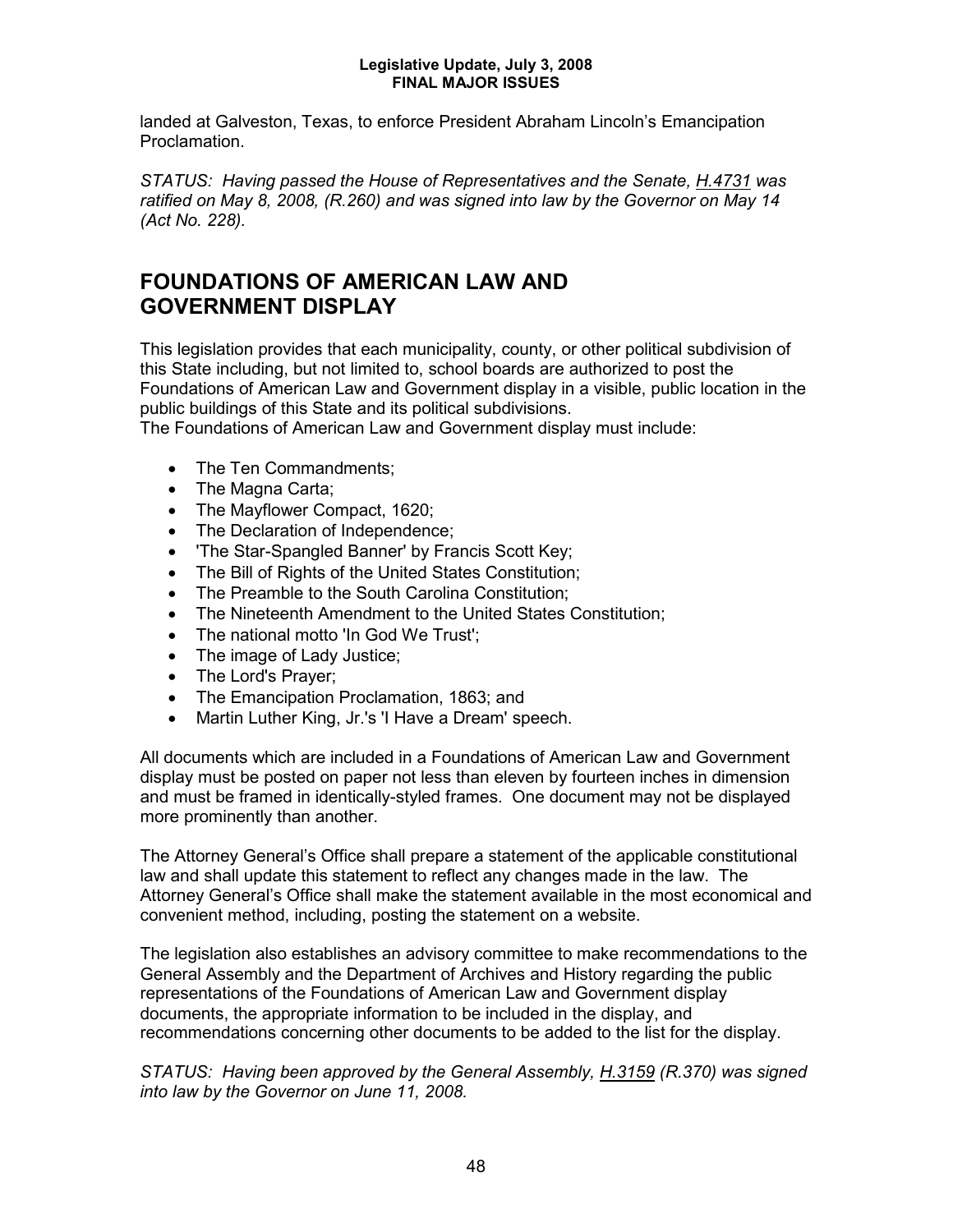## **"SOUTH CAROLINA PUBLIC INVOCATION ACT"**

This legislation outlines a procedure whereby a deliberative public body, by ordinance, resolution, or written policy statement, may adopt a policy to permit a public invocation before each meeting of the public body. The policy may allow for an invocation to be offered on a voluntary basis, at the beginning of the meeting, by:

(1) one of the public officials, elected or appointed to the deliberative public body, so long as the opportunity for invocation duty is regularly and objectively rotated among all of that deliberative public body's public officials;

(2) a chaplain elected by the public officials of the deliberative public body; or

(3) an invocation speaker selected on an objective and rotating basis from among a wide pool of the religious leaders serving established religious congregations in the local community in which the deliberative public body meets. To ensure objectivity in the selection, the deliberative public body on an annual basis shall compile a list of all known, established religious congregations and assemblies by reference to local telephone books or similar sources, or both, and on an annual basis shall mail an invitation addressed to the 'religious leader' of each congregation and assembly. The invitation must contain, in addition to scheduling and other general information, the following statement: 'A religious leader is free to offer an invocation according to the dictates of his own conscience, but, in order to comply with applicable constitutional law, the [name of deliberative public body issuing the invitation] requests that the public invocation opportunity not be exploited to proselytize or advance any one, or to disparage any other, faith or belief'. Each respondent who accepts the invitation to deliver an invocation at an upcoming meeting of the deliberative public body shall be scheduled to deliver an invocation on a first-come, first-served basis.

*STATUS: Having been approved by the General Assembly, S.638 (R.282) was signed into law by the Governor on May 27, 2008 (Act No. 241).*

## **THE SOUTH CAROLINA CIVIL WAR SESQUICENTENNIAL ADVISORY BOARD**

This legislation creates the South Carolina Civil War Sesquicentennial Advisory Board. The purpose of the board is to: (1) promote a suitable statewide observance of the sesquicentennial of the Civil War; (2) cooperate and assist national, state, and local organizations with programs and activities suitable for the sesquicentennial observance; (3) assist in ensuring that any observance of the sesquicentennial of the Civil War is inclusive and appropriately recognizes the experiences and points of view of all people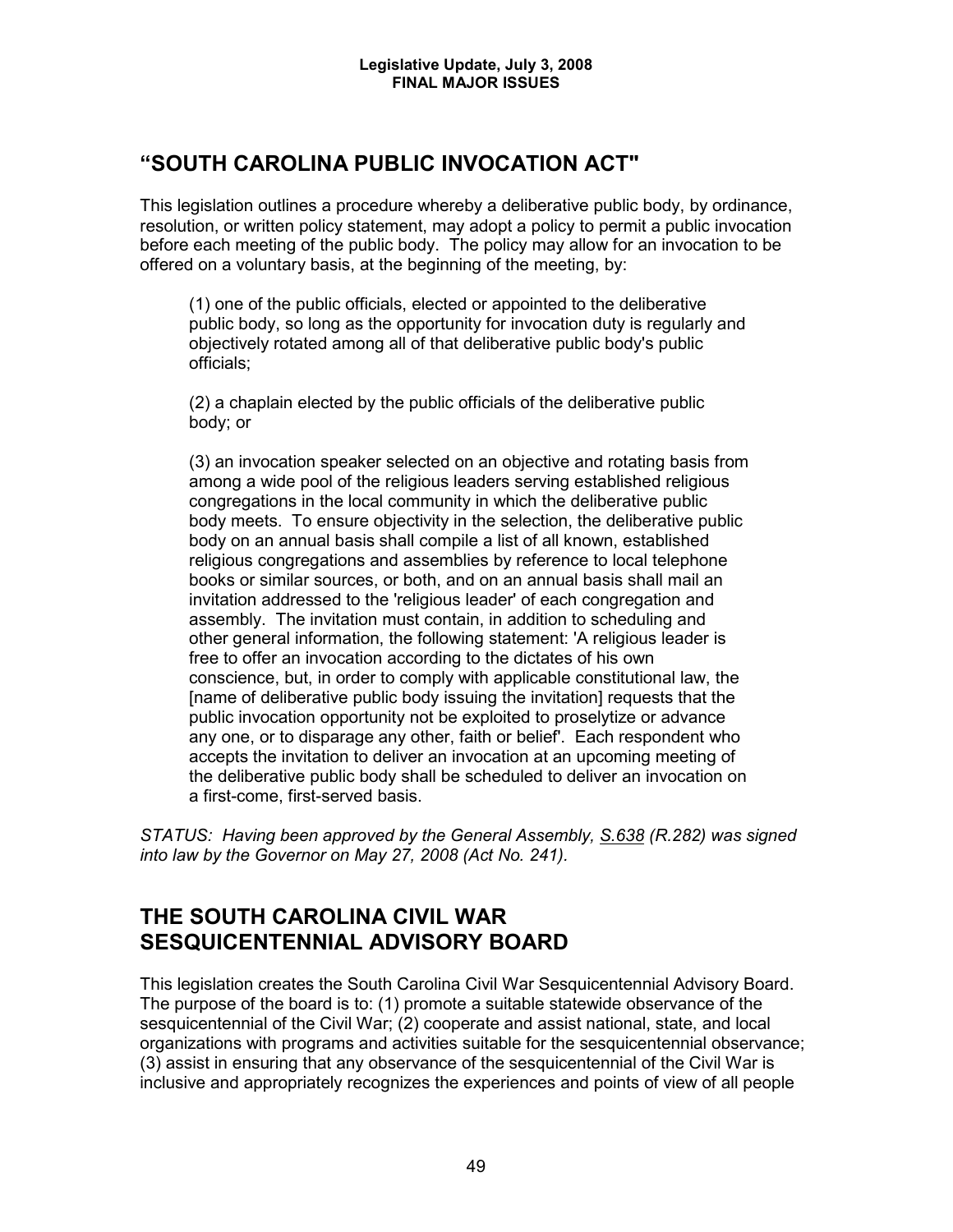affected by the Civil War; and (4) provide assistance for the development of programs, projects, and activities on the Civil War that have lasting educational value.

*STATUS: Having been approved by the General Assembly, S.104 (R.297) became law without the Governor's signature on June 5, 2008 (Act No. 247).*

## **IMMIGRATION**

## **"SOUTH CAROLINA ILLEGAL IMMIGRATION REFORM ACT"**

Highlights of the legislation include the following.

### **Harboring and Transporting Illegal Aliens**

The legislation provides that it is a felony offense to transport or harbor illegal aliens with intent to further that person's illegal entry into the United States or avoiding apprehension or detection of that person's illegal status by authorities. A violation is punishable with a fine of up to \$5,000 dollars and/or imprisonment for up to five years. Specific exemptions are established for providing health care treatment and for providing shelter that is offered for strictly humanitarian purposes or in compliance with the Violence Against Women Act.

### **"Sanctuary Cities" Prohibited**

Political subdivisions are prohibited from adopting provisions that limit or prohibit the enforcement of State laws pertaining to immigration.

Political subdivisions are prohibited from adopting provisions that limit or prohibit law enforcement or other officials from communicating to appropriate federal or state officials with regard to the immigration status of any person within this State.

### **Preemption Language**

Political subdivisions may not enact any provisions pertaining to the employment, licensing, permitting, or otherwise doing business with a person based upon that person's authorization to work in the United States that exceeds or otherwise conflicts with federal law or that is in conflict with state law. An enactment found to be in conflict with federal or state law is void.

### **Penalties for Fraudulent Documents**

The legislation provides that it is unlawful to display or possess a false, fictitious, fraudulent, or counterfeit green card or other document, such as a driver's license or social security card, for the purpose of offering proof of United States citizenship or classification by the United States as an alien lawfully admitted for temporary or permanent residence under federal immigration law. A first offense is a misdemeanor subject to a fine of no more than \$100 dollars or imprisonment for no more than 30 days.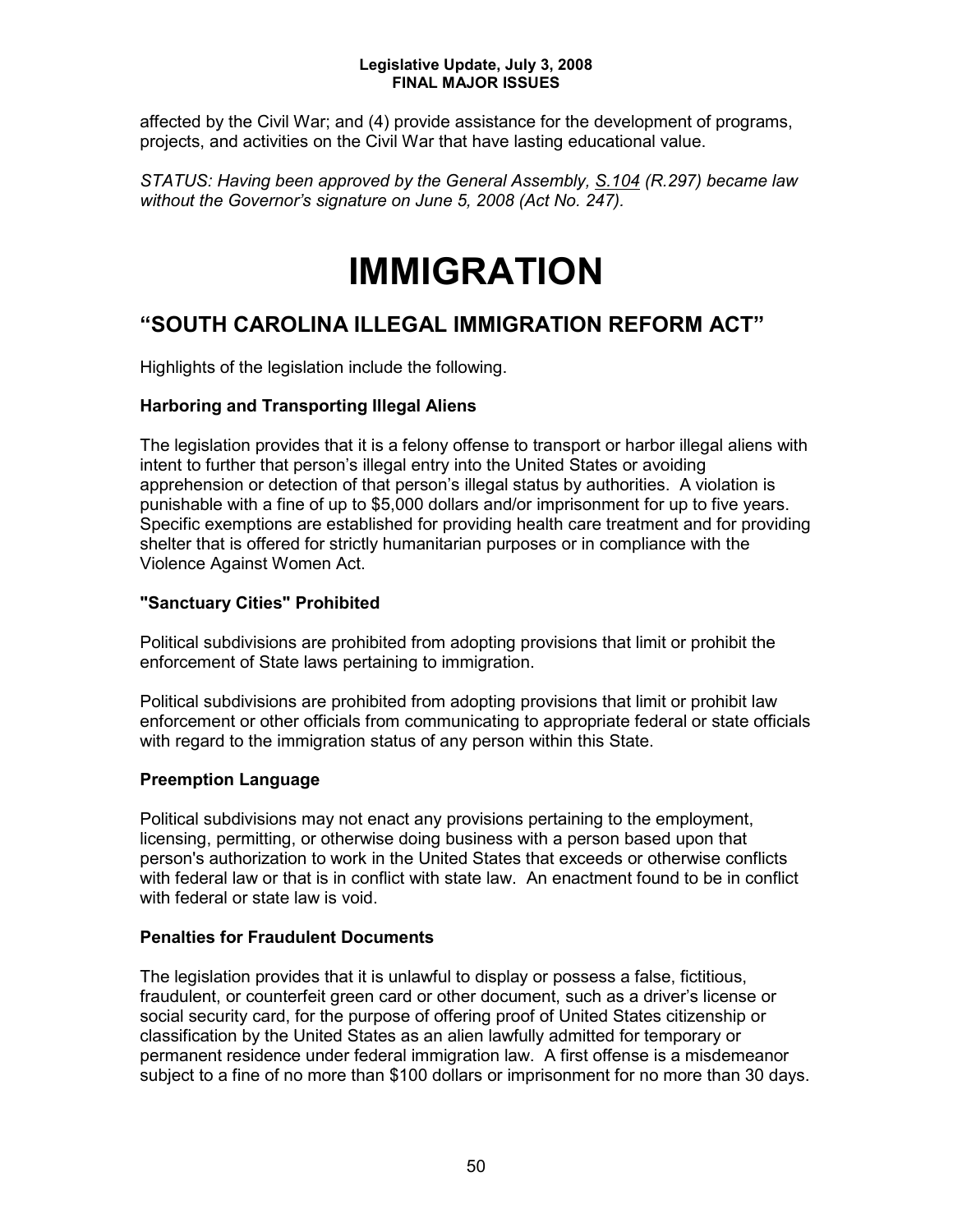A second or subsequent offense is a felony subject to a fine of no more than \$500 dollars or imprisonment for no more than five years.

#### **Public Sector Employment**

On or after January 1, 2009, this legislation requires every public employer to register and participate in the federal work authorization program to verify the employment authorization of all new employees. 'Federal work authorization program' means the E-Verify Program maintained and operated by the United States Department of Homeland Security and the Social Security Administration, or any successor program.

A public employer may not enter into a services contract with a contractor for the physical performance of services within this State unless the contractor agrees:

(1) to register and participate in the federal work authorization program to verify the employment authorization of all new employees; and require agreement from its subcontractors, and through the subcontractors, the sub-subcontractors, to register and participate in the federal verification of the employment authorization of all new employees; or

(2) to employ only workers who:

(a) possess a valid South Carolina driver's license or identification card issued by the South Carolina Department of Motor Vehicles (SCDMV); (b) are eligible to obtain a South Carolina driver's license or identification card in that they meet the requirements set forth in Section 56-1-40 through 56-1-90; or

(c) possess a valid driver's license or identification card from another state where the license requirements are at least as strict as those in South Carolina, as determined by the Executive Director of the SCDMV, or his designee. The Executive Director of the SCDMV, or his designee, shall publish on its website a list of states where the license requirements are at least as strict as those in South Carolina.

A public employer and contractor must not divide work or duties that would otherwise constitute a single service contract into separate contracts for the purpose of avoiding these requirements.

These provisions apply on and after January 1, 2009, with respect to contractors, subcontractors, or sub-subcontractors of 500 or more employees; on and after July 1, 2009, with respect to contractors, subcontractors, or sub-subcontractors of 100-499; and on and after January 1, 2010, with respect to all other contractors, subcontractors or sub-subcontractors.

A public employer complies with these provisions if it obtains a written statement from the contractor certifying that the contractor will comply with the requirements and agrees to provide to the public employer any documentation required to establish either: (a) the applicability of these provisions to the contractor, subcontractor, and sub-subcontractor; or (b) the compliance these provisions by the contractor and any subcontractor or subsubcontractor. A public employer need not audit or independently verify a contractor's compliance with these provisions.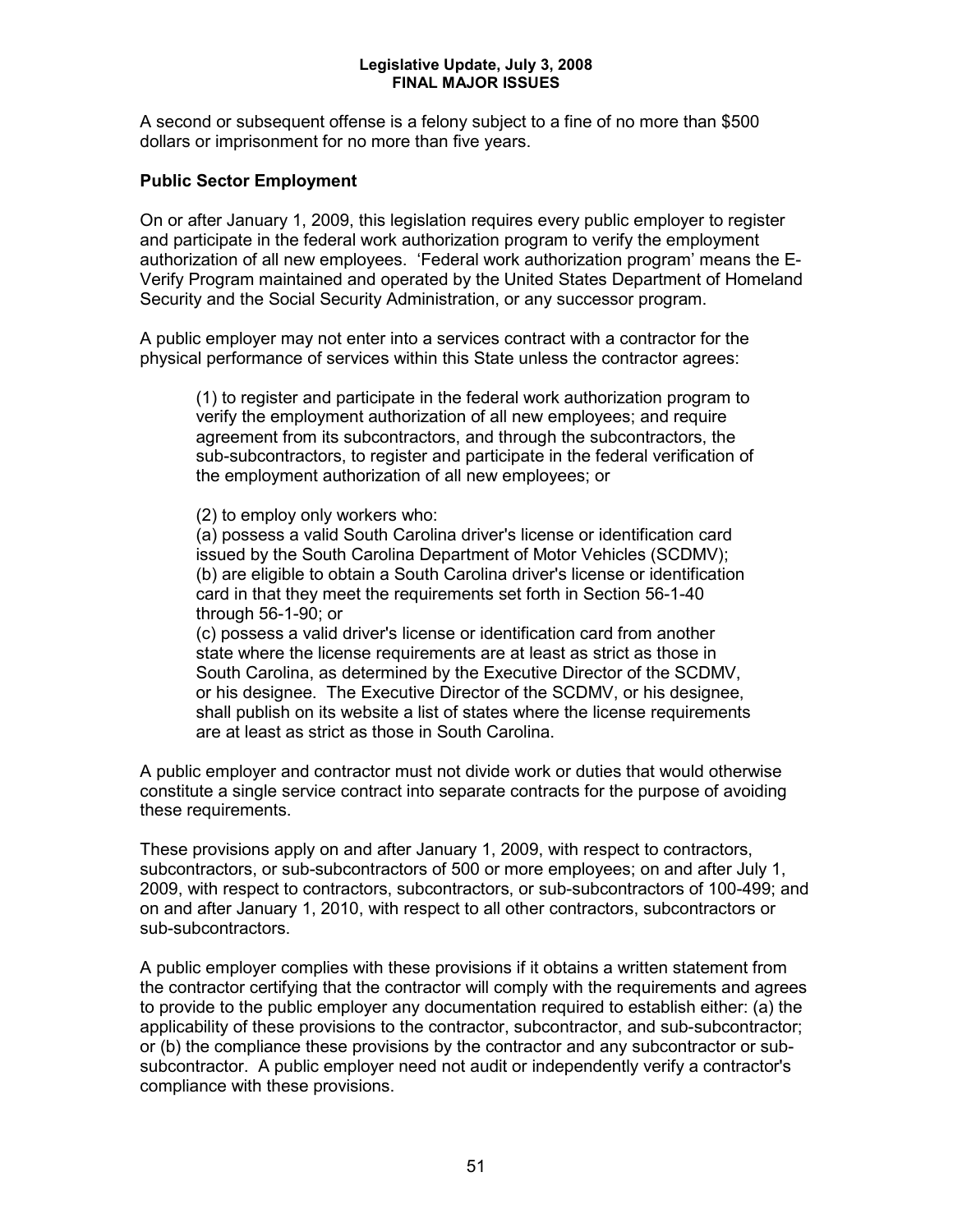A contractor or public employer who in good faith complies with these requirements may not be sanctioned or subjected to any civil or administrative action for employing an individual not authorized for employment in the United States.

A person who knowingly makes or files any false, fictitious, or fraudulent document, statement, or report pursuant to this chapter is guilty of a felony, and, upon conviction, must be fined within the discretion of the court or imprisoned for not more than five years, or both.

#### **Private Sector Employment**

#### *South Carolina Employment License*

All private employers in South Carolina on or after July 1, 2009 shall be imputed a South Carolina employment license, which permits a private employer to employ a person in this state. On and after July 1, 2009, a private employer may not employ a person unless his South Carolina employment license is in effect and is not suspended or revoked. A private employer's employment license shall remain in effect provided the private employer complies with these provisions. The legislation includes graduated civil penalties for violations. Only violations that take place within five years of the initial occurrence may be considered subsequent violations.

#### *Employment Eligibility Verification*

On and after July 1, 2009, all private employers of 100 or more employees who are required by federal law to complete and maintain federal employment eligibility verification forms or documents must:

(1) register and participate in the E-Verify federal work authorization program, or its successor, to verify information of all new employees, and verify the work authorization of every new employee within five business days after employing a new employee; or

(2) employ only workers who, at the time of employment: (a) possess a valid South Carolina driver's license or identification card issued by the SCDMV;

(b) are eligible to obtain a South Carolina driver's license or identification card in that they meet the requirements set forth in Sections 56-1-40 through 56-1-90; or

(c) possess a valid driver's license or identification card from another state where the license requirements are at least as strict as those in South Carolina, as determined by the director. The Executive Director of the SCDMV, or his designee, shall determine which states have drivers license requirements that are at least as strict as those in South Carolina, and shall develop and periodically update a list of the states. The list shall be published on the Department of Labor, Licensing and Regulation's (LLR) website.

These provisions apply to all private employers who employ less than 100 employees and who are required by federal law to complete and maintain federal employment eligibility verification forms or documents on and after July 1, 2010.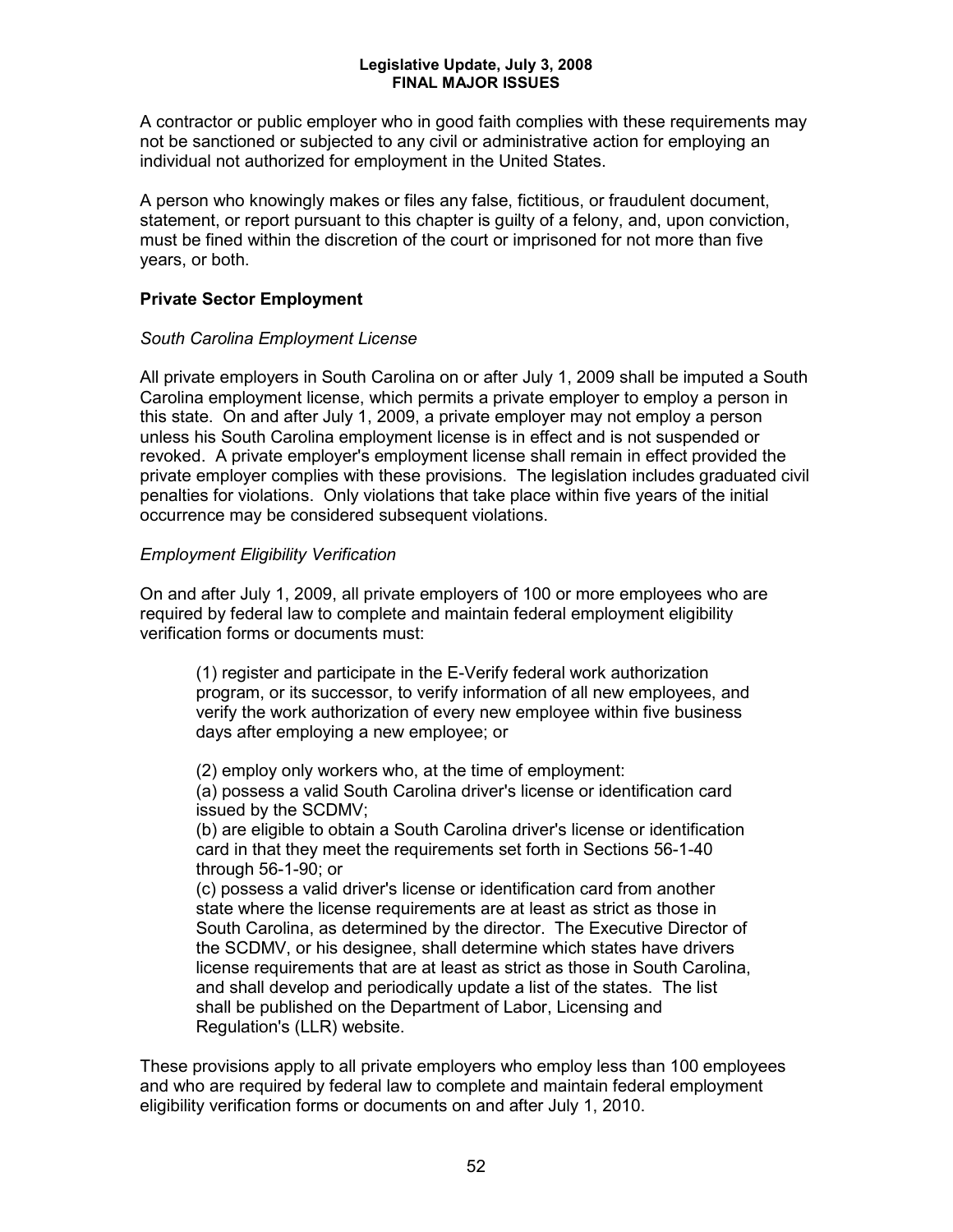An employer is given five days in which to complete only the E-Verify option, and during this time the worker may be employed.

#### *Knowingly or Intentionally Employing Unauthorized Aliens*

A private employer shall not knowingly or intentionally employ an unauthorized alien. The penalty structure for knowingly and intentionally employing an illegal is as follows:

- First offense: suspension of employment license for 10-30 days
- Second offense: suspension of employment license for 30-60 days
- Third offense: revocation of employment license for five years

#### *Investigation of Allegations of Violations*

The legislation outlines procedures whereby LLR may investigate allegations of violations pertaining to the South Carolina employment license or the knowing and intentional employment of unauthorized aliens. It is a separate violation each time the private employer fails to verify the immigration status of a new employee.

In assessing a civil penalty or taking any other disciplinary action for a violation of these provisions, the Director of LLR shall base his determination on any evidence or information collected during the investigation or submitted for consideration by the employer, and shall consider the following factors, if relevant:

(1) the number of employees for whom the private employer has failed to verify their immigration status; (2) the prior violations of this chapter by the private employer; (3) the size of the private employer's workforce; (4) any actions taken by the private employer to comply with federal immigration laws or with the provisions of this chapter; (5) any actions taken by the private employer subsequent to the inspection or random audit to comply with the provisions of this chapter; and (6) the duration of the violation.

A list of all private employers who have been assessed a civil penalty, or who have had their licenses disciplined, or revoked shall be published on LLR's website.

Private employers make seek review of any assessment of a civil penalty or disciplinary action with the Administrative Law Court.

LLR may develop a statewide random auditing program to inspect private employers for compliance.

#### *State Income Taxes*

The legislation caps at \$600 dollars the amount that a taxpayer is allowed to claim each year on state income taxes as a deductible business expense for wages paid to an unauthorized alien. This does not apply to an individual hired by the taxpayer prior to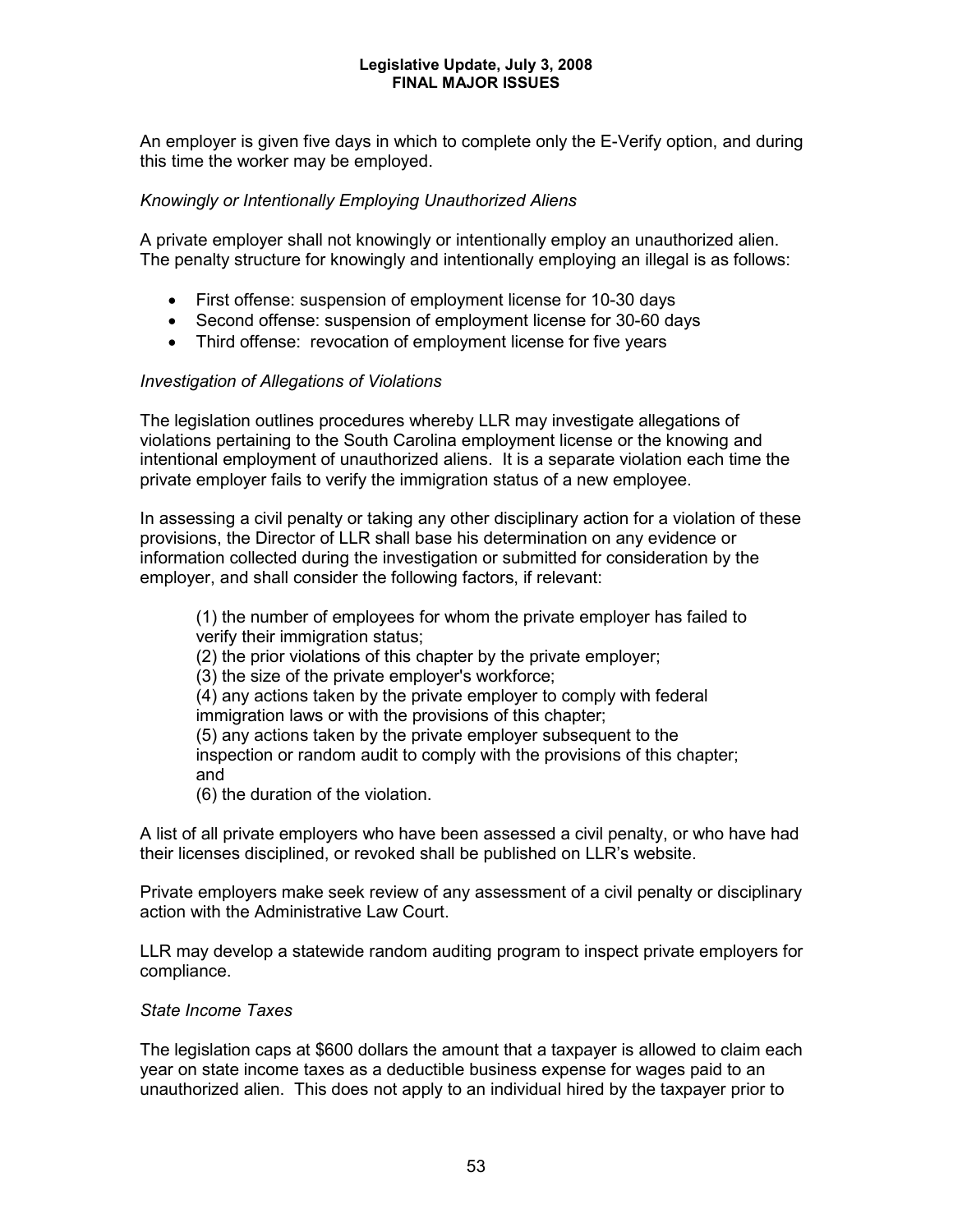January 1, 2009. This deductible business expense cap does not apply to the wages of employees whose legal status is verified.

The legislation's state income tax provisions address not only direct employment situations, but also compensation paid for contract work that is reported on Form 1099. In such situations, state income tax must be withheld at the rate of seven percent of the amount of compensation if the employed individual fails to provide a taxpayer identification number or social security number.

### **Public Benefits**

The legislation requires the verification of citizenship status in order for an individual who is at least 18 years old to be eligible to receive public benefits. Every applicant is required to execute an affidavit verifying the lawfulness of his presence in the country. In the case of an individual claiming legal alien status, the affidavit serves as temporary authorization for receiving benefits while further verification is conducted through the federal Systematic Alien Verification of Entitlement (SAVE) program. An individual who executes a fraudulent affidavit or assists others in making fraudulent claims is guilty of a felony offense and must be imprisoned for up to five years and/or fined at the discretion of the court.

Exceptions are provided to cover certain circumstances including but not limited to: as receiving disaster relief, benefits for certain emergency medical treatment, public health assistance for immunization, prenatal care, assistance for victims of domestic violence, and access to certain programs and services for the homeless such as soup kitchens, crisis counseling, and short-term shelters.

### **Registration of Immigration Assistance Services**

The legislation establishes and provides for the enforcement of standards of ethics in the profession of immigration assistance by private individuals who are not licensed attorneys. The legislation limits what immigration assistance a nonlawyer may provide as well as restricts certain activities of these nonlawyers providing immigration assistance for compensation. Exceptions are provided for attorneys and their staff and certain not-for-profit organizations. A person performing immigration assistance services is required to obtain appropriate business licenses. The legislation requires nonattorneys to post signs and give notice in advertisements and communications clearly indicating that they are not attorneys or authorized to give legal advice or accept fees for legal advice. Civil and criminal penalties are provided.

### **Restitution for Identity Fraud**

The legislation provides that an individual found guilty of financial identity fraud or identity fraud involving the falsification of documents that enables an illegal alien to receive public benefits must make restitution to the agency or political subdivision that administered the benefit or entitlement program.

The legislation establishes a civil cause of action for an individual who suffers an ascertainable loss as a result of such identity fraud relating to illegal immigration. A plaintiff is entitled to treble damages.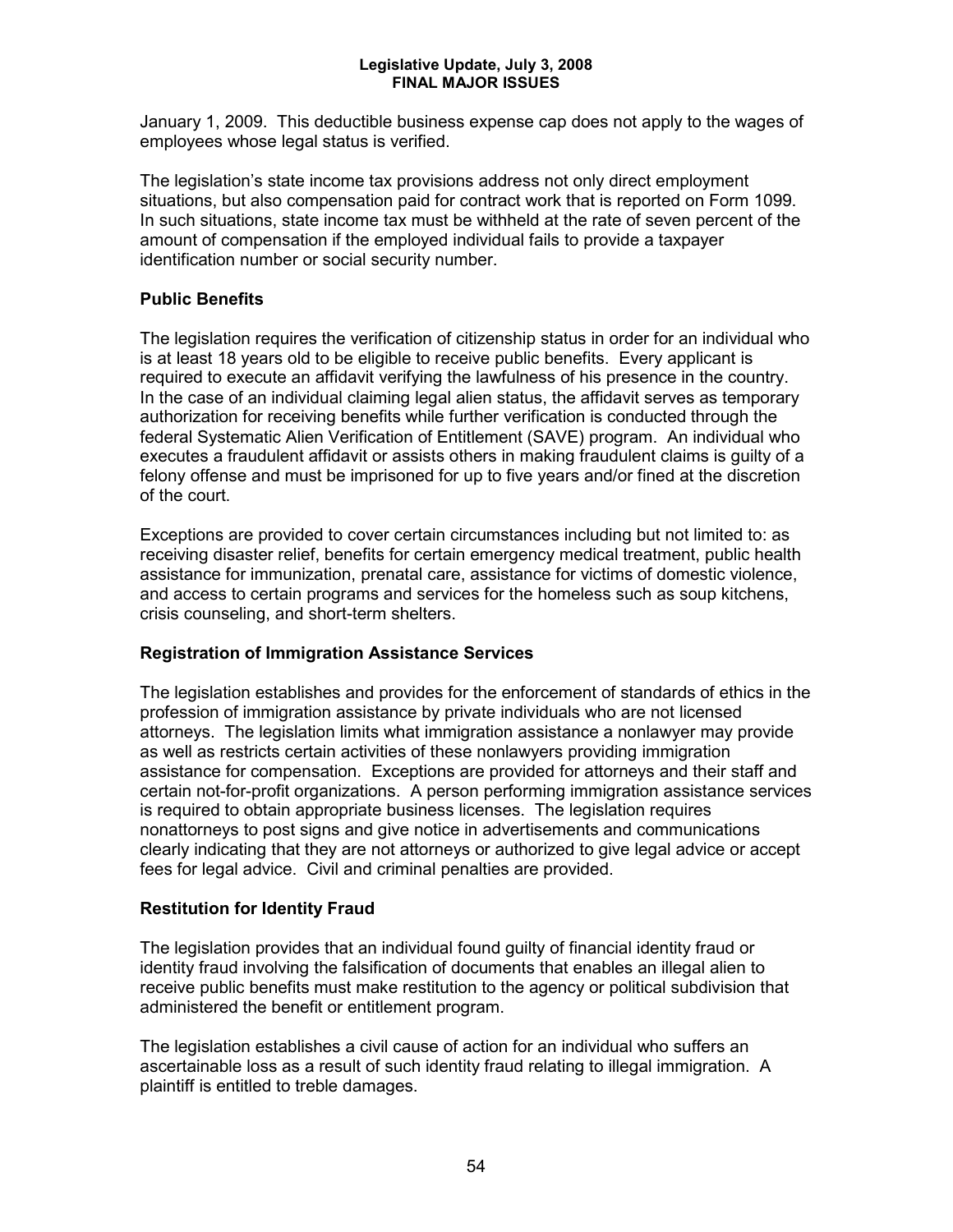#### **Higher Education**

The legislation provides that illegal aliens are not eligible to attend public institutions of higher learning. Illegal aliens are not eligible to receive public higher education benefits including, but not limited to, scholarships, financial aid, grants or resident tuition.

#### **Recording and Reporting Immigration Law Violations**

The State Commission for Minority Affairs shall establish and maintain a 24-hour toll free telephone number and electronic website to receive, record, collect, and report allegations of violations of any laws or regulations by any non-United States citizen or immigrant, and allegations of violations of any laws or regulations against any non-United States citizen or immigrant.

The State Commission for Minority Affairs shall establish and maintain a centralized tracking database consisting of all information received through the 24-hour toll free telephone number and electronic website, and report all alleged violations to the appropriate law enforcement or other authority.

#### **Cooperation Between State and Federal Law Enforcement**

The legislation directs the chief of the South Carolina Law Enforcement Division to enter into negotiations with federal authorities in order to reach an understanding on: (1) the enforcement of federal immigration laws by State and local law enforcement; (2) the detention of illegal immigrants by State and local law enforcement officials and the costs associated with those detentions; (3) the removal of detained illegal immigrants by federal authorities or the deportation of illegal immigrants by state and local law enforcement officials; (4) relevant training for state and local law enforcement officials; and (5) further communication and cooperation between federal law enforcement and state and local law enforcement officials in the area of immigration enforcement.

#### **Bond Consideration**

The legislation allows an accused individual's illegal alien status to be used as a consideration for determining bond.

#### **Detention of Illegal Aliens**

The legislation requires law enforcement to make a reasonable attempt to ascertain the immigration status of every person charged with a criminal offense is confined, for any period, in a local, regional, or state jail or other correctional facility. If the prisoner is an alien, verification must be made within 72 hours through a query to the Law Enforcement Support Center of the United States Department of Homeland Security or other designated office or agency. If the prisoner is determined to be an illegal alien, the United States Department of Homeland Security must be notified. An account must be kept of the daily expenses incurred for detaining an illegal aliens and an invoice must be sent to the United States Department of Homeland Security for reimbursement of those costs.

#### **State Grand Jury**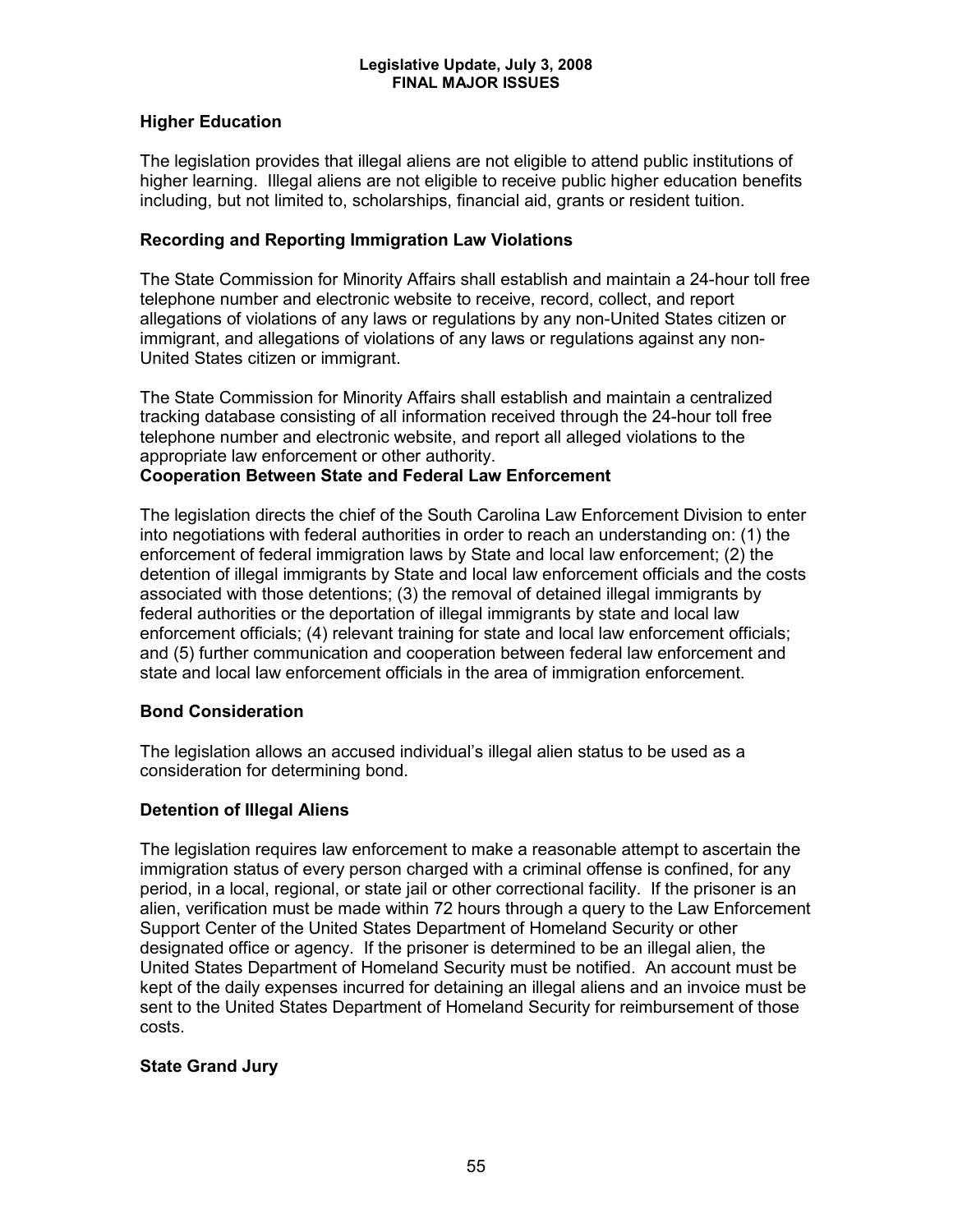The legislation expands the jurisdiction of the State Grand Jury to include matters involving the large-scale production of false documentation for the purposes of illegal immigration or financial identity fraud.

#### **Firearms**

The legislation provides that it is unlawful for an illegal alien to possess, purchase, offer to purchase, sell, lease, rent, barter, exchange, or transport into this State a firearm. A violation is a felony offense punishable with a fine of no more than \$10,000 dollars or imprisonment for no more than 10 years, or both.

The legislation provides that it is unlawful for an individual to knowingly sell, offer to sell, deliver, lease, rent, barter, exchange, or transport for sale into this State a firearm to a person knowing that such person is not lawfully present in the United States. A violation is a misdemeanor offense punishable with a fine of no more than \$2,000 dollars or imprisonment for no more than three years, or both.

### **Wrongful Termination**

The legislation provides a civil right of action for wrongful termination against an employer who discharges an employee authorized to work in the United States for the purposes of replacing that employee with a person the employer knows or should reasonably know is not lawfully present and authorized to work in the United States. The recovery for an individual who brings a civil suit under this provision is limited to the reinstatement of his former position, actual damages and lost wages. This cause of action cannot be brought against an employer who submits the necessary identifying information for all employees through the Systematic Alien Verification of Entitlement (SAVE) program, the E-Verify Program or a successor program used for verification of work authorization and operated by the United States Department of Homeland Security. Such a cause of action is equitable in nature and must be brought within one year from the date of the alleged violation.

*STATUS: Having been approved by the General Assembly, H.4400 (R.327) was signed into law by the Governor on June 4, 2008 (Act No. 280).* 

## **INSURANCE**

## **HEALTH CARE FINANCIAL RECOVERY AND PROTECTION ACT**

The General Assembly approved **H.3674**, the "South Carolina Health Care Financial Recovery and Protection Act." The legislation establishes prompt payment provisions requiring insurers to make timely payments to providers of health care services who submit unproblematic claims. The legislation establishes criteria for what is to be considered a clean claim free of any defect, error, or impropriety. The legislation requires payment within forty business days for a clean claim submitted on paper and payment within twenty business days for a clean claim submitted electronically. A clearinghouse, billing service, or any other vendor that contracts with a provider to deliver health care claims to an insurer is prohibited from converting electronic claims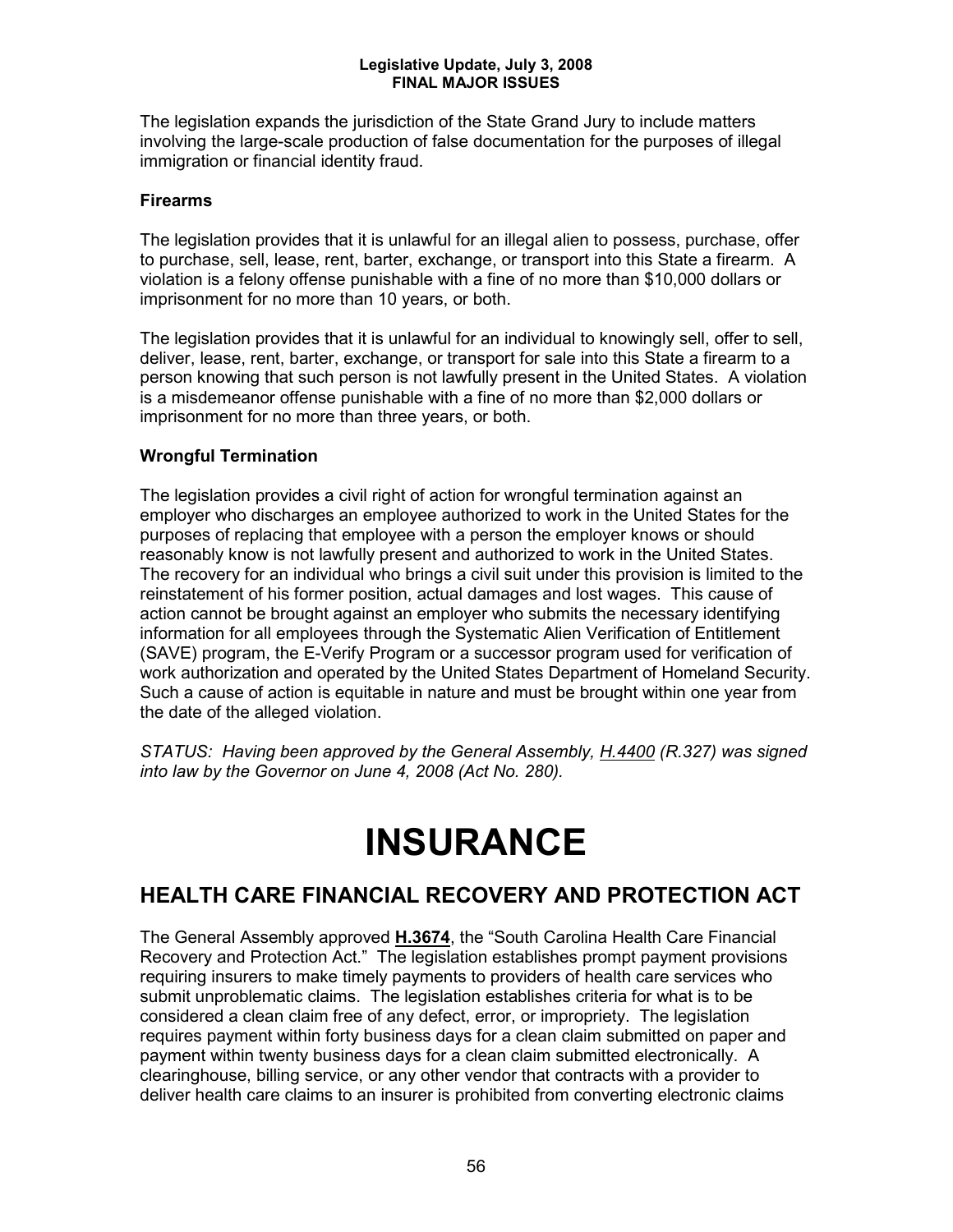received from the provider into paper claims for submission to the insurer. A violation constitutes an unfair trade practice.

Upon written request from a physician who is also a participating provider, an insurer is required to provide, by CD-ROM, or electronically at the insurer's option, the fee schedule that is contracted with that physician for up to 100 codes customarily and routinely used by the specialty type of such physician. Each physician may request from an insurer an updated fee schedule no more than two times annually. A physician may choose to receive a hard copy of the fee schedule,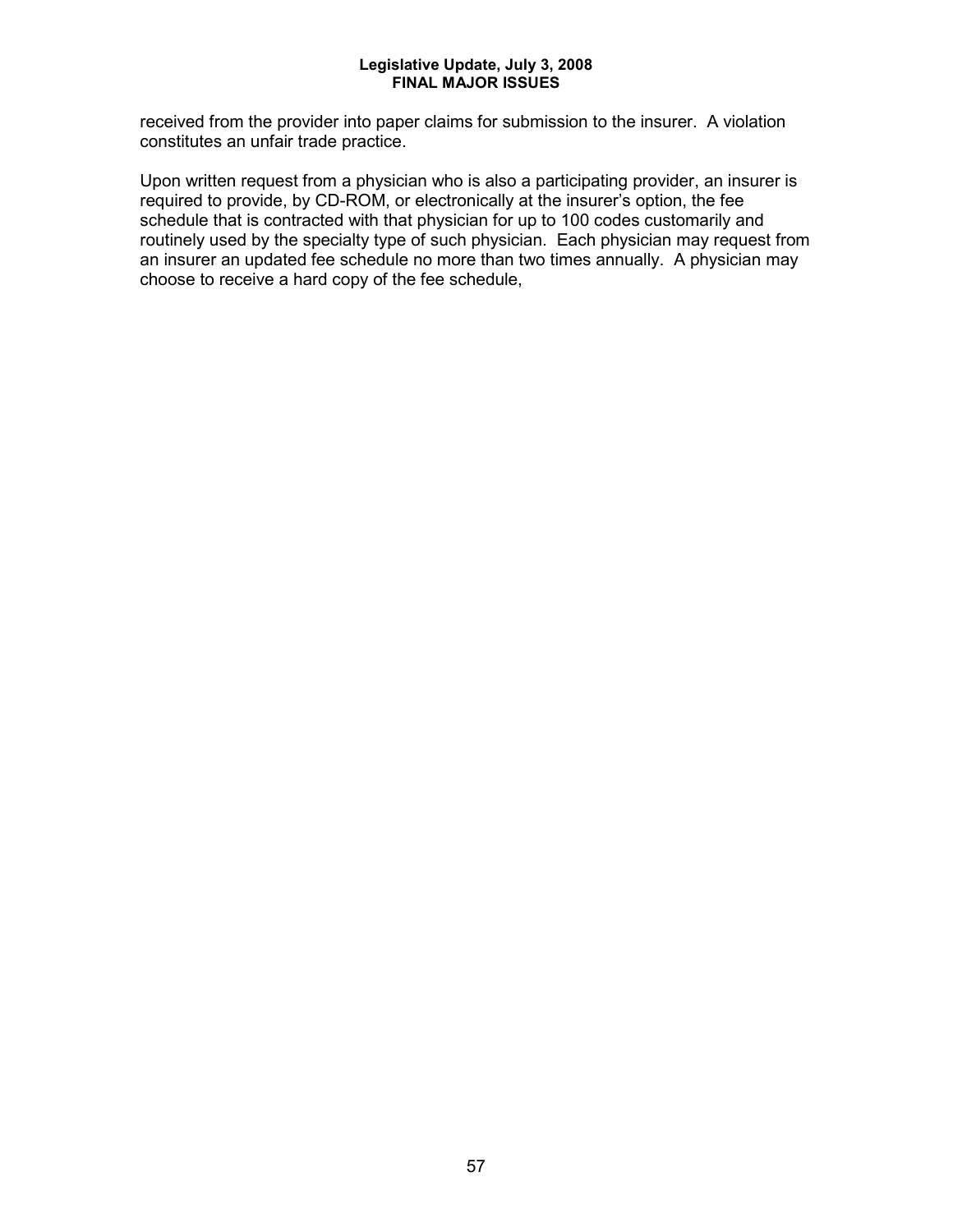but in such instances an insurer may charge a reasonable fee to cover the increased administrative costs.

*STATUS: Having passed the House of Representatives and the Senate, H.3674 was ratified on June 5, 2008 (R.374) and signed into law by the Governor on June 11.*

## **SMALL EMPLOYER HEALTH GROUP COOPERATIVE**

The General Assembly approved and the Governor signed into law **S.588**, legislation establishing requirements, powers, duties, and restrictions for a small employer health group cooperative, and enrolled the bill for ratification. The legislation enhances the authority for small employers to form cooperatives for the purpose of providing lower health insurance costs to their employees. The legislation requires the Department of Insurance and Office of Research and Statistics of the Budget and Control Board to submit to the Governor and the General Assembly by January 1, 2010, a report on the effectiveness of the health group cooperative in expanding the availability of health insurance coverage for small employers.

*STATUS: Having passed the Senate and the House of Representatives, S.588 was ratified on February 13, 2008, (R.189) and signed into law by the Governor on February 19 (Act No. 180).*

## **MILITARY**

## **ACTIVE MILITARY PERSONNEL EXEMPT FROM PROFESSIONAL AND OCCUPATIONAL CONTINUING EDUCATION REQUIREMENTS**

The General Assembly approved **S.1115**, which provides that a person whose profession or occupation is regulated by the Department of Labor, Licensing and Regulation is exempt from completing continuing education requirements for his profession or occupation while serving on active military duty.

*STATUS: Having passed the Senate and the House of Representatives, S.1115 was ratified on June 5, 2008 (R.353) and signed into law by the Governor on June 11 (Act No. 299).*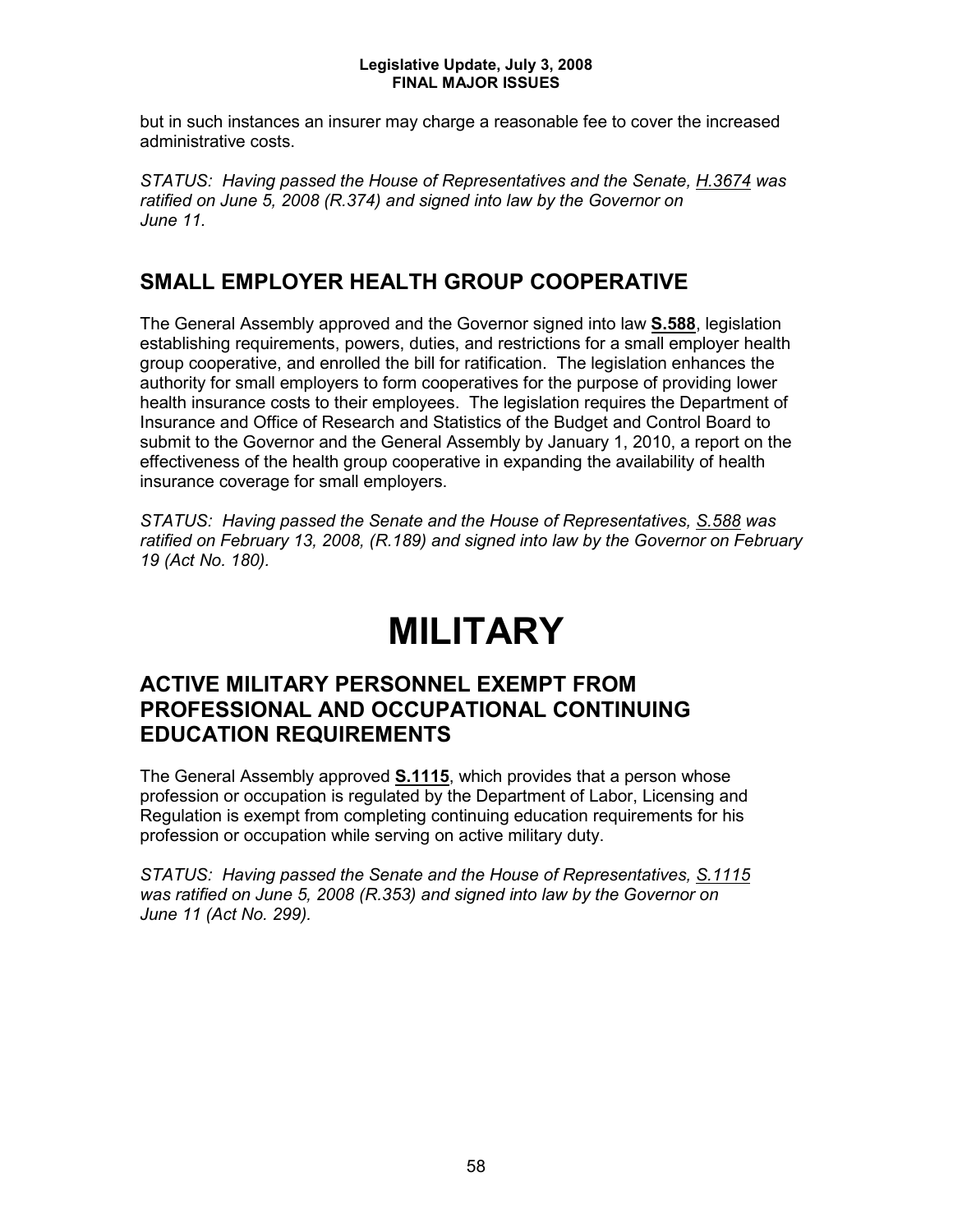## **CERTAIN MILITARY MEMBERS EXEMPT FROM FISHING AND HUNTING LICENSES**

The legislation allows a member of the Armed Forces of the United States, who is a resident of South Carolina stationed outside of the state, be allowed to fish or hunt without purchasing any type of state fishing or hunting license, upon presentation of an official furlough or leave papers.

*STATUS: Having passed the General Assembly, S.873 (R.301) became law without the Governor's signature (Act No. 263).*

## **IN-STATE TUITION RETAINED AT STATE'S HIGHER EDUCATION INSTITUTIONS FOLLOWING MILITARY DEPLOYMENT OR REASSIGNMENT**

The General Assembly approved **S.1115**, a bill to provide that, when armed services personnel are ordered away from the State, their dependents remain eligible to receive in-state tuition rates at the public university or college they are attending so long as they remain continuously enrolled at the institution. Under current law, this eligibility to receive in-state tuition rates extends for only one year following the military deployment or reassignment.

*STATUS: Having passed the Senate and the House of Representatives, S.1115 was ratified on June 5, 2008 (R.353) and signed into law by the Governor on June 11 (Act No. 299).*

## **NATIONAL GUARD RETIREMENT BENEFITS**

The General Assembly approved **H.4339**, legislation to provide that a person who becomes a member of the National Guard after June 30, 1993, if otherwise eligible, may receive a monthly National Guard pension. The provisions of the legislation apply to National Guard pension benefits payable on or after January 1, 2007.

*STATUS: Having passed the House of Representatives and the Senate, H.4339 was ratified on June 5, 2008 (R.382). The Governor vetoed the legislation on June 11. On June 25 the House and Senate overrode the veto to allow the bill to become law.*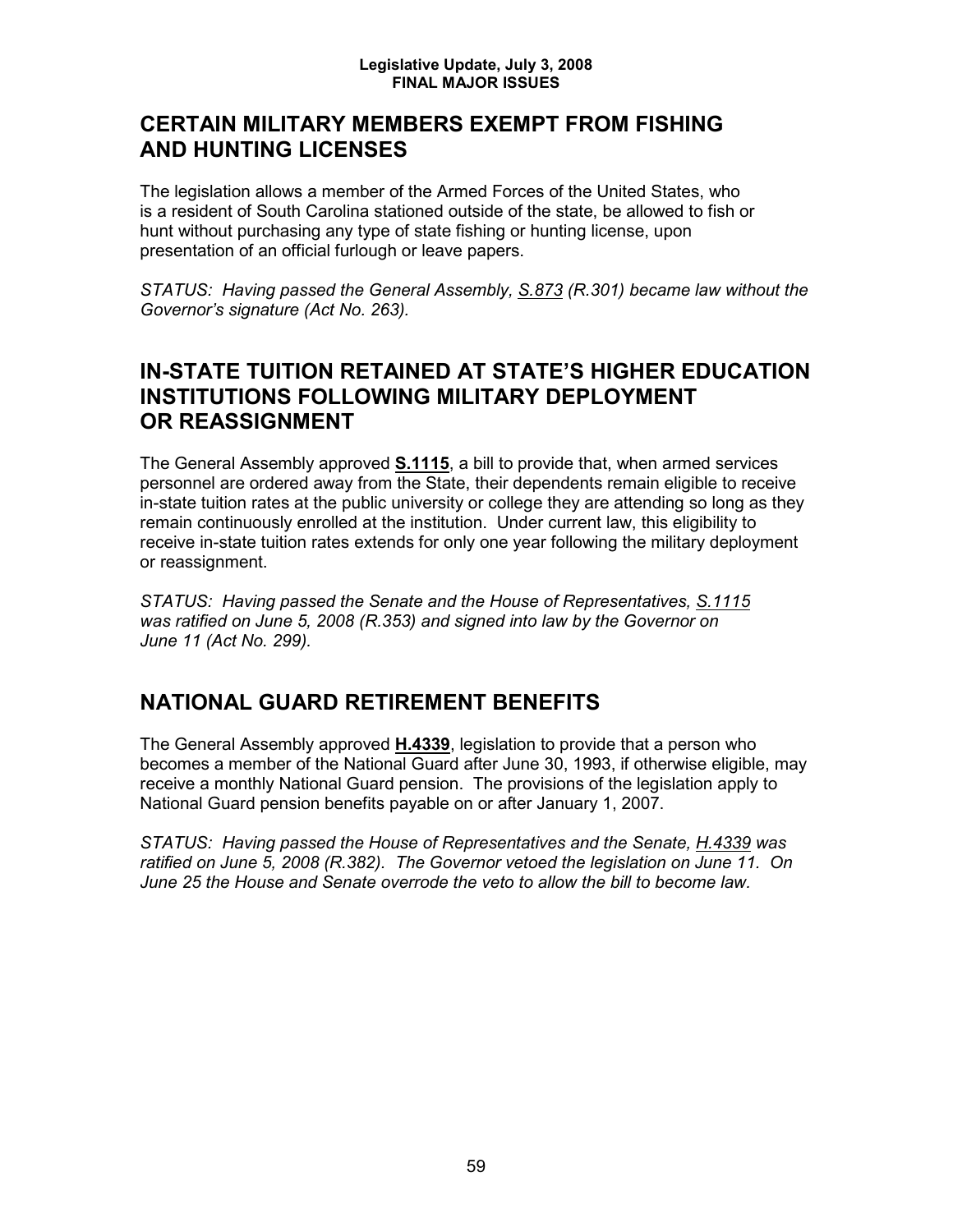## **QUALIFICATIONS FOR ATTENDANCE AT PUBLIC SCHOOLS WHEN CHILD'S PARENT(S) OR LEGAL GUARDIAN(S) IS IN THE MILITARY**

This legislation provides that a child may attend the public schools of a school district free of charge if the child resides with an adult resident of that district as a result of the child's parent(s) or legal guardian's military deployment or call to active duty more than 70 miles from their residence for a period greater than 60 days. Also, if the child's parent or legal guardian returns from such military deployment or active duty prior to the end of the school year, the child may finish the school year in the school he attends without charge, even if the child resides in another school district for the remainder of the school year due to his parent or legal guardian returning home.

*STATUS: Having passed the General Assembly, H.4320 (R.418) was signed into law by the Governor on June 16, 2008.*

## **STATE VETERANS' CEMETERIES**

The legislation reduces the minimum residency option for an honorable discharged veteran and his or her eligible family member for burial in a state veterans' cemetery from 20 years to 5 years. This legislation also clarifies that the veteran's eligible family member may be interred in the veterans' cemetery if he or she predeceases the veteran.

*STATUS: Having passed the General Assembly, H.4713 (R.331) was signed into law by the Governor on June 4, 2008 (Act No. 258).* 

## **VETERAN LICENSE PLATES**

### **Bronze Star License Plates**

The General Assembly approved legislation allowing the South Carolina Department of Motor Vehicles (SCDMV) to issue 'Bronze Star' special license plates to owners of private passenger carrying motor vehicles registered in their names who have been awarded the Bronze Star. The license plate must contain the words 'combat veteran' and an illustration of the Bronze Star.

### **Motorcycle License Plates for Veterans**

The General Assembly approved legislation allowing for the following special license plates and others already in production to be issued for motorcycles: American Legion, retired members of the United States Armed Forces, Sons of Confederate Veterans, United States Armed Forces, Korean War Veterans, Vietnam Veterans, Marine Corps League, and World War II Veterans.

### **Operation Desert Storm-Desert Shield Veterans License Plates**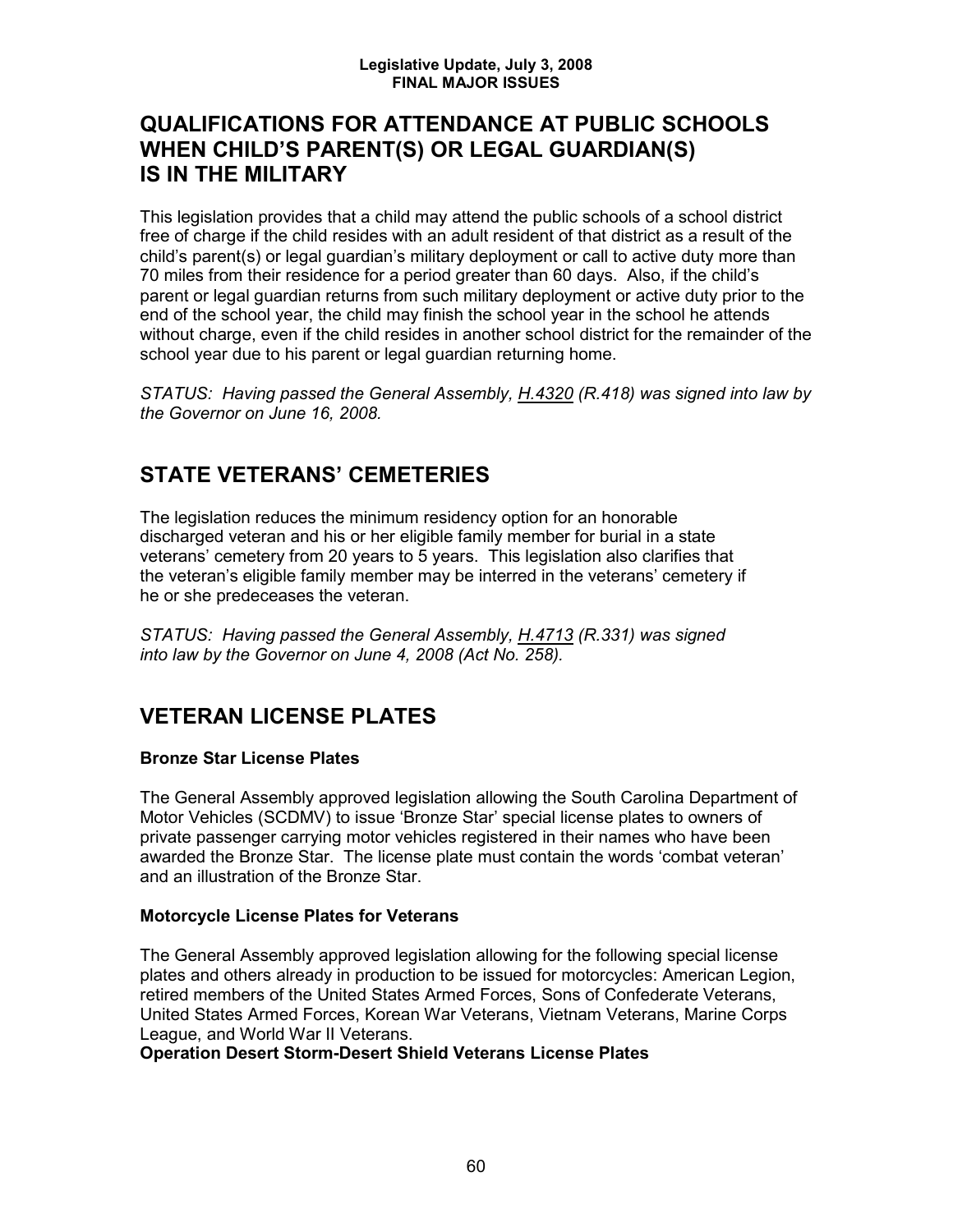The General Assembly approved legislation allowing the SCDMV to issue 'Operation Desert Storm-Desert Shield Veteran' special motor vehicle license plates to owners of private passenger-carrying motor vehicles or light pickups registered in their names who are veterans of Operation Desert Storm-Desert Shield who served on active duty in the Persian Gulf at anytime during the period of August 2, 1990, to February 28, 1991.

#### **Operation Enduring Freedom Veterans License Plates**

The General Assembly approved legislation allowing the SCDMV to issue 'Operation Enduring Freedom Veteran' special motor vehicle license plates to owners of private passenger-carrying motor vehicles or light pickups registered in their names who are veterans of Operation Enduring Freedom who served on active duty fighting against terrorism at anytime following September 11, 2001, until the operation is completed.

#### **Operation Iraqi Freedom Veterans License Plates**

The General Assembly approved legislation allowing the SCDMV to issue 'Operation Iraqi Freedom Veteran' special motor vehicle license plates to owners of private passenger-carrying motor vehicles or light pickups registered in their names who are veterans of Operation Iraqi Freedom who served on active duty in Iraq or the Persian Gulf at anytime from March 20, 2003, until the operation is completed.

#### **Purple Heart License Plates**

The General Assembly approved legislation providing that there is no fee for a license plate issued to a recipient of the Purple Heart for use on a private passenger motor vehicle or motorcycle.

#### **Silver Star License Plates**

The General Assembly approved legislation allowing the SCDMV to issue 'Silver Star' special license plates to owners of private passenger carrying motor vehicles registered in their names who have been awarded the Silver Star. The license plate must contain the words 'combat veteran' and an illustration of the Silver Star.

#### **Veteran License Plates**

The General Assembly approved legislation that allows the SCDMV to issue veteran license plates for use on private passenger motor vehicles or motorcycles to those individuals that have been honorably discharged from service. There are criminal penalties for providing false information to obtain the plate.

*STATUS: Having been approved by the General Assembly, S.1050 (R.350) became law without the Governor's signature on June 12, 2008 (Act No. 297). Having been approved by General Assembly, S.605 (R.404) pertaining to motorcycle license plates was signed into law by the Governor on June 16, 2008.*

## **NATURAL RESOURCES**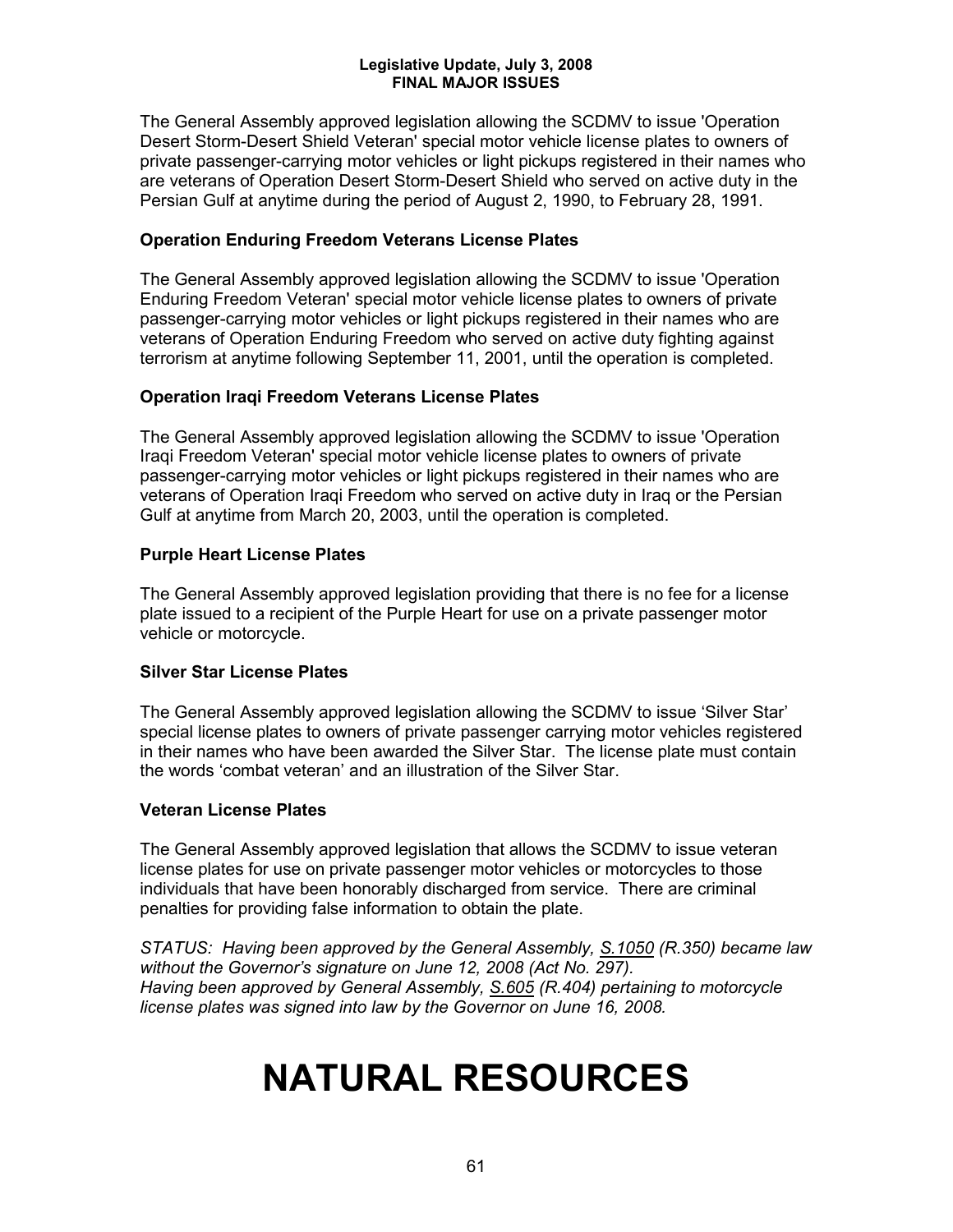## **ALLIGATOR MANAGEMENT PROGRAM**

This legislation requires the Department of Natural Resources to establish an Alligator Management Program that allows for hunting and for selective removal of alligators in order to provide for the sound management of the animals and to ensure the continued viability of the species. The department may establish an alligator hunting season. A person desiring to hunt and take alligators must apply to the department and pay a ten-dollar, nonrefundable application fee. Successful applicants must be randomly selected and must pay a one hundred dollar fee for the permit. The legislation establishes provisions under which a landowner or lessee of property on which alligators occur may apply to the department for a permit to participate in the Private Lands Alligator program. The legislation authorizes the department to designate alligator control agents who demonstrate by training and experience that they possess the skills to remove alligators. The legislation establishes penalties for violating alligator hunting provisions and for the unlawful feeding, enticing, or molesting of alligators. All revenue relating to the legislation, including fines, forfeitures, sales, and fees, must be deposited in the Wildlife Protection Fund and used by the department to support the Alligator Management Program.

*STATUS: Having passed the General Assembly, S.452 (R.188) was signed into law by the Governor (Act No. 179).*

## **CERTAIN MILITARY MEMBERS EXEMPT FROM FISHING AND HUNTING LICENSES**

See summary under Military

## **DEER HUNTING PROVISIONS**

The legislation revises provisions for hunting and antlered deer. The legislation eliminates a provision authorizing the Department of Natural Resources to establish deer hunting provisions in Game Zones 1 and 2 through regulations. The legislation provides that in Game Zones 1 and 2 it is unlawful to pursue deer with dogs and it is unlawful to bait for deer. The legislation specifies the weapons that may be used during special primitive weapons seasons including bow and arrow, crossbow, certain muzzle-loading shotguns and certain rifles. The legislation revises bag limits on antlered deer so as to provide limits of: (1) Game Zones 1 and 2: daily not more than two or annual not more than five for all seasons combined; (2) Game Zones 3, 4, 5, and 6: no daily or season limit.

*STATUS: Having passed the General Assembly, S.691 (R.343) was signed into law by the Governor on June 11, 2008 (Act No. 286).*

### **FERTILITY CONTROL AGENT INTRODUCED INTO WILDLIFE**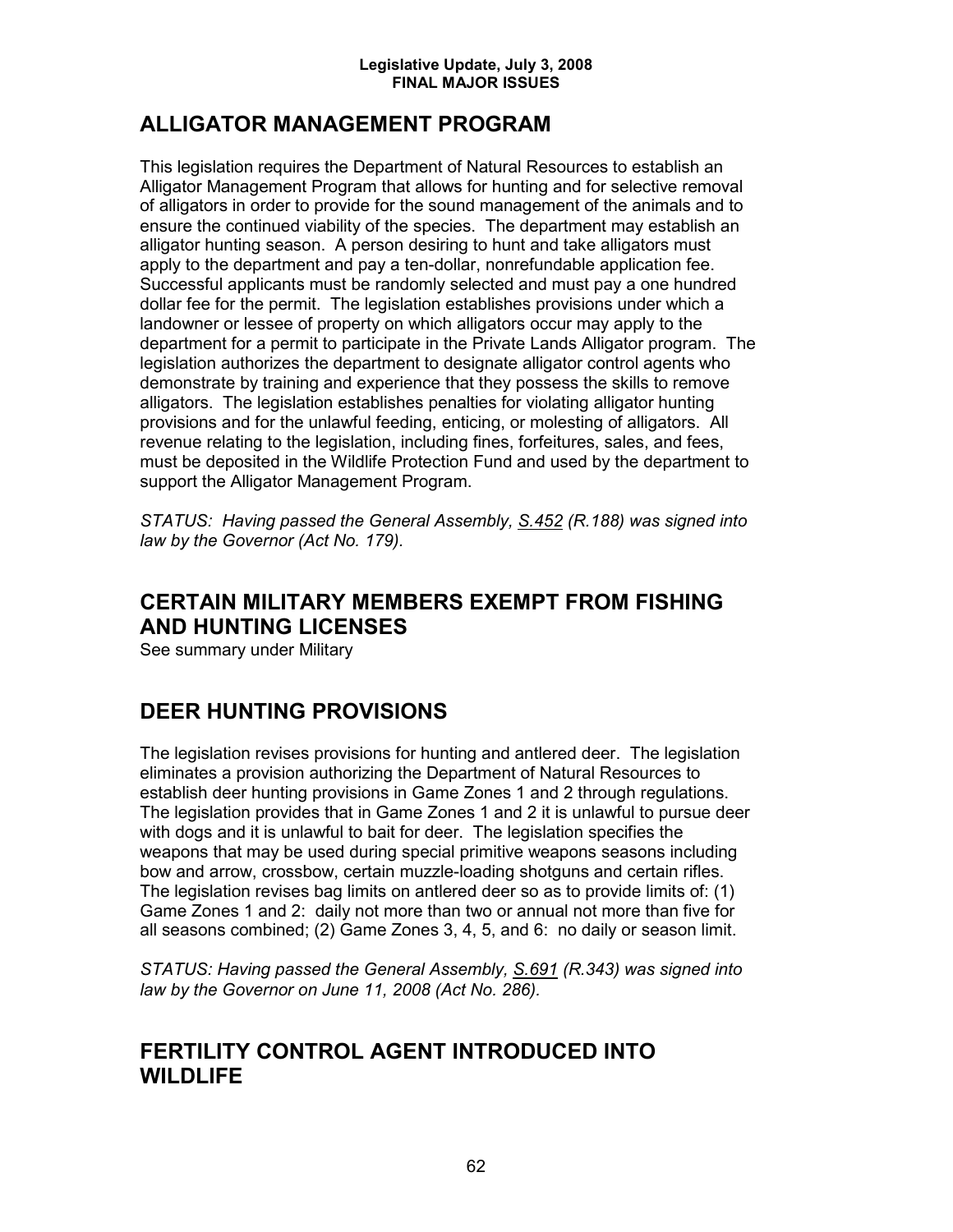This legislation makes it unlawful to introduce a fertility control agent or chemical substance into any wildlife without a permit from the Department of Natural Resources. The department may issue a permit, authorizing the use of a fertility control agent or chemical in wildlife only for bonafide scientific research or management activities. The department is authorized to use fertility control agents or chemical substances on wildlife in order to protect human safety or for management, scientific or educational purposes. However, preference must be given to hunting as the primary method of controlling wildlife before a fertility control agent or chemical substance is utilized. Nothing prohibits the use pesticides for the control of commensal rodents. In addition, violation of the provisions is a misdemeanor and fines of not more than two thousand five hundred dollars or imprisonment not more than two years, or both. Magistrate court is vested with jurisdiction to hear and dispose of these cases. The Department of Natural Resources is authorized to promulgate regulations to implement and regulate the provisions of this section.

*STATUS: Having passed the General Assembly, H.4952 (R.279) became law without the Governor's signature on May 22, 2008 (Act No. 238).*

## **TRANSPORTATION**

## **BICYCLE TRAFFIC PROVISIONS**

This legislation requires an operator of a motor vehicle to at all times maintain a safe operating distance between the motor vehicle and a bicycle.

When operating a bicycle upon a roadway, a bicyclist must exercise due care when passing a standing vehicle or one proceeding in the same direction.

The legislation revises requirements relating to bicycle lanes by providing that whenever a bicycle lane has been provided adjacent to a roadway, operators of motor vehicles may not block the bicycle lane to oncoming bicycle traffic and shall yield to a bicyclist in the bicycle lane before entering or crossing the lane. Bicyclists are required to ride in the bicycle lane except when necessary to pass another person riding a bicycle or to avoid an obstruction in the bicycle lane. However, bicyclists may ride on the roadway when there is only an adjacent recreational bicycle path available instead of a bicycle lane.

A bicyclist may ride in a lane other than the right-hand lane if only one lane is available that permits the bicyclist to continue on his intended route.

The legislation provides that it is unlawful to harass, taunt, or maliciously throw an object at or in the direction of any person on a bicycle. Violations are misdemeanors.

The legislation specifies the arm motions that a bicyclist is to employ in order to signal a change in direction or speed. A violation is punishable by a fine of \$25 dollars.

The legislation eliminates the current requirement that a bicycle be equipped with a bell or other device capable of producing an audible signal.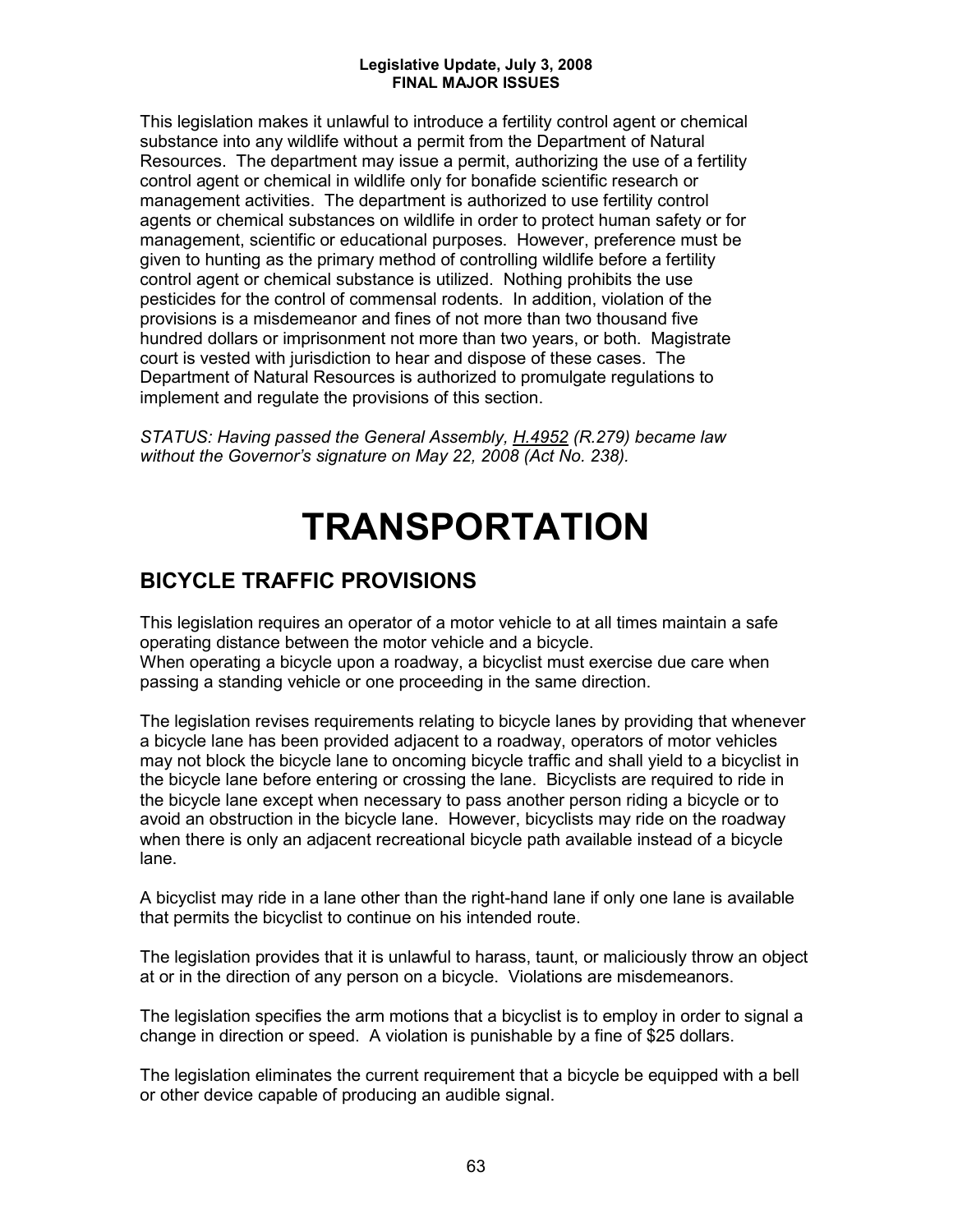Except as otherwise provided, a violation of these provisions by the driver of a motor vehicle is subject to a civil fine of up to \$100 dollars unless a bicyclist is injured as a result of the violation. A person driving a motor vehicle who violates a one of these provisions and the violation is the proximate cause of a: (1) minor injury to a bicyclist must be assessed a civil fine of up to \$500 dollars; or (2) great bodily injury to a bicyclist must be assessed a civil fine of not more than \$1,000 dollars.

*STATUS: Having been approved by the General Assembly, H.3006 (R.367) was signed into law by the Governor on June 10, 2008.*

## **"I BELIEVE" SPECIAL LICENSE PLATES**

See summary under Heritage and Holidays

## **IDLING RESTRICTIONS FOR COMMERCIAL DIESEL VEHICLES**

See summary under Energy/Conservation

## **RED LIGHTS**

If a driver of a motorcycle or moped, or a bicycle rider, approaches an intersection that is controlled by a traffic-control device, the driver may proceed through the intersection on a steady red light only if the driver or rider, as the case may be: (a) comes to a full and complete stop at the intersection for 120 seconds; and (b) exercises due care as provided by law, otherwise treats the traffic control device as a stop sign, and determines it is safe to proceed.

*STATUS: Having been approved by the General Assembly, S.111 (R.281) was signed into law by the Governor on May 27, 2008 (Act No. 240).*

## **"THE SOUTH CAROLINA CDL DRUG TESTING ACT"**

This legislation requires all medical review officers or breath alcohol technicians hired by or under contract to certain commercial driver employers to report to the employers a verified positive drug test or positive alcohol confirmation test, a refusal to provide a specimen, or the submission of an adulterated, diluted or substituted specimen. Employers must then make report of these items to the Department of Motor Vehicles (DMV) within three business days. Employers must maintain records of these reports for three years, and these records are subject to inspection by the Department of Public Safety. Failure to make required reports is subject to a fine of up to \$500 dollars, which must be credited to the Department of Public Safety's Transport Police Division. This legislation further provides that a person is disqualified from driving a commercial motor vehicle if a report has been received by the DMV that the person has received a verified positive drug test or positive alcohol confirmation test, or refused to take a drug or alcohol test. The disqualification remains in effect until the person undergoes a drug and alcohol assessment by a substance abuse professional and has successfully completed a treatment program. A person who is disqualified more than three times in a five-year period is disqualified for life.